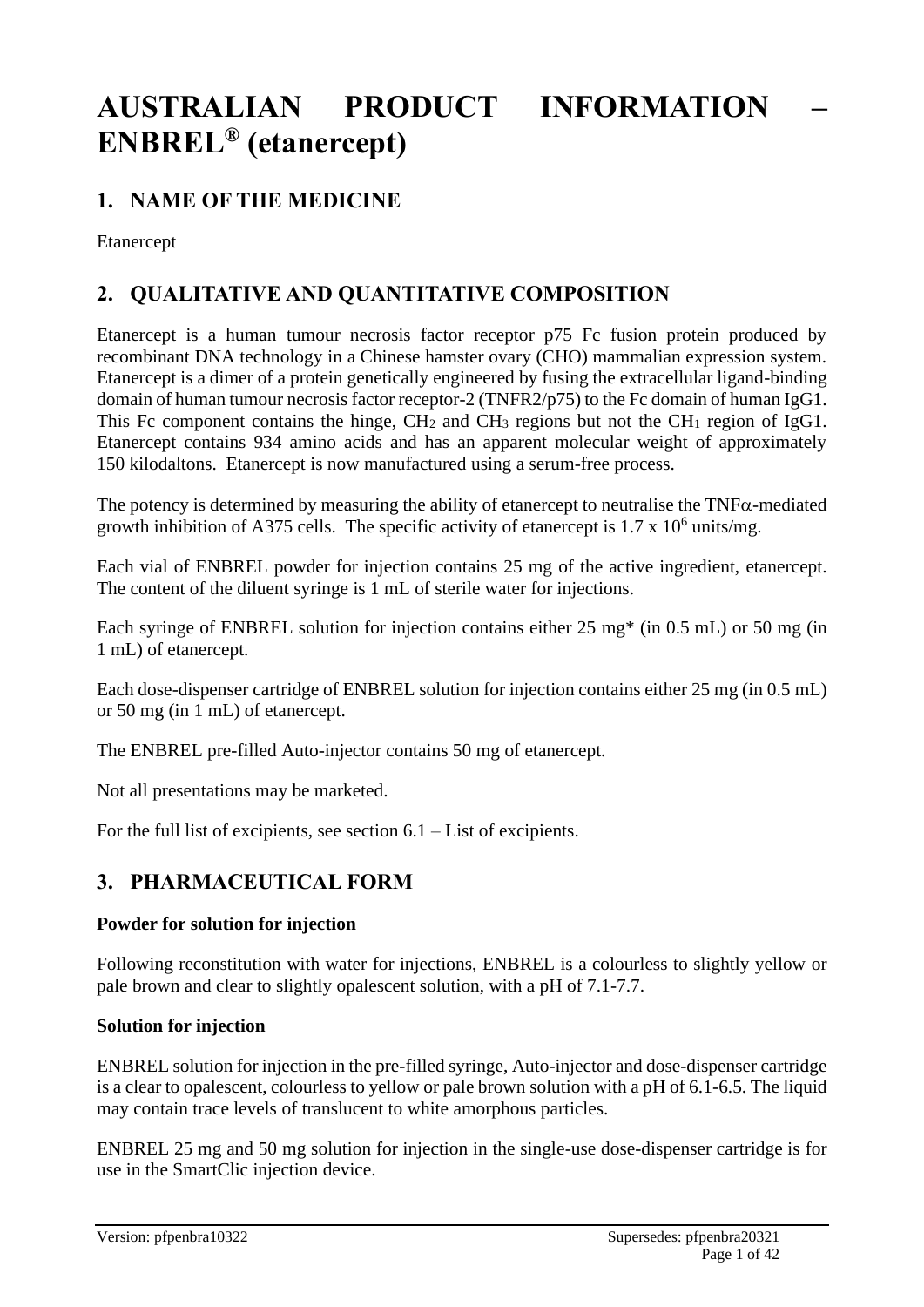# **4. CLINICAL PARTICULARS**

# **4.1 Therapeutic indications**

ENBREL is indicated for the treatment of:

## *Adults*

## **Rheumatoid Arthritis**

Active, adult rheumatoid arthritis (RA) in patients who have had inadequate response to one or more disease-modifying antirheumatic drugs (DMARDs). ENBREL can be used in combination with methotrexate.

Severe, active rheumatoid arthritis in adults to slow progression of disease-associated structural damage in patients at high risk of erosive disease.

## **Psoriatic Arthritis**

The signs and symptoms of active and progressive psoriatic arthritis in adults, when the response to previous disease-modifying antirheumatic therapy has been inadequate. ENBREL has been shown to reduce the rate of progression of joint damage as measured by X-ray and to improve physical function.

## **Plaque Psoriasis**

Adult patients with moderate to severe chronic plaque psoriasis, who are candidates for phototherapy or systemic therapy.

## **Ankylosing Spondylitis**

The signs and symptoms of active ankylosing spondylitis in adults.

## **Non-radiographic Axial Spondyloarthritis**

Treatment of adults with active\* non-radiographic axial spondyloarthritis with objective signs of inflammation as indicated by elevated C-reactive protein (CRP) and/or MRI change who have had an inadequate response to NSAIDs.

\*Active disease is defined as a Bath Ankylosing Spondylitis Disease Activity Index (BASDAI) score of  $\geq$  4.

## *Children and Adolescents*

## **Juvenile Idiopathic Arthritis**

Active polyarthritis (rheumatoid factor positive or negative) in children and adolescents, aged 2 to 17 years, who have had an inadequate response to one or more DMARDs.

Active extended oligoarthritis in children and adolescents, aged 2 to 17 years, who have had an inadequate response to, or who have proved intolerant to, methotrexate.

Active enthesitis-related arthritis in adolescents, aged 12 to 17 years, who have had an inadequate response to, or who have proved intolerant to, conventional therapy.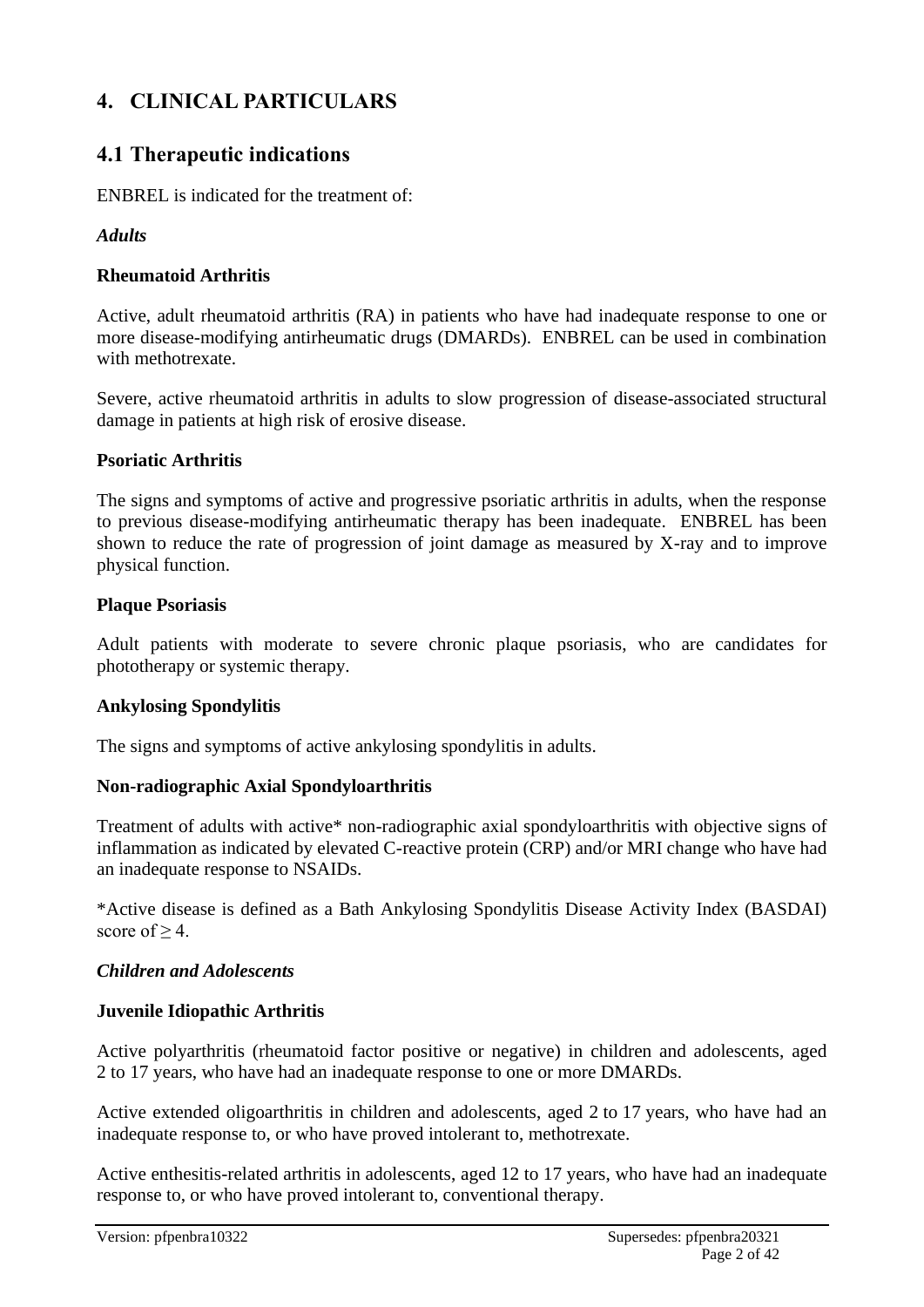Active psoriatic arthritis in adolescents, aged 12 to 17 years, who have had an inadequate response to, or who have proved intolerant to, methotrexate.

ENBREL has not been studied in children aged less than 2 years.

## **Paediatric Plaque Psoriasis**

Chronic, severe plaque psoriasis in children and adolescents from 4 to 17 years, who are inadequately controlled by, or are intolerant to, other systemic therapies or phototherapies. Duration of therapy to be no longer than 24 weeks and treatment to be ceased after 12 weeks if a significant PASI response is not achieved.

# **4.2 Dose and method of administration**

Treatment should be initiated and supervised by specialist physicians experienced in the diagnosis and treatment of rheumatoid arthritis, juvenile idiopathic arthritis, psoriatic arthritis, ankylosing spondylitis, non-radiographic axial spondyloarthritis, plaque psoriasis or paediatric plaque psoriasis. Patients may self-inject only if their physician determines that it is appropriate and with medical follow-up, as necessary, after proper training in injection technique.

In order to improve the traceability of biological medicinal products, the brand name and batch number of the administered product should be clearly recorded (or stated) in the patient file or medical record.

#### **Dosage - Adults**

#### **Rheumatoid arthritis, psoriatic arthritis, non-radiographic axial spondyloarthritis and ankylosing spondylitis**

The recommended dose of ENBREL is 50 mg per week, given as a subcutaneous injection, EITHER once weekly as a single 50 mg injection OR twice weekly as two separate 25 mg injections given 3-4 days apart.

Available data in non-radiographic axial spondyloarthritis suggest a clinical response is usually achieved within 12 weeks of treatment. Continued therapy should be carefully reconsidered in a patient not responding within this time period.

#### **Plaque psoriasis**

The recommended dose of ENBREL is 50 mg per week, given once weekly (single 50 mg injection) or twice weekly (single 25 mg injections given 3-4 days apart) as a subcutaneous injection. Higher responses may be achieved from initial treatment for up to 12 weeks with a dose of 50 mg given twice weekly, after which, the dose should be reduced to the standard dose of 50 mg per week. Treatment should be discontinued in patients who do not show a significant PASI response after 12 weeks. If re-treatment with ENBREL is indicated, the dose used should be 50 mg per week.

#### **Dosage - Elderly patients**

Elderly RA patients (age  $\geq$  65 years) show similar safety, efficacy and pharmacokinetic profiles compared to younger adult patients treated with ENBREL. Dose adjustment is not needed for the elderly. However, as with other medicinal products, greater sensitivity in some older patients cannot be ruled out.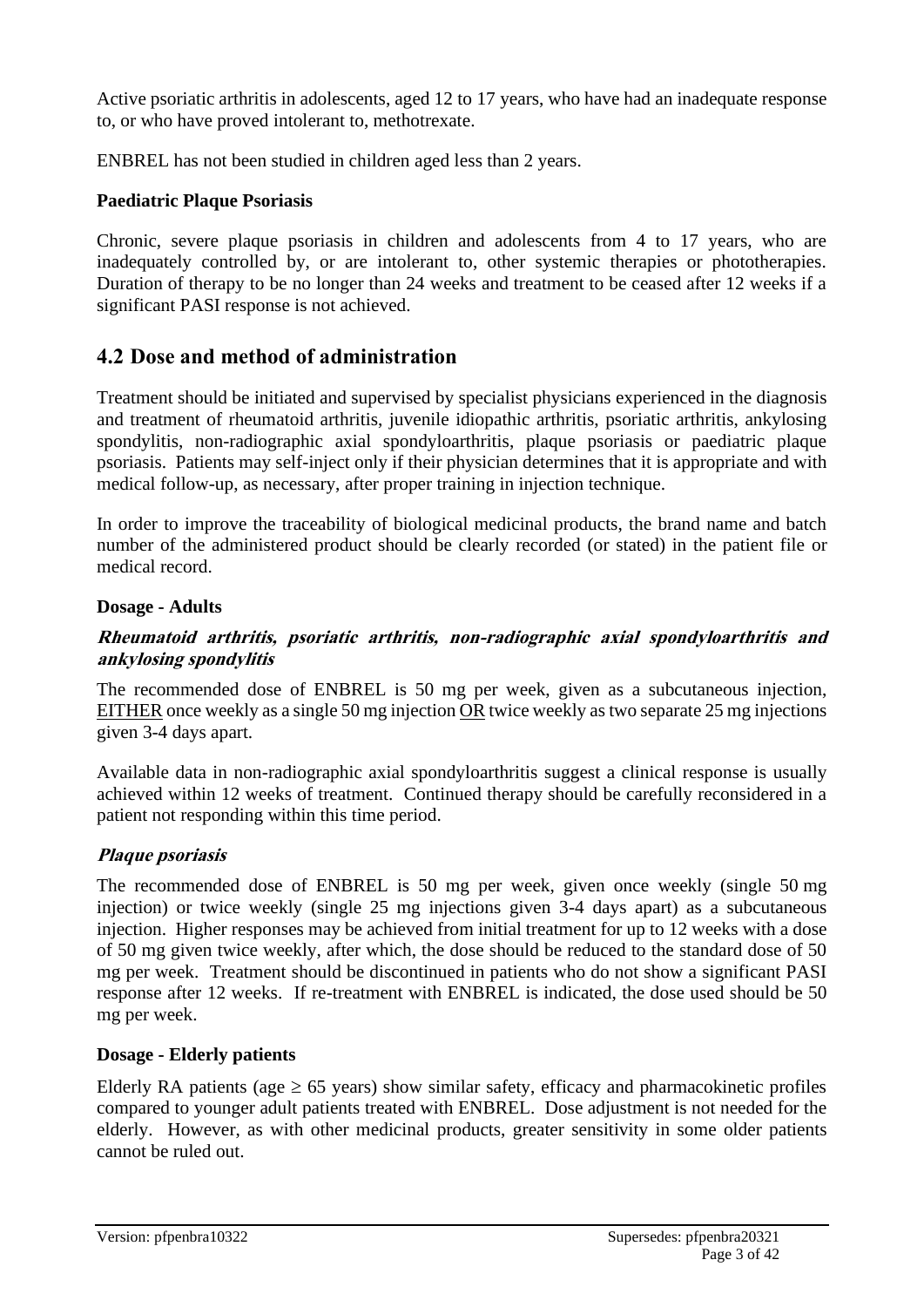## **Dosage - Children and adolescents**

The dosage of ENBREL is based on body weight for paediatric patients. Patients weighing less than 62.5 kg should be accurately dosed on a mg/kg basis using ENBREL powder for injection (see below for dosing for specific indications). Patients weighing 62.5 kg or more and receiving once weekly doses may be dosed using a 50 mg (in 1 mL) solution for injection dose form.

## **Juvenile idiopathic arthritis (age 2 years and above)**

The recommended dose for children 2-17 years of age is 0.8 mg/kg (up to a maximum of 50 mg per dose) given once weekly as a subcutaneous injection, or 0.4 mg/kg (up to a maximum of 25 mg), given twice weekly with an interval of 3-4 days between doses.

## **Paediatric plaque psoriasis (age 4 years and above)**

The recommended dose is 0.8 mg/kg (up to a maximum of 50 mg per dose), given once weekly as a subcutaneous injection for up to 24 weeks. Treatment should be discontinued in patients who do not show a significant PASI response after 12 weeks. If re-treatment with ENBREL is indicated, the above guidance on treatment duration should be followed.

## **Method of administration**

## **Instructions for use, handling and disposal**

## *Reconstitution (Powder for injection only)*

ENBREL contains no antibacterial preservative and therefore, solutions prepared with water for injections should be administered as soon as possible and within six hours following reconstitution. In the absence of compatibility studies, ENBREL must not be mixed with other medicinal products.

Reconstitute the ENBREL powder aseptically by injecting 1 mL of sterile water for injections very slowly into the vial with the vial adaptor attached to the syringe. Gently swirl the contents to avoid excessive foaming. Some foaming will occur, this is normal. To avoid excessive foaming, do not shake or vigorously agitate. Dissolution of ENBREL usually takes less than 10 minutes.

Visually inspect the solution for particulate matter and discolouration prior to administration. The solution should not be used if discoloured or cloudy, or if particulate matter remains. Withdraw the solution into the empty syringe, removing only the dose to be given from the vial. Some foam or bubbles may remain in the vial. Do not filter reconstituted solution during preparation or administration. Do not use ENBREL if all the powder in the vial is not dissolved within 10 minutes. Start again with another vial. Once the ENBREL solution has been aspirated into the syringe, discard the vial adaptor and replace with a needle from the pack for injection.

## **Before injecting**

Sites for self-injection include thigh, abdomen or upper arm. Injection sites should be rotated. New injections should be given at least 3cm from an old site and never into areas where the skin is tender, bruised, red or hard (see Instructions for Use leaflet supplied with ENBREL).

*Powder for injection:* The reconstituted solution should be colourless to slightly yellow or pale brown and clear to slightly opalescent.

*Pre-filled syringe* (*Solution for injection)*: Before injecting, ENBREL single-use pre-filled syringes should be allowed to reach room temperature (approximately 15 to 30 minutes). The needle cover should not be removed during this period. The solution should be clear to opalescent, colourless to yellow or pale brown and liquid may contain trace levels of translucent to white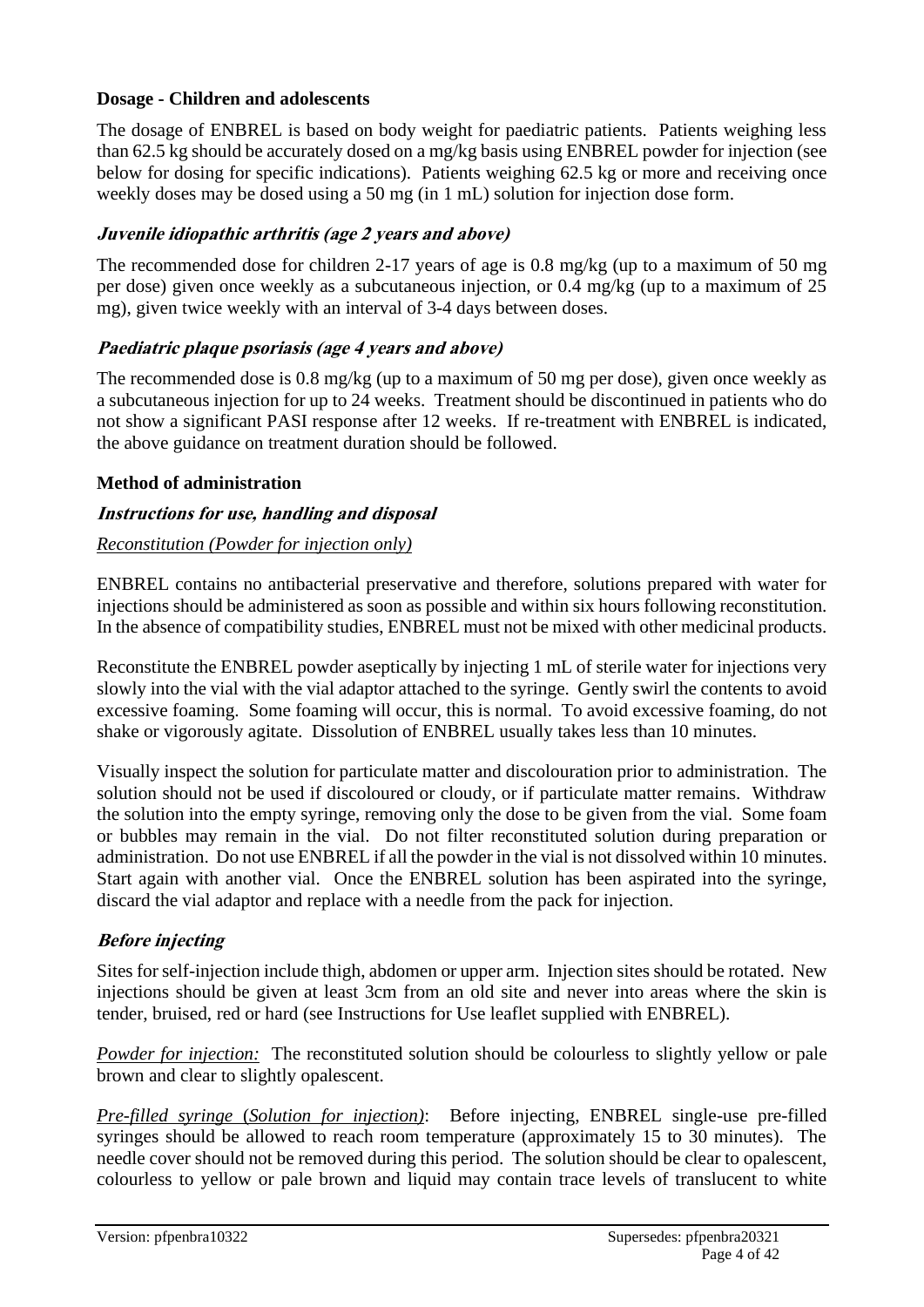amorphous particles. Otherwise, do not inject the solution. Use a different ENBREL pre-filled syringe, then contact your pharmacist for assistance.

*Auto-injector (Solution for injection):* Before injecting, ENBREL single-use Auto-injector should be allowed to reach room temperature (approximately 15 to 30 minutes). Immediate use is then recommended. The needle cover should not be removed while allowing the Auto-injector to reach room temperature. By looking though the inspection window, the solution should be clear to opalescent and colourless to yellow or pale brown and liquid may contain trace levels of translucent to white amorphous particles. Otherwise, do not inject the solution. Use a different ENBREL Auto-injector, then contact your pharmacist for assistance.

*Dose-dispenser cartridge (Solution for injection):* Before injecting, ENBREL single-use dosedispenser cartridge should be allowed to reach room temperature (approximately 15 - 30 minutes). The needle cover should not be removed during this period. By looking through the inspection window, the solution should be clear to opalescent, colourless to yellow or pale brown, and the liquid may contain trace levels of translucent to white amorphous particles. Otherwise, do not inject the solution. Use a different ENBREL dose-dispenser cartridge, then contact your pharmacist for assistance.

ENBREL solution for injection in the dose-dispenser cartridge is intended for single-use in conjunction with the SmartClic injection device. After proper training on the injection technique, patients may self-inject using the SmartClic injection device with the single-use dose-dispenser cartridge if their physician determines that it is appropriate and with medical follow-up as necessary. The physician should discuss with the patient which injection presentation option is the most appropriate.

For administration, the Instructions for Use leaflet included with the ENBREL dose-dispenser cartridges and the user manual provided with the SmartClic injection device should be followed.

The SmartClic injection device will deliver the full content of the dose-dispenser cartridge.

## **Administration**

If a patient is to self-administer ENBREL, they should be instructed in injection techniques to ensure the safe self-administration of ENBREL (See Instruction sheet supplied with ENBREL). The first injection should be performed under the supervision of a qualified health care professional. The ability of that patient to self-inject subcutaneously should be assessed. A puncture-resistant container for disposal of needles and syringes should be used. Patients should be instructed in the technique and told the importance of proper syringe and needle disposal and be cautioned against reuse of these items.

Detailed instructions on management of missed doses are provided in the Consumer Medicine Information.

## **Disposal**

Contains no antimicrobial agent. Product is for single use only in one patient only. Discard any residue.

# **4.3 Contraindications**

Known hypersensitivity to etanercept or to any of its excipients.

Patients with, or at risk of, sepsis.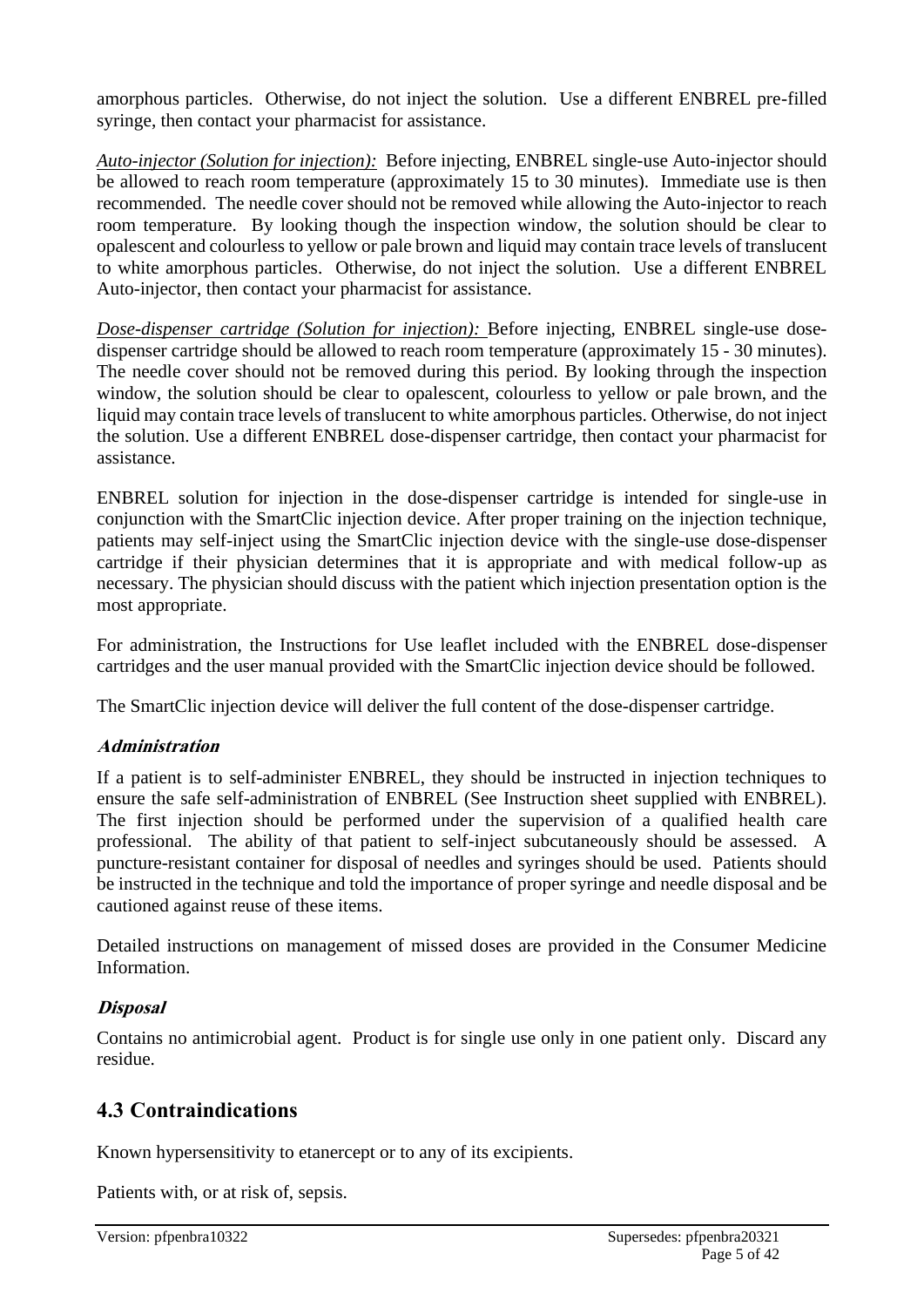Treatment with ENBREL should not be initiated in patients with serious, active infection including chronic or localised infections.

Concurrent treatment with Interleukin-1 antagonists.

# **4.4 Special warnings and precautions for use**

In order to improve the traceability of biological medicinal products, the brand name and batch number of the administered product should be clearly recorded (or stated) in the patient file or medical record.

# **Infections**

Patients should be evaluated for infections before, during and after treatment with ENBREL, taking into consideration that the mean elimination half-life of etanercept is 80 hours (standard deviation of 28 hours; range from 7 to 300 hours).

Serious infections including sepsis and tuberculosis, have been reported with the use of ENBREL (see section 4.8 – Adverse effects (undesirable effects)). Some of these infections have been fatal. These infections were due to bacteria, mycobacteria, fungi, viruses and parasites (including protozoa). Opportunistic infections have also been reported (including listeriosis, legionellosis and invasive fungal infections) in patients receiving ENBREL. Many of these serious events have occurred in patients receiving concomitant medicines including immunosuppressants, or with underlying diseases that, in addition to their RA, could predispose them to infections. In some cases, fungal and other opportunistic infections are not recognised and this has resulted in delays in appropriate treatment, sometimes resulting in death. Patients who develop a new infection while undergoing treatment with ENBREL should be monitored closely. Administration of ENBREL should be discontinued if a patient develops a serious infection (e.g., tuberculosis or an atypical mycobacterial infection) or sepsis.

In evaluating patients for infections, physicians should consider the patient's risk for relevant opportunistic infections (e.g., exposure to endemic mycoses). Physicians should exercise caution when considering the use of ENBREL in patients with a history of recurring or chronic infections or with underlying conditions, which may predispose patients to infections such as advanced or poorly controlled diabetes (see section 4.3 - Contraindications). Caution should be exercised in patients at high risk of developing serious infection, including patients undergoing major surgery.

# *Tuberculosis (TB)*

Tuberculosis (including disseminated or extrapulmonary presentation) has been observed in patients receiving TNF-blocking agents, including ENBREL. Tuberculosis may be due to reactivation of latent TB infection or to new infection.

Before initiation of therapy with ENBREL, any patient at increased risk for TB should be evaluated for active or latent infection. If active TB is diagnosed, ENBREL therapy must not be initiated. Prophylaxis of latent TB infection should be initiated prior to therapy with ENBREL. Treatment of latent TB in patients with a reactive tuberculin test reduces the risk of TB reactivation in patients receiving TNF blockers.

Some patients who tested negative for latent TB prior to receiving ENBREL have developed active TB. Physicians should monitor patients receiving ENBREL for signs and symptoms of active TB, including patients who tested negative for latent TB infection. Applicable local guidelines should be consulted. Patients with RA appear to have an increased rate of TB infection.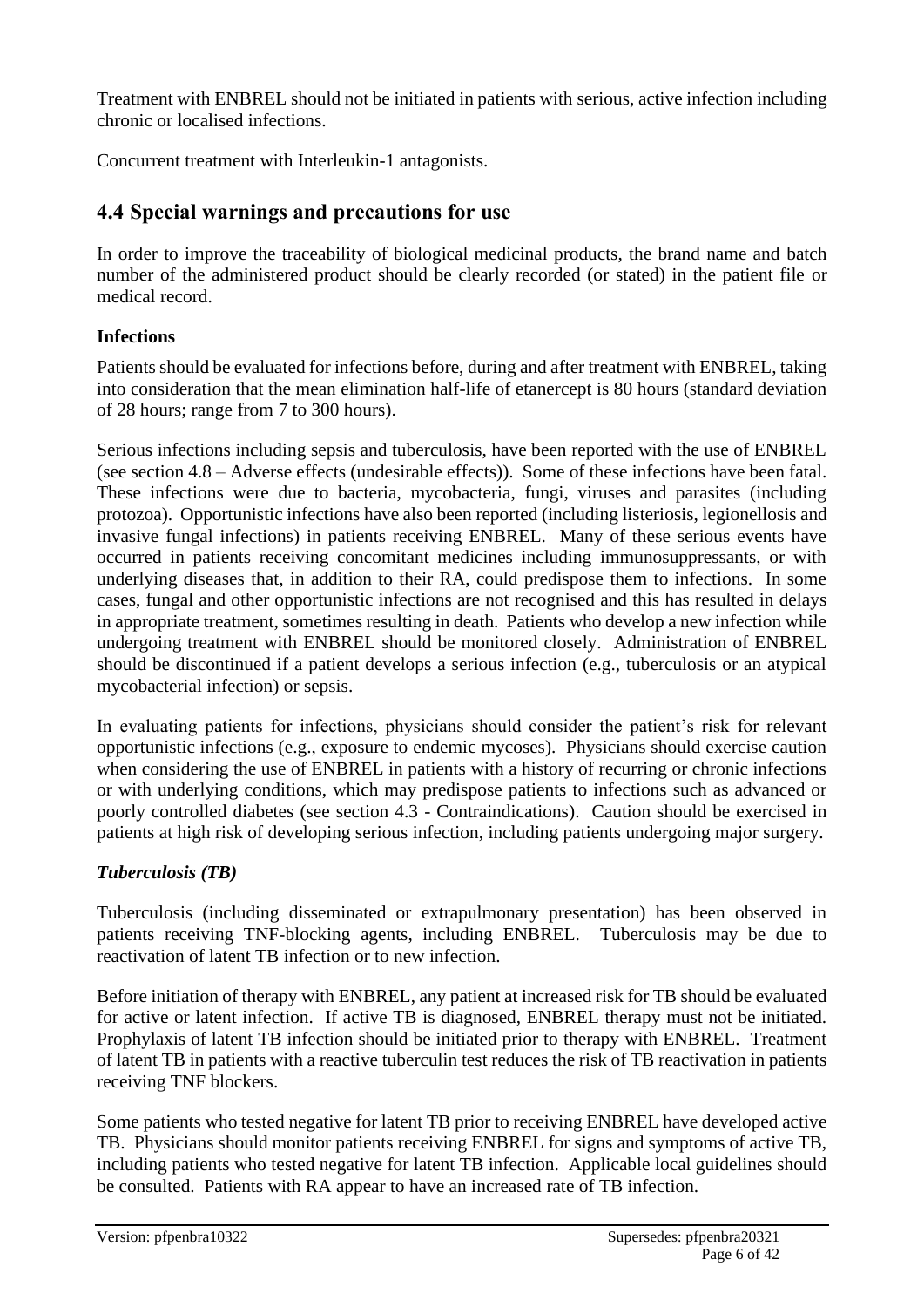Cases of TB and atypical mycobacterial infections including *Mycobacterium avium* complex in patients on treatment with ENBREL have been reported. Treatment should be ceased immediately if mycobacterial infection is suspected.

All patients should be informed to seek medical advice if signs/symptoms suggestive of TB (e.g., persistent cough, wasting/weight loss, low grade fever) appear during or after ENBREL treatment.

## *Reactivation of hepatitis B*

Reactivation of hepatitis B in patients who were previously infected with the hepatitis B virus (HBV) and had received TNF blockers, including ENBREL, has been reported. In some instances, HBV reactivation occurring in conjunction with TNF blocker therapy has been fatal. The majority of these reports have occurred in patients concomitantly receiving other medications that suppress the immune system, which may also contribute to HBV reactivation. Patients at risk for HBV infection should be evaluated for evidence of prior HBV infection before initiating TNF blocker therapy. Prescribers should exercise caution in prescribing TNF blockers for patients previously infected with HBV. Patients who were previously infected with HBV and require treatment with TNF blockers should be closely monitored for signs and symptoms of active HBV infection throughout therapy and for several months following termination of therapy. Adequate data are not available on the safety or efficacy of treating patients who are carriers of HBV with anti-viral therapy in conjunction with TNF blocker therapy to prevent HBV reactivation. If HBV reactivation should develop in patients who are receiving ENBREL, treatment should be stopped and effective anti-viral therapy with appropriate supportive treatment should be initiated.

## *Worsening of hepatitis C*

There have been reports of worsening of hepatitis C in patients receiving ENBREL, although a causal relationship with ENBREL has not been established.

## **Alcoholic hepatitis**

In a study of 48 hospitalised patients treated with ENBREL or placebo for moderate to severe alcoholic hepatitis, ENBREL was not efficacious and the mortality rate in patients treated with ENBREL was significantly higher after 6 months. Infections were also higher in the ENBREL group. The use of ENBREL in patients for the treatment of alcoholic hepatitis is not recommended. Physicians should use caution when using ENBREL in patients who also have moderate to severe alcoholic hepatitis.

## **Hypoglycaemia in patients treated for diabetes**

There have been reports of hypoglycaemia following initiation of ENBREL in patients receiving medication for diabetes, necessitating a reduction in anti-diabetic medication in some of these patients.

## **Inflammatory bowel disease (IBD) and uveitis**

There have been reports of IBD and uveitis in patients being treated with ENBREL, which is not indicated for the treatment of IBD. A causal relationship between IBD and ENBREL cannot be excluded (see Section 4.8 Adverse effects (Undesirable effects)).

## **Concurrent administration of TNF inhibitors and anakinra**

Concurrent administration of ENBREL and anakinra (a recombinant, non-glycosylated form of the human Interleukin-1 receptor antagonist) has been associated with an increased risk of serious infection, an increased risk of neutropenia and no additional benefit compared to ENBREL alone. The safety and efficacy of anakinra used in combination with ENBREL has not been established.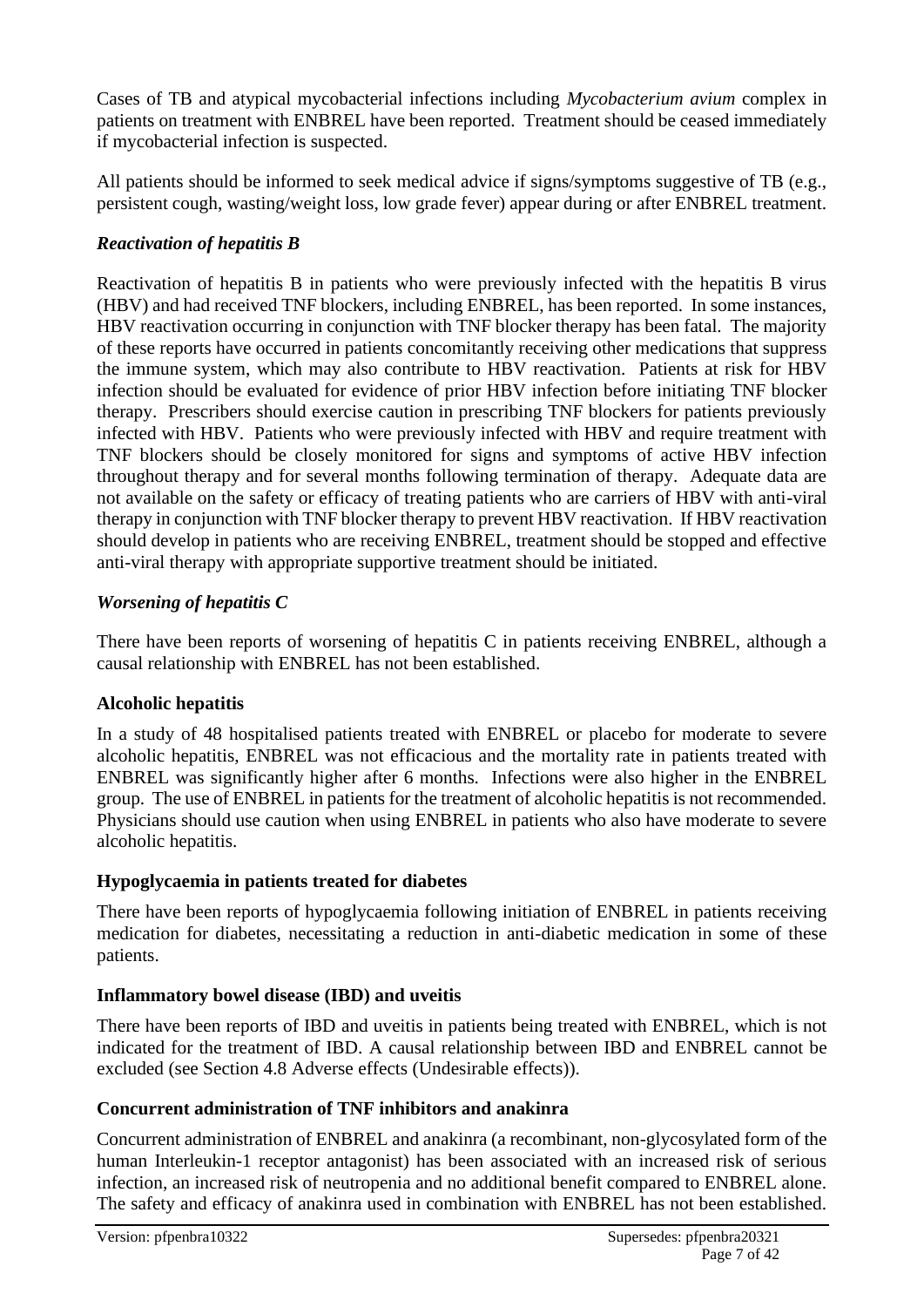Therefore, combination of ENBREL and anakinra is contraindicated (see also section 4.3 - Contraindications and section 4.5 - Interactions with other medicines and other forms of interactions).

## **Concurrent administration of ENBREL and abatacept**

In clinical studies, concurrent administration of abatacept and ENBREL therapy resulted in increased incidences of serious adverse events, including infections. This combination has not demonstrated increased clinical benefit; such use is not recommended (see section 4.5 - Interactions with other medicines and other forms of interactions).

#### **Interstitial lung disease**

There have been postmarketing reports of interstitial lung disease (including pneumonitis and pulmonary fibrosis), some of which had fatal outcomes.

#### **Haematological reactions**

Rare cases of pancytopenia and very rare cases of aplastic anaemia, some with fatal outcome, have been reported in patients treated with ENBREL. Caution should be exercised in patients being treated with ENBREL who have a previous history of blood dyscrasias. All patients should be advised that if they develop signs and symptoms suggestive of blood dyscrasias or infections (eg, persistent fever, sore throat, bruising, bleeding, paleness) whilst on ENBREL, they should seek immediate medical advice. Such patients should be evaluated urgently, including full blood count; if any blood dyscrasias are confirmed, ENBREL should be discontinued.

## **Allergic reactions**

Parenteral administration of any biological product should be attended by appropriate precautions in case an allergic or untoward reaction occurs. Allergic reactions associated with ENBREL administration have been reported commonly. Allergic reactions have included angioedema and urticaria. Serious reactions have occurred (see section 4.8 - Adverse effects (undesirable effects)). If any serious allergic or anaphylactic reaction occurs, ENBREL therapy should be discontinued immediately and appropriate therapy initiated.

Latex (dry natural rubber) is present in the rubber closure of the diluent syringe (vial presentation), in the needle cover of both the pre-filled syringe and dose-dispenser cartridge presentations, and also in the needle cap of the Auto-injector presentation. This may cause hypersensitivity reactions when handled by, or when ENBREL is administered to, persons with known or possible latex sensitivity. Patients or caregivers should contact their doctor before using ENBREL if these latex components will be handled by, or if ENBREL will be given to, someone with a known hypersensitivity to latex.

## **Congestive heart failure**

There have been post-marketing reports of worsening of congestive heart failure (CHF), with and without identifiable precipitating factors, in patients taking ENBREL. There have also been rare  $( $0.1\%$ ) reports of new onset CHF, including CHF in patients without known pre-existing$ cardiovascular disease. Some of these patients have been under 50 years of age. Two large clinical trials evaluating the use of ENBREL in the treatment of CHF were terminated early due to lack of efficacy. Although not conclusive, data from one of these trials suggests a possible tendency towards worsening CHF and higher mortality in those patients assigned to ENBREL treatment. Physicians should use caution when using ENBREL in patients who also have CHF and monitor patients carefully.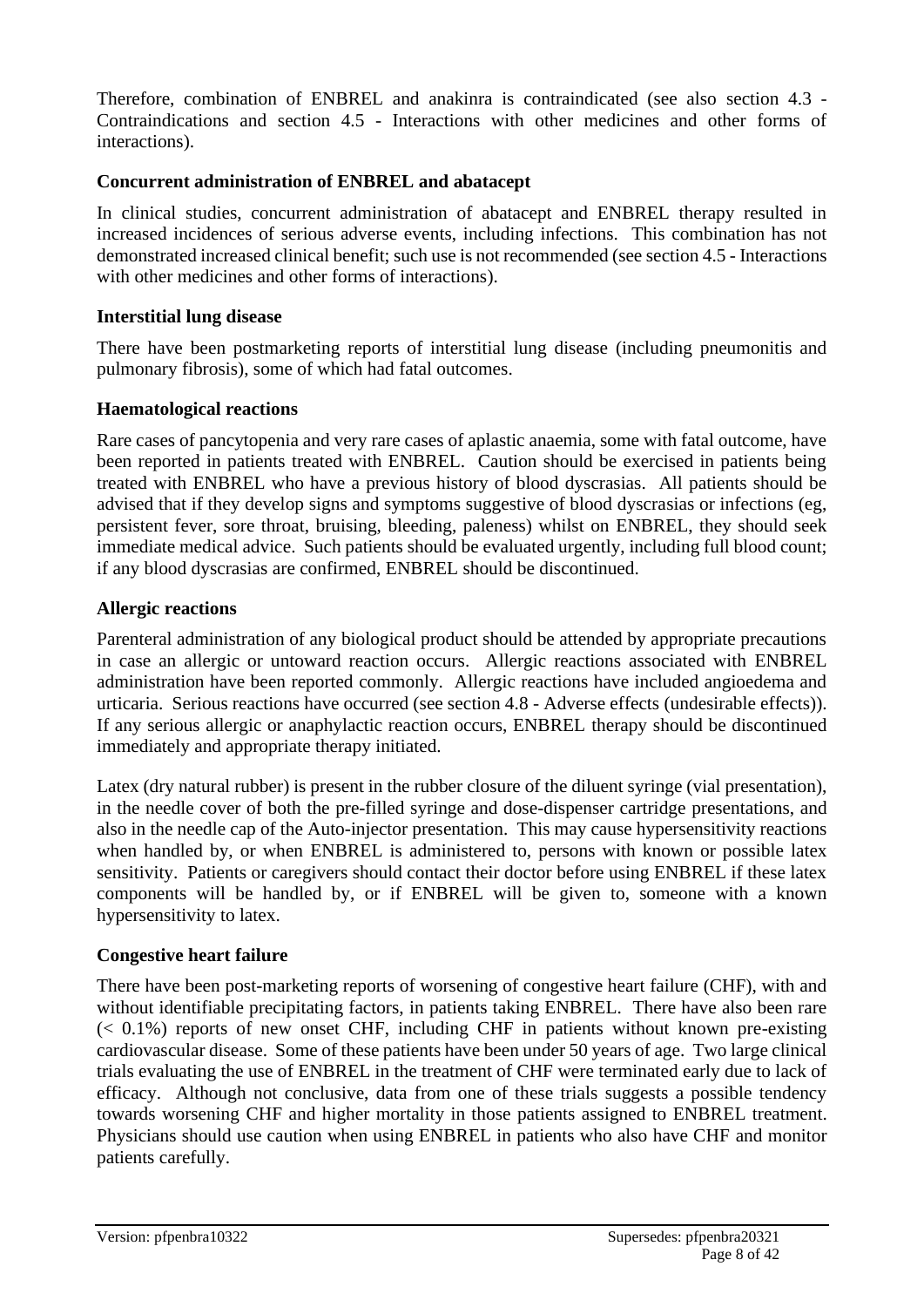## **Neurological disorders**

Although no clinical trials have been performed evaluating ENBREL therapy in patients with multiple sclerosis, clinical trials of other TNF antagonists in patients with multiple sclerosis have shown increases in disease activity. Treatment with ENBREL and other agents that inhibit TNF have been associated with rare cases of new onset or exacerbation of central nervous system demyelinating disorders, some presenting with mental status changes and some associated with permanent disability. Cases of transverse myelitis, optic neuritis, multiple sclerosis, and new onset or exacerbation of seizure disorders have been observed in association with ENBREL therapy (see section 4.8 - Adverse effects (undesirable effects)). Additionally, there have been rare reports of peripheral demyelinating polyneuropathies (including Guillain-Barré syndrome, chronic inflammatory demyelinating polyneuropathy, demyelinating polyneuropathy, and multifocal motor neuropathy). A careful risk/benefit evaluation, including a neurological assessment, is recommended when prescribing ENBREL therapy to patients with pre-existing or recent onset of central nervous system (CNS) demyelinating disease, or to those who are considered to have an increased risk of developing demyelinating disease.

## **Use in psoriasis**

There are limited data on the use of ENBREL in combination with methotrexate for the treatment of psoriasis. The safety and efficacy of this combination in psoriasis have not been established.

The safety and efficacy of ENBREL in combination with other immunosuppressive agents used in psoriasis or with phototherapy have not been studied. ENBREL should not be used in combination with such agents because of the possibility of excessive immunosuppression.

## **Monitoring**

Based on the results of clinical studies in rheumatoid arthritis, normally no special laboratory evaluations are necessary in addition to careful medical management and supervision of patients.

# **Malignancies**

## *Lymphomas*

TNF modulates immune responses and has a protective effect against the development of some tumours. The impact of treatment with ENBREL, on the course of development of malignancies, including those caused by immunosuppressive agents, is not understood and has not been studied. The possibility exists for anti-tumour necrosis factor (TNF) therapies, including ENBREL, to affect host defences against infections and malignancies since TNF mediates inflammation and modulates cellular immune responses. The impact of treatment with ENBREL on the development and course of malignancies and active and/or chronic infections is not fully understood (see section 4.8 - Adverse effects (undesirable effects)). Reports of malignancies affecting various sites have been received in the post-marketing period including breast and lung carcinoma and lymphoma.

In the controlled portions of clinical trials of all the TNF blocking agents, more cases of lymphoma have been observed among patients receiving the TNF blocker compared to control patients. During the controlled portions of ENBREL trials, 3 lymphomas were observed among 4,509 ENBREL-treated patients versus 0 among 2,040 control patients (duration of controlled treatment ranged from 3 to 24 months).

Among 6,543 adult rheumatology (RA, PsA, AS) patients treated with ENBREL in controlled and uncontrolled portions of clinical trials, representing approximately 12,845 patient-years of therapy, the observed rate of lymphoma was 0.10 cases per 100 patient-years. This was 3-fold higher than the rate of lymphoma expected in the general U.S. population based on the Surveillance,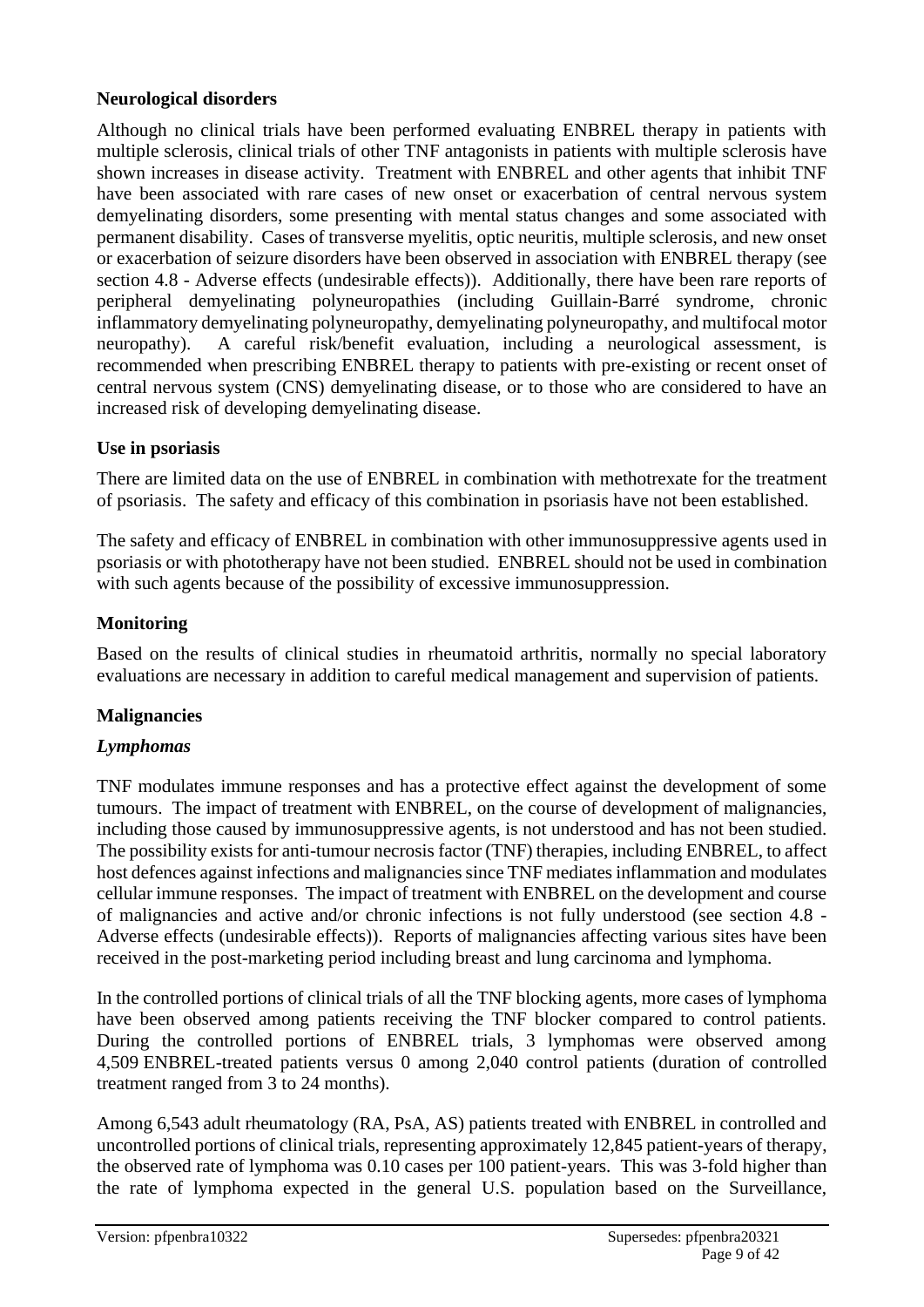Epidemiology, and End Results (SEER) Database. While patients with rheumatoid arthritis or psoriasis, particularly those with highly active disease, may be at a higher risk (up to several fold) for the development of lymphoma, a possible risk for the development of lymphomas or other malignancies in patients treated with a TNF-antagonist cannot be excluded.

Among 4,410 adult PsO patients treated with ENBREL in clinical trials up to 36 months, representing approximately 4,278 patient-years of therapy, the observed rate of lymphoma was 0.05 cases per 100 patient-years, which is comparable to the rate in the general population. No cases were observed in ENBREL- or placebo-treated patients during the controlled portions of these trials.

## *Leukaemia*

Cases of acute and chronic leukaemia have been reported in association with post-marketing TNF blocker use in rheumatoid arthritis and other indications. Even in the absence of TNF blocker therapy, patients with rheumatoid arthritis may be at higher risk (approximately 2-fold) than the general population for the development of leukaemia.

During the controlled portions of ENBREL trials, 2 cases of leukaemia were observed among 5,445 (0.06 cases per 100 patient-years) ENBREL-treated patients versus 0 among 2,890 control patients (duration of controlled treatment ranged from 3 to 48 months).

Among 15,401 patients treated with ENBREL in controlled and open portions of clinical trials representing approximately 23,325 patient-years of therapy, the observed rate of leukaemia was 0.03 cases per 100 patient-years.

## *Other malignancies*

Information is available from 10,953 adult patients with 17,123 patient-years and 696 paediatric patients with 1,282 patient-years of experience across 45 ENBREL clinical studies.

For malignancies other than lymphoma and non-melanoma skin cancer, there was no difference in exposure adjusted rates between the ENBREL and control arms in the controlled portions of clinical studies for all indications. Analysis of the malignancy rate in combined controlled and uncontrolled portions of studies has demonstrated that types and rates are similar to what is expected in the general U.S. population based on the SEER database and suggests no increase in rates over time. Whether treatment with ENBREL might influence the development and course of malignancies in adults is unknown.

## *Wegener's granulomatosis*

In a placebo-controlled study of 180 patients with Wegener's granulomatosis, the addition of ENBREL to standard treatment (including cyclophosphamide and high-dose steroids) was no more efficacious than standard treatment alone. The group of patients who received ENBREL experienced more non-cutaneous malignancies of various types than the patient group receiving standard treatment alone. The use of ENBREL for treatment of Wegener's granulomatosis is not recommended.

#### *Melanoma and non-melanoma skin cancer*

Melanoma and non-melanoma skin cancer (NMSC) have been reported in patients treated with TNF-antagonists including ENBREL. Postmarketing cases of Merkel cell carcinoma have been reported very infrequently in patients treated with ENBREL. Periodic skin examination is recommended for all patients who are at increased risk for skin cancer. Combining the results of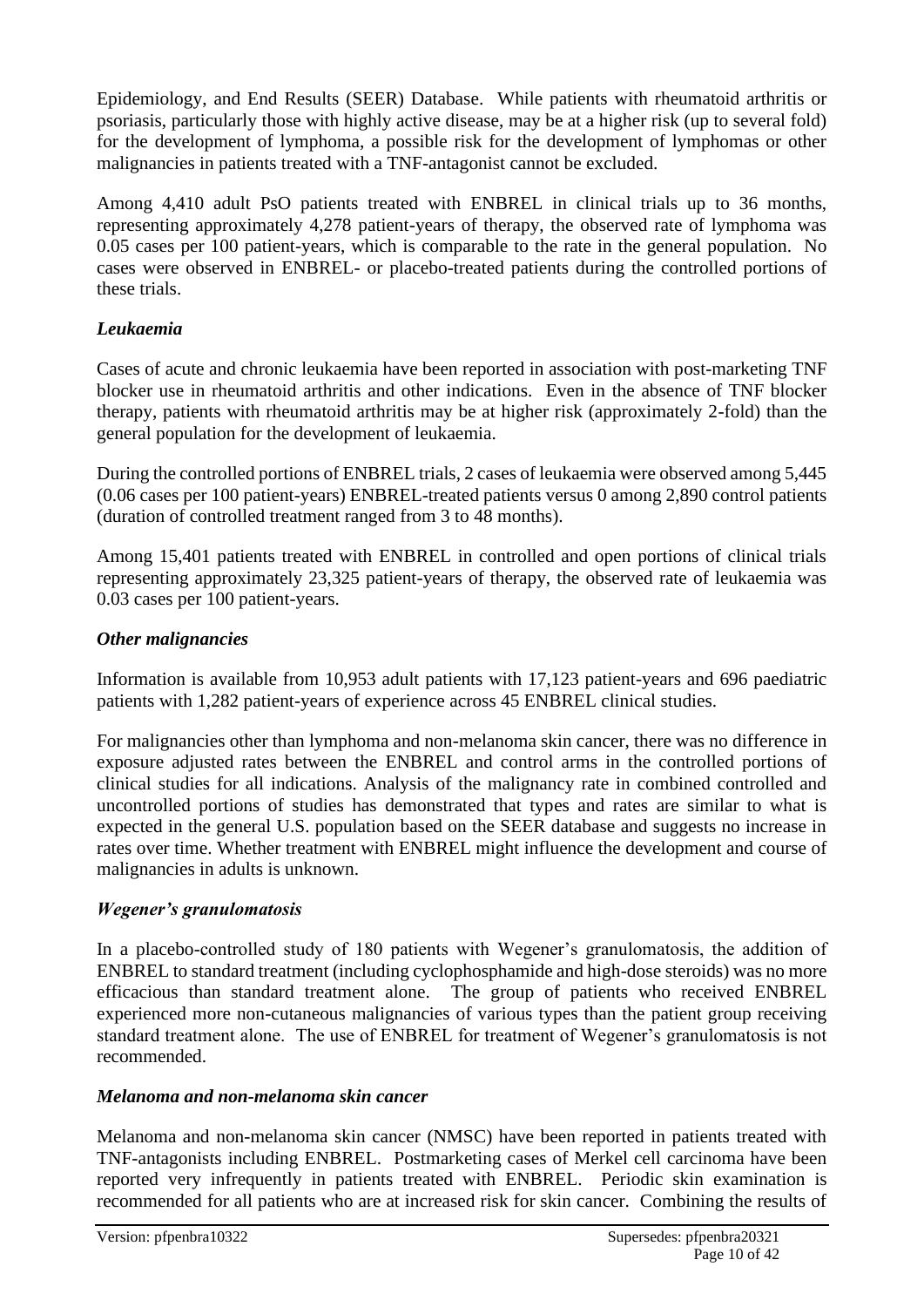controlled portions of clinical trials of ENBREL, more cases of non-melanoma skin cancer were observed in patients taking ENBREL compared with control patients, particularly in patients with psoriasis.

Among 3,306 adult rheumatology (RA, PsA, AS) patients treated with ENBREL in controlled clinical trials representing approximately 2,669 patient-years of therapy, the observed rate of NMSC was 0.41 cases per 100 patient-years vs 0.37 cases per 100 patient-years among 1,521 control-treated patients representing 1,077 patient-years. Among 1,245 adult psoriasis patients treated with ENBREL in controlled clinical trials, representing approximately 283 patient-years of therapy, the observed rate of NMSC was 3.54 cases per 100 patient-years vs 1.28 cases per 100 patient-years among 720 control-treated patients representing 156 patient-years.

Among 15,401 patients treated with ENBREL in controlled and open portions of clinical trials representing approximately 23,325 patient-years of therapy, the observed rate of melanoma was 0.043 cases per 100 patient-years.

## **Immunosuppression**

In a study of 49 patients with RA treated with ENBREL, there was no evidence of depression of delayed-type hypersensitivity, depression of immunoglobulin levels, or change in enumeration of effector cell populations. The safety and efficacy of ENBREL, in patients with immunosuppression or chronic infections have not been evaluated.

## **Vaccinations**

Most psoriatic patients receiving ENBREL were able to mount an effective B-cell immune response to pneumococcal polysaccharide vaccine, but titers in aggregate were moderately lower and fewer patients had two-fold rises in titers compared to patients not receiving ENBREL. Live vaccines should not be given concurrently with ENBREL (see section 4.5 - Interactions with other medicines and other forms of interactions). No data are available on the secondary transmission of infection by live vaccines in patients receiving ENBREL. If possible, bring paediatric patients up to date with all immunisations (including varicella) in agreement with current immunisation guidelines prior to initiating ENBREL therapy. Patients with a significant exposure to varicella virus should temporarily discontinue ENBREL therapy and be considered for prophylactic treatment with varicella zoster immune globulin.

#### **Autoantibody formation**

Treatment with ENBREL may result in the formation of autoimmune antibodies (see section 4.8 - Adverse effects (undesirable effects)). Rare reports have been described in clinical trials and postmarketing experience of autoimmune hepatitis, a lupus-like syndrome or rashes compatible with subacute cutaneous lupus or discoid lupus. If a patient develops symptoms and findings suggestive of autoimmune hepatitis or a lupus-like syndrome, treatment should be discontinued and the patient carefully evaluated.

#### **Paediatric use**

ENBREL has not been studied in children less than 2 years of age.

Studies have not been done in patients with juvenile idiopathic arthritis (JIA) to assess the effects of continued ENBREL therapy in patients who do not respond within 3 months of initiating ENBREL therapy. Additionally, studies have not been conducted to assess the effects of discontinuing or reducing the recommended dose of ENBREL following its long-term use in patients with JIA.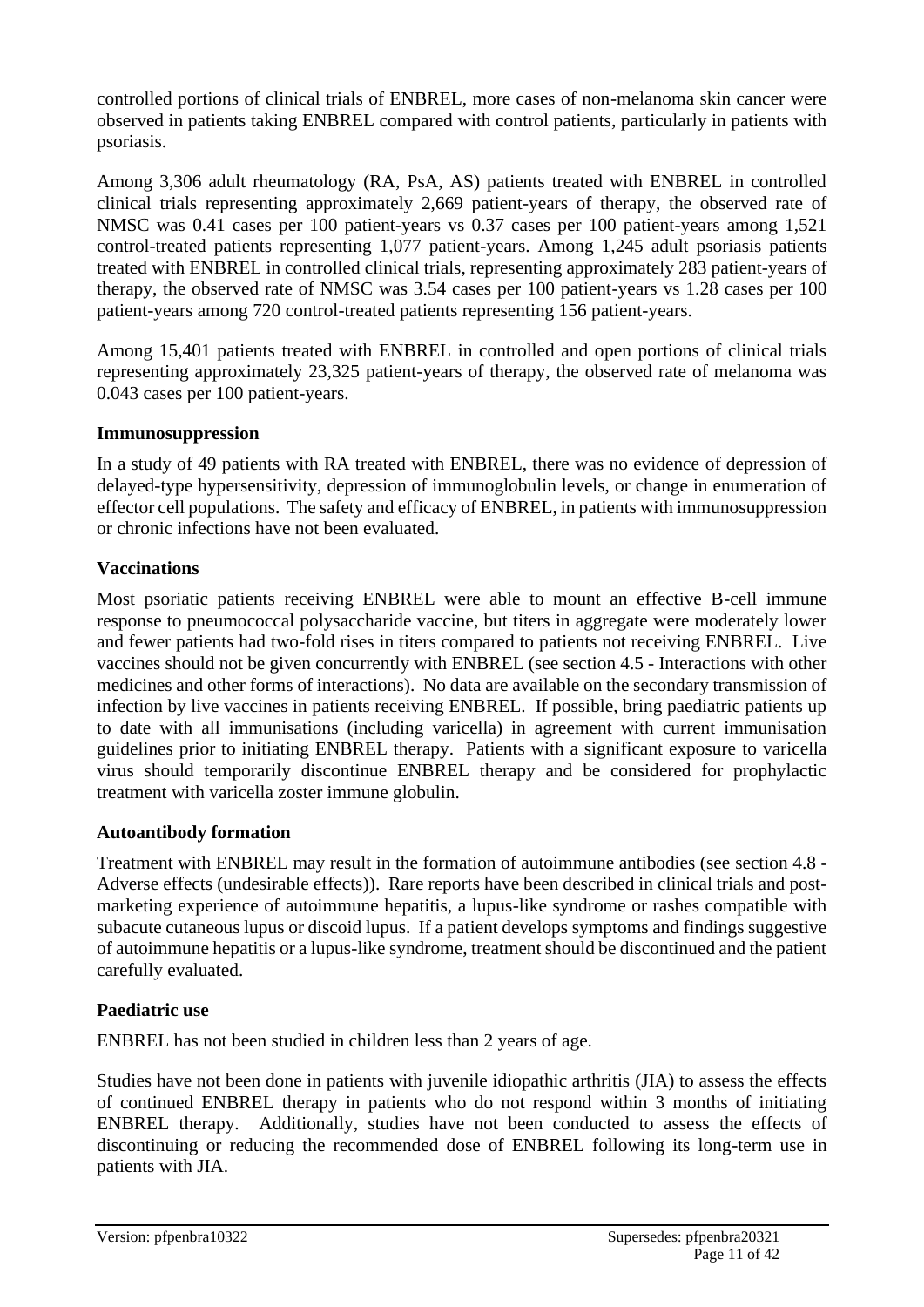Malignancies, some fatal, have been reported among children, adolescents and young adults who received treatment with TNF-blocking agents (initiation of therapy at  $\leq 18$  years of age), including ENBREL to treat JIA and other indications. Approximately half of the cases were lymphomas, including Hodgkin's and non-Hodgkin's lymphoma. The other cases represented a variety of different malignancies and included rare malignancies that are not usually observed in children and adolescents. The malignancies occurred after a median of 30 months of therapy (range 1 to 84 months). Most of the patients were receiving concomitant immunosuppressants. These cases were derived from several sources including registries and post-marketing reports. In addition, there was one case of lymphoma reported in paediatric clinical trials.

Two JIA patients developed varicella infection and signs and symptoms of aseptic meningitis, which resolved without sequelae. Patients with a significant exposure to varicella virus should temporarily discontinue ENBREL therapy and be considered for prophylactic treatment with varicella zoster immune globulin.

There have been reports of inflammatory bowel disease and uveitis in patients with JIA (see section 4.4 – Special warnings and precautions for use: Inflammatory bowel disease (IBD) and uveitis in patients with juvenile idiopathic arthritis (JIA)).

The long-term effects of ENBREL on the growth and development of children are not known.

## **Use in the elderly**

A total of 480 RA patients aged 65 years or older have been studied in clinical trials. In PsO randomised clinical trials, a total of 138 out of 1,965 patients treated with ENBREL or placebo were age 65 or older. No overall differences in safety or effectiveness were observed between these patients and younger patients, but the number of geriatric PsO patients is too small to determine whether they respond differently from younger patients. The clinical trial in nonradiographic axial spondyloarthritis did not include patients aged 50 years or older. Greater sensitivity of some older individuals cannot be ruled out. Because there is a higher incidence of infections in the elderly population in general, caution should be used in treating the elderly.

#### **Effects on laboratory tests**

No effects on laboratory tests have been reported in adults. An analysis of 54 JIA patients in an open-label study demonstrated low haemoglobin, low albumin and low lymphocyte counts in 63%, 39% and 30% of juvenile patients, respectively. These observations, however, appear to be attributed to the underlying disease, rather than treatment with ENBREL.

# **4.5 Interactions with other medicines and other forms of interactions**

## **Methotrexate**

ENBREL may be administered in combination with methotrexate for the treatment of rheumatoid arthritis. In a safety and efficacy trial, methotrexate had no effect on the pharmacokinetics of ENBREL. The effect of ENBREL on the pharmacokinetics of methotrexate has not been investigated. Product Information for methotrexate should be consulted when ENBREL is administered with methotrexate.

## **Abatacept**

In clinical studies, concurrent administration of abatacept and ENBREL resulted in increased incidences of serious adverse events, including infections, and did not demonstrate increased clinical benefit. Use of ENBREL with abatacept is not recommended.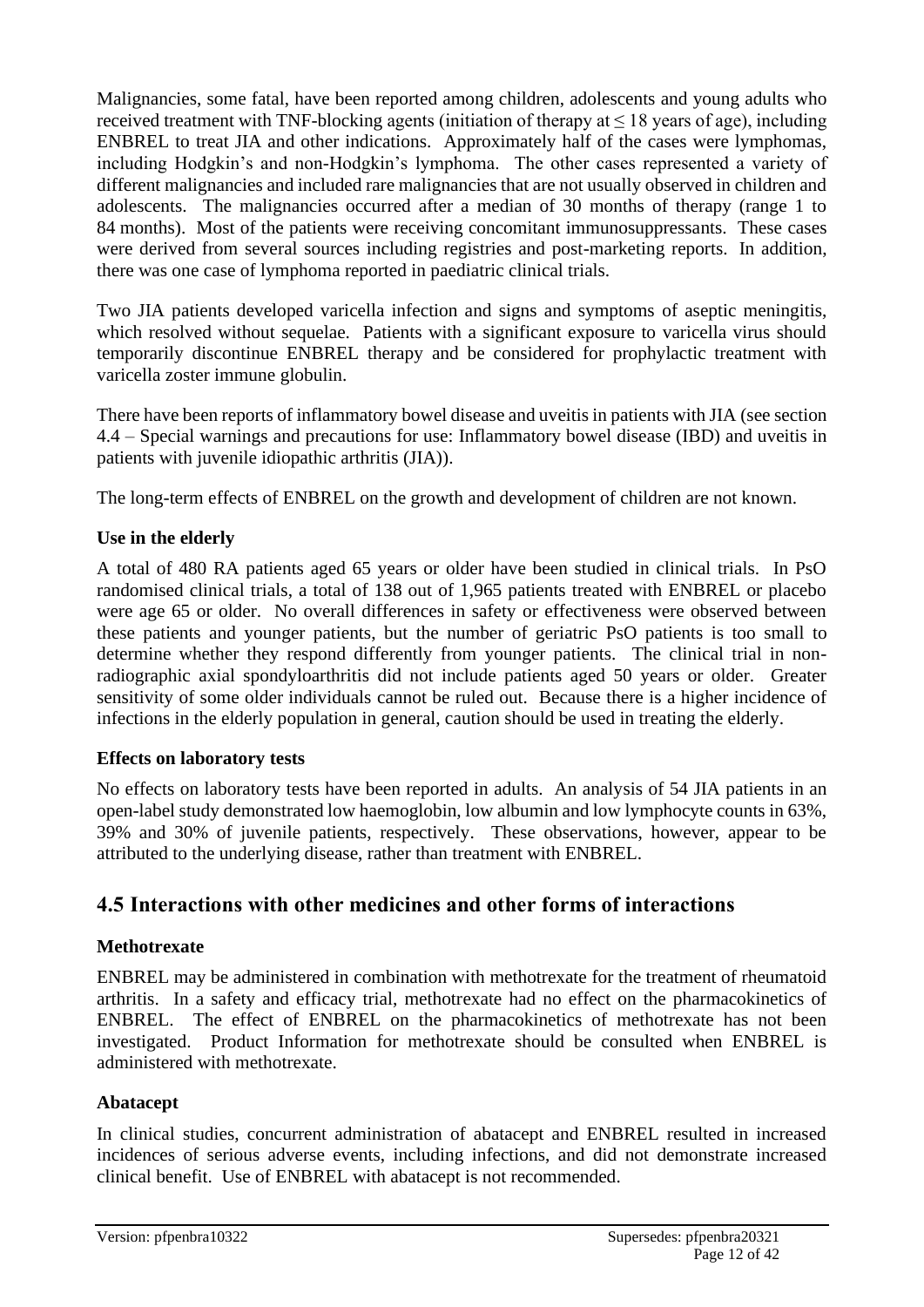## **Anakinra**

Patients treated with ENBREL and anakinra were observed to have a higher rate of serious infection (7%) when compared with patients who were treated with ENBREL alone (0%, historical data). In addition, in a double-blind placebo-controlled trial, in patients receiving background methotrexate, patients treated with ENBREL and anakinra were observed to have a higher rate of serious infection and neutropenia than patients who were treated with ENBREL alone (see section 4.4 – Special warnings and precautions for use).

#### **Cyclophosphamide**

The use of ENBREL in patients receiving concurrent cyclophosphamide therapy is not recommended (see section 4.4 - Special warnings and precautions for use - Wegener's granulomatosis).

#### **Live vaccines**

No safety data are available on the effects of live vaccine when used in combination with ENBREL. Live vaccines should therefore not be given concurrently with ENBREL.

#### **Sulfasalazine**

In a clinical study of patients who were receiving established doses of sulfasalazine, to which ENBREL was added, patients in the combination group experienced a statistically significant decrease in mean white blood cell counts in comparison to groups treated with ENBREL or sulfasalazine alone.

#### **Digoxin**

ENBREL does not significantly affect digoxin exposure. There was a reduction in ENBREL exposure in the presence of digoxin, however there was significant inter-subject variability. The clinical significance of this reduced exposure is uncertain.

#### **Table 1.**

| <b>Effect of Digoxin on pharmacokinetic parameters of ENBREL</b> |            |                    |  |
|------------------------------------------------------------------|------------|--------------------|--|
| Mean $(SD)$                                                      | ENBREL     | $ENBREL + Digoxin$ |  |
| $C$ max ( $\mu$ g/mL)                                            | 2.64(1.24) | 2.53(1.93)         |  |
| AUC $_{(0-t)}$ (µg/mL.h)                                         | 152(68.7)  | 133 (96.3)         |  |

#### **Warfarin**

ENBREL does not significantly affect warfarin exposure. There was a slight reduction in ENBREL exposure in the presence of warfarin, however there was significant inter-subject variability. The clinical significance of this reduced exposure is uncertain.

#### **Table 2.**

| Effect of Warfarin on pharmacokinetic parameters of ENBREL |        |                     |  |  |
|------------------------------------------------------------|--------|---------------------|--|--|
| Mean $(SD)$                                                | ENBREL | $ENBREL + Warfarin$ |  |  |
| 3.5(1.09)<br>3.09(1.22)<br>$C$ max ( $\mu$ g/mL)           |        |                     |  |  |
| 180 (71.9)<br>160(75.1)<br>AUC $_{(0-t)}$ ( $\mu$ g/mL.h)  |        |                     |  |  |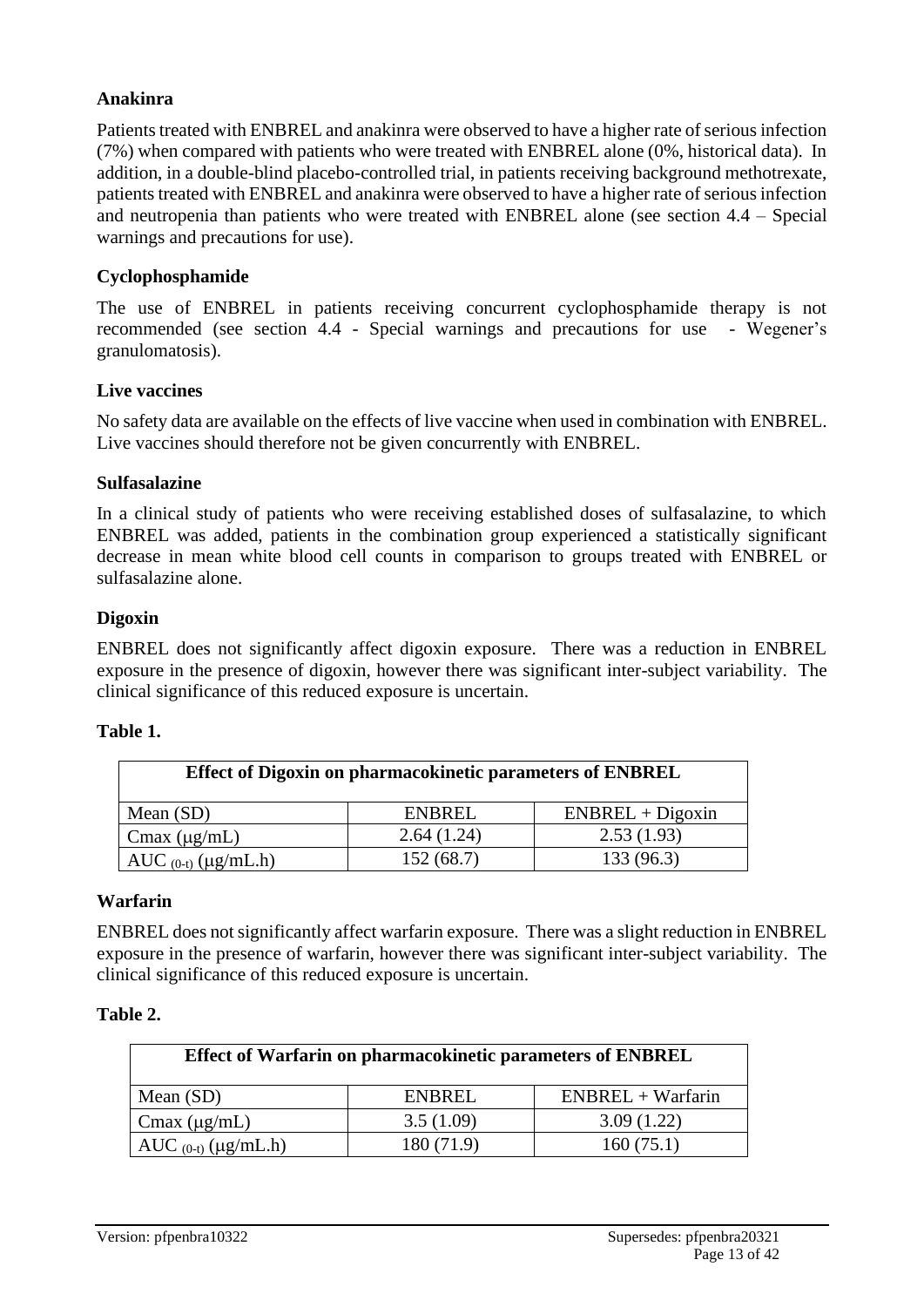## **Other**

In clinical trials, no apparent interactions have been observed when ENBREL was administered with glucocorticoids, non-steroidal anti-inflammatory drugs (NSAIDs) or analgesics.

# **4.6 Fertility, pregnancy and lactation**

## **Effects on fertility**

Long-term animal studies have not been conducted to evaluate the effects of ENBREL on fertility.

## **Use in pregnancy – Pregnancy Category D**

The safe use of ENBREL during pregnancy has not been established. ENBREL should only be used during pregnancy if the potential benefits to the mother outweigh the potential risks to the fetus. If ENBREL is used during pregnancy, or if the patient becomes pregnant while taking it, the woman should be advised of the possible risk to the fetus.

Developmental toxicity studies have been performed in rats and rabbits at doses resulting in AUCbased systemic exposure levels of etanercept that were at least 12-fold higher than in humans at the highest proposed therapeutic dose of 50 mg and have revealed no evidence of harm to the fetus due to ENBREL. There are, however, no studies in pregnant women. Animal studies are not always predictive of human response.

Etanercept crosses the placenta and has been detected in the serum of infants born to female patients treated with ENBREL during pregnancy. The clinical impact of this is unknown, however, infants may be at increased risk of infection. Administration of live vaccines to infants for 16 weeks after the mother's last dose of ENBREL is generally not recommended.

The effects of etanercept on pregnancy outcomes have been investigated in two observational cohort studies. One pregnancy registry examined the risk of major birth defects and other pregnancy outcomes in mothers with rheumatic diseases or psoriasis exposed to ENBREL in the first trimester ( $n = 319$ ) versus those who were unexposed to ENBREL or other TNF-antagonists  $(n = 144)$ . The all-inclusive odds ratio for major birth defects in those exposed to ENBREL was 2.77 (95% CI 1.04-7.35) compared to non-exposed mothers with inflammatory disease. The findings showed no clear pattern of major or minor malformations. There was no increase in rates of intrauterine or postnatal growth deficits or delayed postnatal development.

In a second observational multi-country registry study comparing the risk of adverse pregnancy outcomes in women exposed to etanercept ( $n = 522$ ) to those exposed to non-biologic drugs ( $n =$ 3508), there was no observed increased risk of major birth defects (adjusted odds ratio 0.96, 95% CI: 0.58-1.60). This study also showed no increased risks of minor birth defects, preterm birth, stillbirth or infections in the first year of life for infants born to women exposed to etanercept during pregnancy.

## **Use in lactation**

The safe use of ENBREL during lactation has not been established. Etanercept has been reported to be excreted in human breast milk following subcutaneous administration. There are no animal studies assessing the effects of ENBREL on the neonate. Because of the potential for serious adverse reactions from ENBREL in nursing infants, a decision should be made whether to discontinue nursing or to discontinue ENBREL while nursing.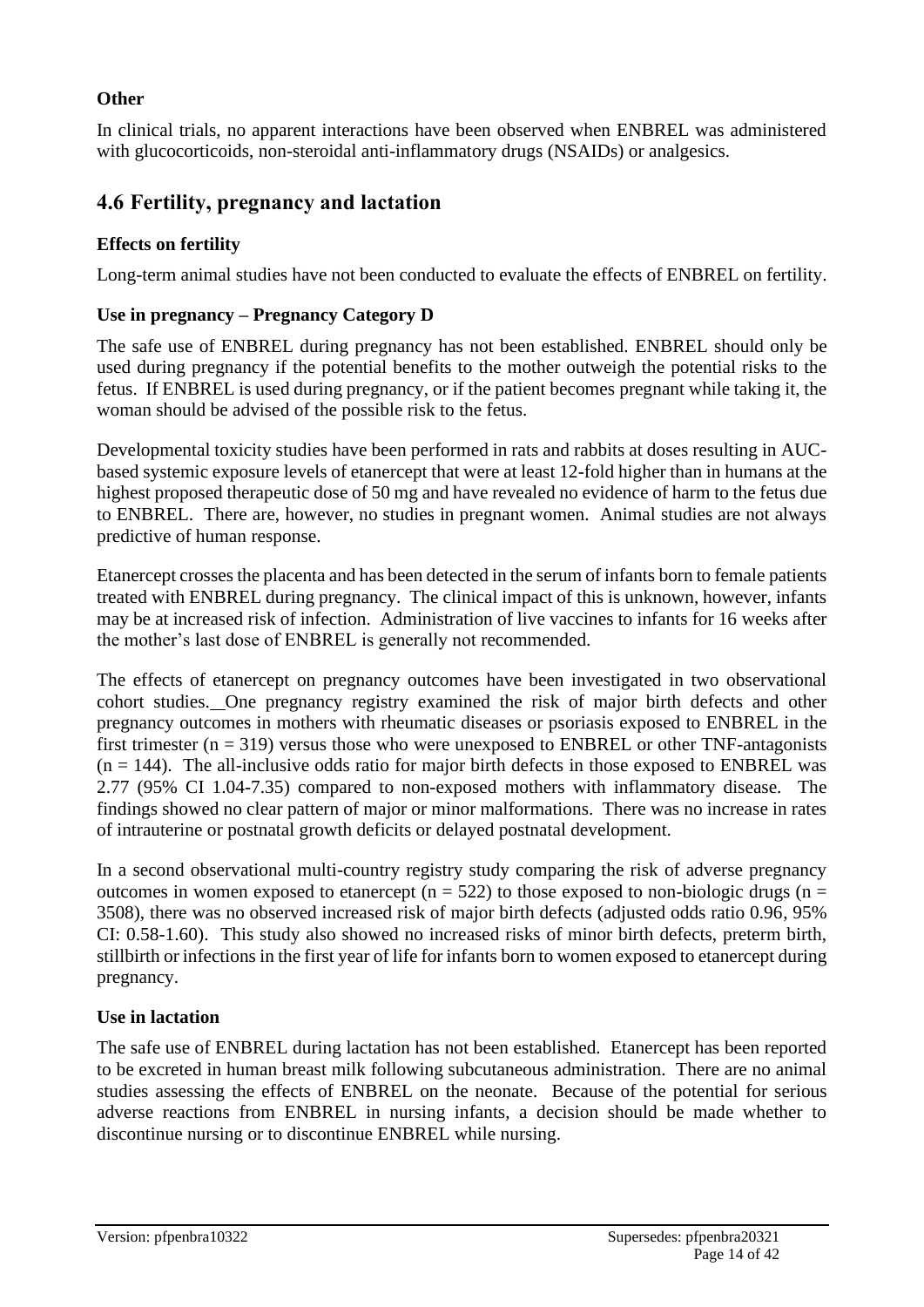# **4.7 Effects on ability to drive and use machines**

No studies on the effects on the ability to drive and use machines have been performed.

# **4.8 Adverse effects (undesirable effects)**

## **Injection site reactions**

Patients with rheumatic diseases in controlled trials treated with ENBREL had a significantly higher incidence (37% cf. 10%) of injection site reactions (erythema and/or itching, pain, bleeding, bruising or swelling) compared with placebo-treated patients, and generally did not necessitate drug discontinuation. The frequency of injection site reactions was greatest in the first month and subsequently decreased in frequency. Mean duration was 3 to 5 days. No treatment was given for the majority of injection site reactions in the ENBREL treatment groups, and the majority of those patients who were given treatment received topical preparations such as corticosteroids, or oral antihistamines. Some patients who experienced injection site reactions also experienced reactions at previous injection sites. In post-marketing experience, injection site bleeding and bruising have also been observed in conjunction with ENBREL therapy.

In controlled trials in patients with plaque psoriasis, approximately 13.6% of patients treated with ENBREL developed injection site reactions compared with 3.4% of placebo-treated patients during the first 12 weeks of treatment.

## **Infections**

In placebo-controlled trials, no increase in the incidence of serious infections (fatal, lifethreatening, or requiring hospitalisation or intravenous antibiotics) was observed. Serious infections occurred in 6.3% of rheumatoid arthritis patients treated with ENBREL for up to 48 months. These included abscess (at various sites), bacteraemia, bronchitis, bursitis, cellulitis, cholecystitis, diarrhoea, diverticulitis, endocarditis (suspected), gastroenteritis, hepatitis B, herpes zoster, leg ulcer, mouth infection, osteomyelitis, otitis, peritonitis, pneumonia, pyelonephritis, sepsis, septic arthritis, sinusitis, skin infection, skin ulcer, urinary tract infection, vasculitis, and wound infection. In the 2-year active-controlled study where patients were treated with either ENBREL alone, methotrexate alone or ENBREL in combination with methotrexate, the rates of serious infections were similar among the treatment groups. However, it cannot be excluded that the combination of ENBREL with methotrexate could be associated with an increase in the rate of infections.

There were no differences in rates of infection among patients treated with ENBREL and those treated with placebo for plaque psoriasis in placebo-controlled trials of up to 24 weeks duration. Serious infections experienced by ENBREL-treated patients included cellulitis, gastroenteritis, pneumonia, cholecystitis, osteomyelitis, gastritis, appendicitis, Streptococcal fasciitis, myositis, septic shock, diverticulitis and abscess. In the double-blind and open-label psoriatic arthritis trials, 1 patient reported a serious infection (pneumonia).

Serious and fatal infections have been reported during use of ENBREL; reported pathogens include bacteria, mycobacteria (including tuberculosis), viruses and fungi. Some infections have occurred within a few weeks after initiating treatment with ENBREL in patients who have underlying conditions (e.g., diabetes, congestive heart failure, history of active or chronic infections) in addition to their rheumatoid arthritis. ENBREL treatment may increase mortality in patients with established sepsis.

Opportunistic infections have been reported in association with ENBREL, including invasive fungal, parasitic (including protozoal), viral (including herpes zoster), bacterial (including *Listeria*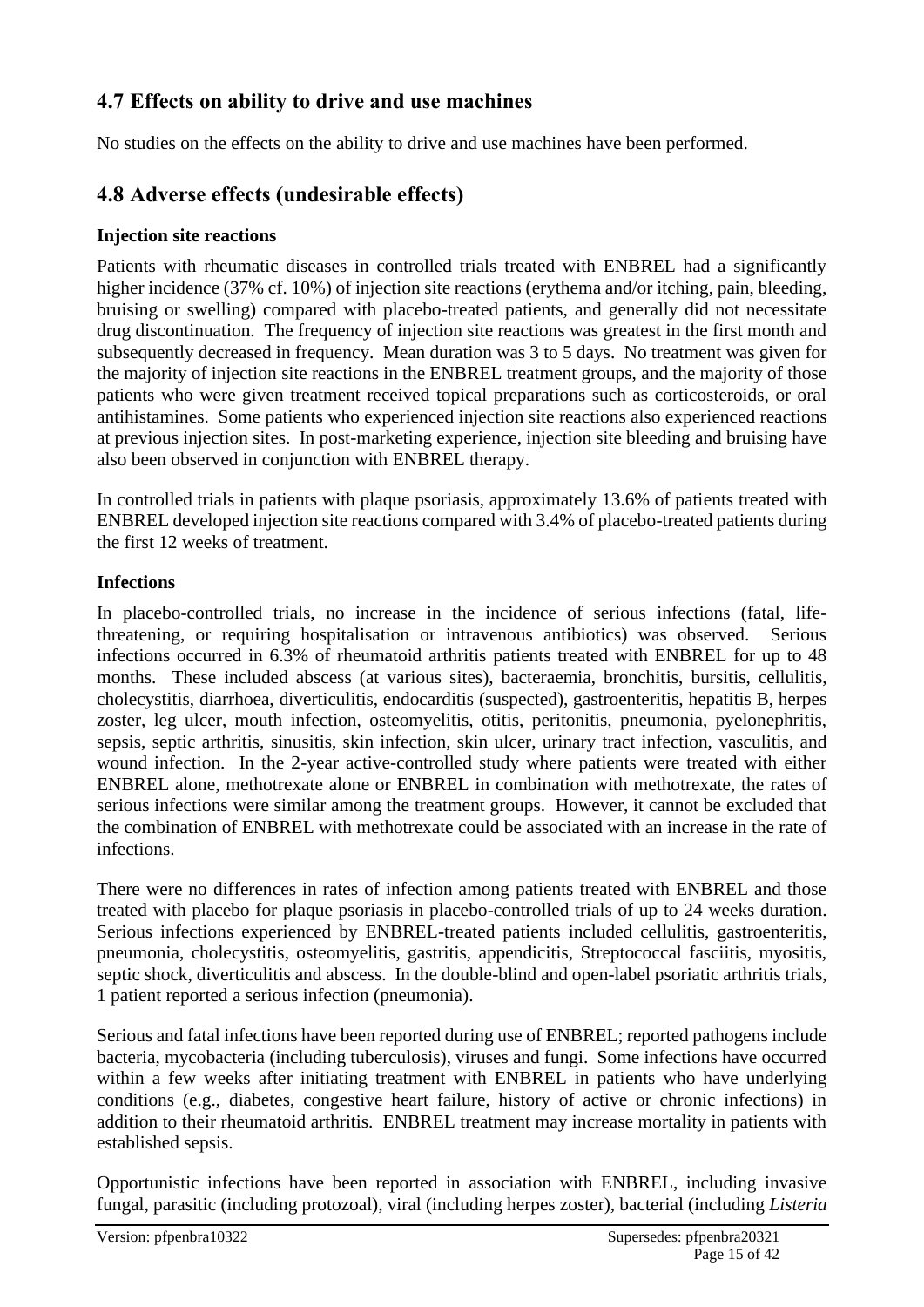and *Legionella*), and atypical mycobacterial infections (see section 4.4 – Special warnings and precautions for use). In a pooled data set of clinical trials, the overall incidence of opportunistic infections was 0.09% for the 15,402 subjects who received ENBREL. The exposure-adjusted rate was 0.06 events per 100 patient-years. In postmarketing experience, approximately half of all of the case reports of opportunistic infections worldwide were invasive fungal infections. The most commonly reported invasive fungal infections included *Candida, Pneumocystis*, *Aspergillus* and *Histoplasma*. Invasive fungal infections accounted for more than half of the fatalities amongst patients who developed opportunistic infections. The majority of the reports with a fatal outcome were in patients with Pneumocystis pneumonia, unspecified systemic fungal infections, and aspergillosis.

## **Malignancies and lymphoproliferative disorders**

Reports of malignancies affecting various sites have been received in the post-marketing period. The observed rates and incidences of new malignancies in clinical trials with ENBREL were similar to those expected for the population studied. Patients have been observed in clinical trials with ENBREL for over five years. Among 4,462 rheumatoid arthritis patients treated with ENBREL in clinical trials for a mean of 27 months (approximately 10,000 patient-years of therapy), 9 lymphomas were observed for a rate of 0.09 cases per 100 patient-years. This is 3-fold higher than the rate of lymphomas expected in the general population based on the Surveillance, Epidemiology and End Results Database. An increased rate of lymphoma up to several fold has been reported in the rheumatoid arthritis patient population and may be further increased in patients with more severe disease activity (see section 5.3 - Preclinical safety data: Carcinogenicity).

There have been reports of malignancies in a clinical trial of patients being treated for Wegener's granulomatosis (see section 4.4 - Special warnings and precautions for use - Malignancies).

## **Interstitial lung disease**

In controlled clinical trials of etanercept across all indications, the frequency (incidence proportion) of interstitial lung disease in patients receiving etanercept without concomitant methotrexate was rare. In the controlled clinical trials that allowed concomitant treatment with etanercept and methotrexate, the frequency (incidence proportion) of interstitial lung disease was uncommon. There have been postmarketing reports of interstitial lung disease (including pneumonitis and pulmonary fibrosis), some of which had fatal outcomes.

#### **Elevated liver enzymes**

In the double-blind periods of controlled clinical trials of etanercept across all indications, the frequency (incidence proportion) of adverse events of elevated liver enzymes in patients receiving etanercept without concomitant methotrexate was uncommon. In the double-blind periods of controlled clinical trials that allowed concomitant treatment with etanercept and methotrexate, the frequency (incidence proportion) of adverse events of elevated liver enzymes was common.

#### **Autoimmune hepatitis**

In controlled clinical trials of etanercept across all indications, the frequency (incidence proportion) of autoimmune hepatitis in patients receiving etanercept without concomitant methotrexate was rare. In the controlled clinical trials that allowed concomitant treatment with etanercept and methotrexate, the frequency (incidence proportion) of autoimmune hepatitis was uncommon.

#### **Autoantibody formation**

In controlled trials, the percentage of patients who developed new positive antinuclear antibodies  $(ANA)$   $(≥1:40)$ , new positive anti-double-stranded DNA antibodies and new anticardiolipin antibodies were increased compared to placebo-treated patients (11% cf. 5% respectively). The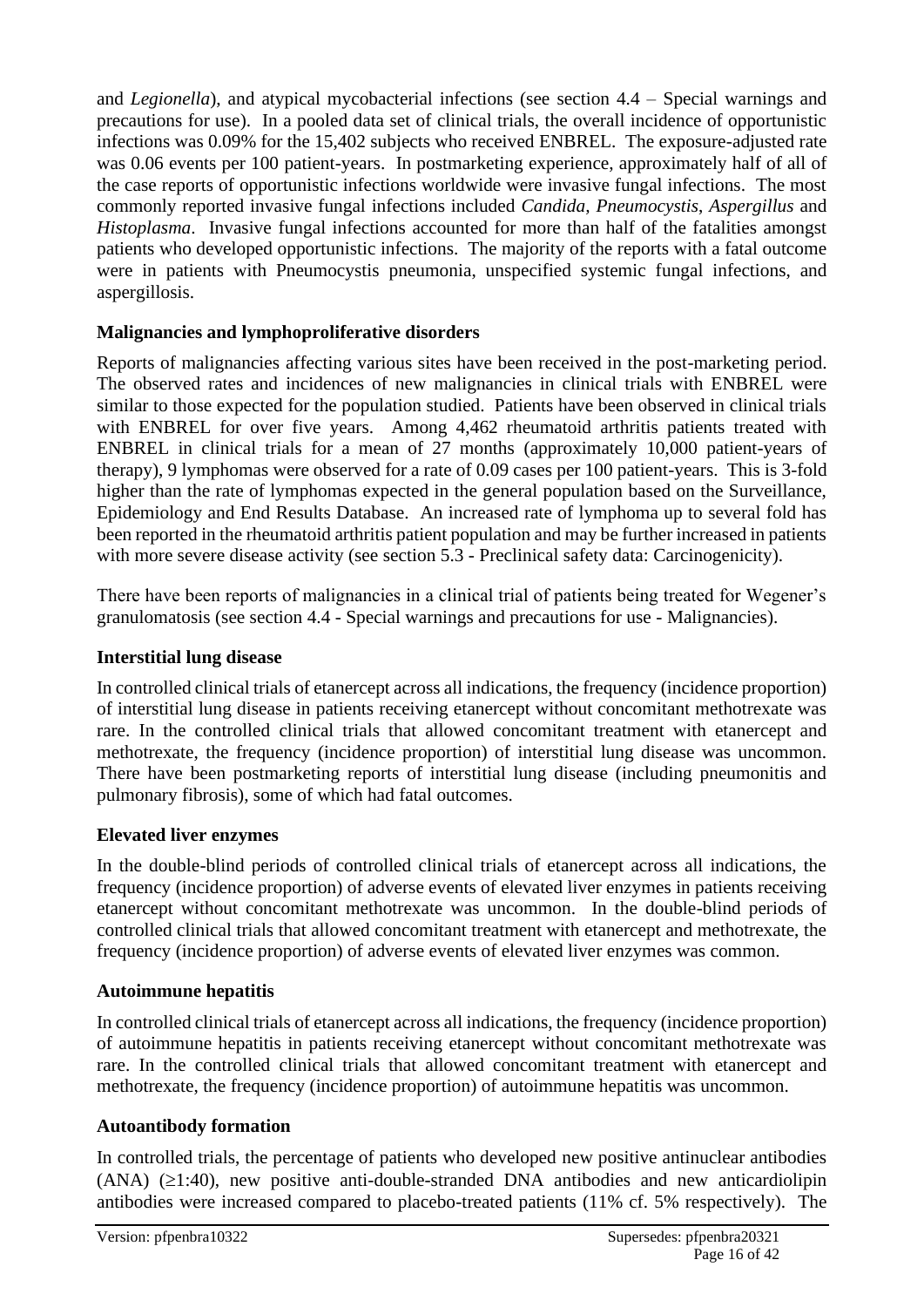percentage of patients who developed new positive anti-double-stranded DNA antibodies was also higher by radioimmunoassay (15% of patients treated with ENBREL compared to 4% of placebotreated patients) and by *Crithidia luciliae* assay (3% of patients treated with ENBREL compared to none of placebo-treated patients). The proportion of patients treated with ENBREL who developed anticardiolipin antibodies was similarly increased compared to placebo-treated patients.

Rare reports have been described in clinical trials and post-marketing experience, including patients with rheumatoid factor positive RA, who have developed additional antibodies in conjunction with autoimmune hepatitis, a lupus-like syndrome or rashes compatible with subacute cutaneous lupus or discoid lupus by clinical presentation and biopsy (see section 4.8 - Adverse effects (undesirable effects): Other adverse reactions). The impact of long-term treatment with ENBREL on the development of autoimmune diseases is unknown. If a patient develops symptoms and findings suggestive of a lupus-like syndrome or autoimmune hepatitis following treatment with ENBREL, treatment should be discontinued and the patient should be carefully evaluated.

## **Psoriasis**

Cases of new onset psoriasis, including pustular psoriasis and palmoplantar psoriasis, and cases of exacerbation of pre-existing psoriasis have been reported with the use of TNF blockers, including ENBREL. Many of these patients were taking concomitant immunosuppressants (e.g., methotrexate, corticosteroids). Some of these patients required hospitalisation. Most patients had improvements of their psoriasis following discontinuation of their TNF blocker. Some patients have had recurrences of the psoriasis when they were re-challenged with a different TNF blocker. Discontinuation of ENBREL should be considered for severe cases and those that do not improve or that worsen despite topical treatments.

## **Other adverse reactions**

Events reported in at least 3% of all patients with higher incidence in patients treated with ENBREL compared to controls in placebo-controlled RA trials (including the combination methotrexate trial) and events per patient year are summarised in the next table.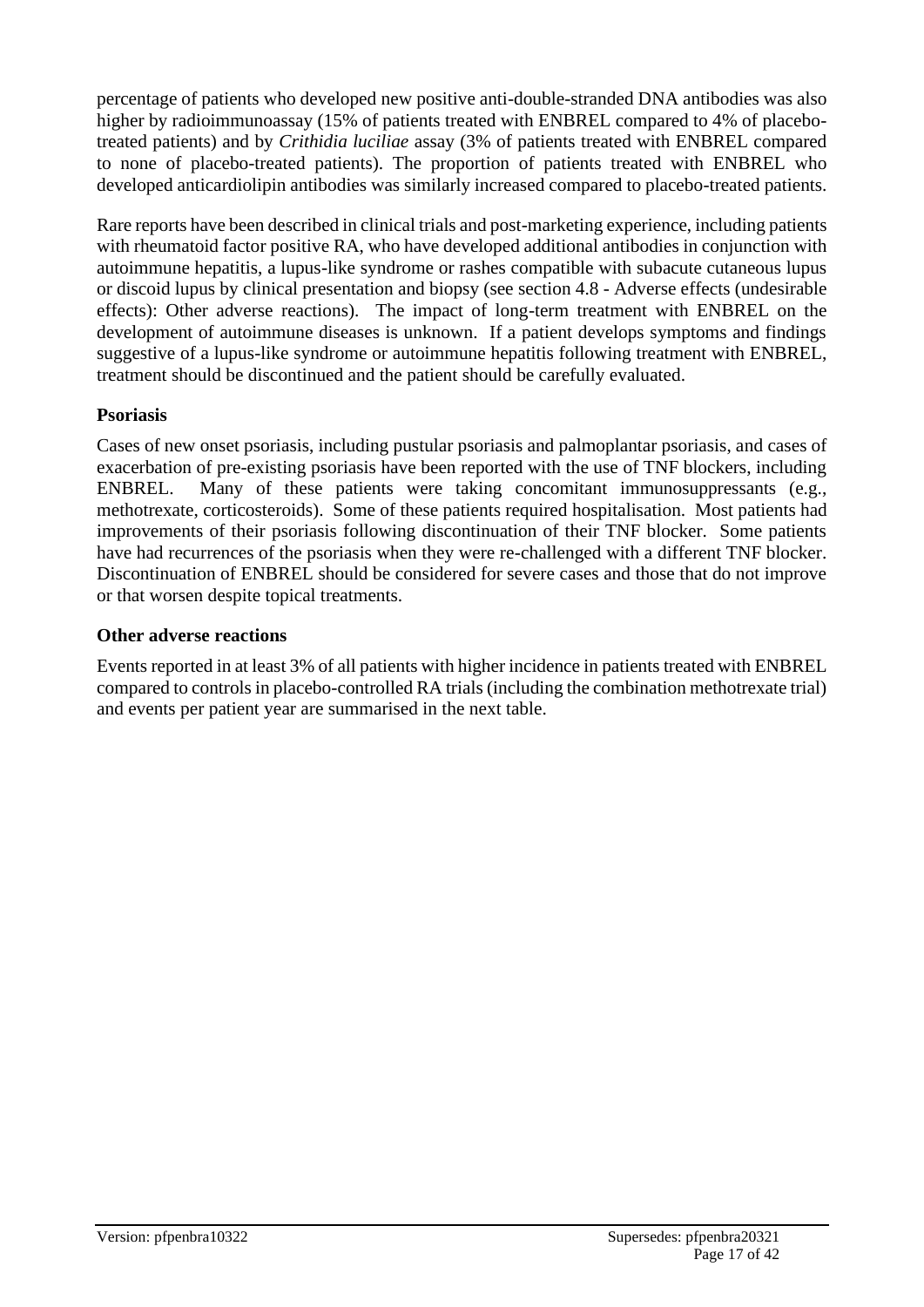| втене рег ганене геаг нгт месоо сони онеа списат ггане | Percent of Patients |               | Event per Patient Year   |                           |
|--------------------------------------------------------|---------------------|---------------|--------------------------|---------------------------|
| Event                                                  | Placebo             | <b>ENBREL</b> | Placebo                  | <b>ENBREL</b>             |
|                                                        | $(n = 152)$         | $(n = 349)$   | $(40 \text{ pt. years})$ | $(117 \text{ pt. years})$ |
| Injection site reaction                                | 10                  | 37            | 0.62                     | 7.73                      |
| Infection                                              | 32                  | 35            | 1.86                     | 1.82                      |
| Non-upper respiratory infection b                      | 32                  | 38            | 1.54                     | 1.50                      |
| Upper respiratory infection <sup>b</sup>               | 16                  | 29            | 0.68                     | 0.82                      |
| Headache                                               | 13                  | 17            | 0.62                     | 0.68                      |
| Rhinitis                                               | 8                   | 12            | 0.35                     | 0.45                      |
| <b>Dizziness</b>                                       | 5                   | 7             | 0.25                     | 0.21                      |
| Pharyngitis                                            | 5                   | 7             | 0.17                     | 0.24                      |
| Cough                                                  | 3                   | 6             | 0.17                     | 0.18                      |
| Asthenia                                               | 3                   | 5             | 0.10                     | 0.16                      |
| Pain, Abdomen                                          | 3                   | 5             | 0.12                     | 0.17                      |
| Rash                                                   | 3                   | 5             | 0.12                     | 0.21                      |
| Respiratory disorder                                   |                     | 5             | 0.05                     | 0.17                      |
| Dyspepsia                                              |                     | 4             | 0.05                     | 0.12                      |
| Sinusitis                                              | 2                   | 3             | 0.07                     | 0.12                      |

**Table 3. Percent of Rheumatoid Arthritis Patients Reporting Adverse Events and Events per Patient Year in Placebo-Controlled Clinical Trialsa**

a: Data from 3 trials including a 6-month study in which patients received concurrent methotrexate therapy. b: Data from 2 of the 3 controlled trials.

Based on the results of clinical studies in rheumatoid arthritis, normally no special laboratory evaluations are necessary in addition to careful medical management and supervision of patients.

The following table of suspected adverse reactions is based on clinical trials and/or spontaneous post-marketing reports.

Adverse reaction frequencies are listed below in CIOMS frequency categories:

Very common:  $\geq 10\%$ Common:  $\geq 1\%$  and  $< 10\%$ Uncommon:  $\geq 0.1\%$  and  $\lt 1\%$ Rare:  $\geq 0.01\%$  and  $< 0.1\%$ Very rare:  $< 0.01\%$ 

| <b>System</b><br><b>Blood and Lymphatic System Disorders</b> | <b>Adverse Reaction</b>                                                         |
|--------------------------------------------------------------|---------------------------------------------------------------------------------|
| Uncommon                                                     | Thrombocytopenia, anaemia, leukopenia, neutropenia                              |
| Rare                                                         | Pancytopenia (see section $4.4$ – Special warnings and precautions for use)     |
| Very rare                                                    | Aplastic anaemia (see section $4.4$ – Special warnings and precautions for use) |
| Not known                                                    | Histiocytosis haematophagic (macrophage activation syndrome)                    |
|                                                              | Neoplasms benign, malignant and unspecified (including cysts and polyps)        |
| Uncommon                                                     | Non-melanoma skin cancers                                                       |
| Rare                                                         | Malignant melanoma, lymphoma, leukaemia, Kaposi's sarcoma                       |
| Not known                                                    | Merkel cell carcinoma                                                           |
| <b>Infections and Infestations</b>                           |                                                                                 |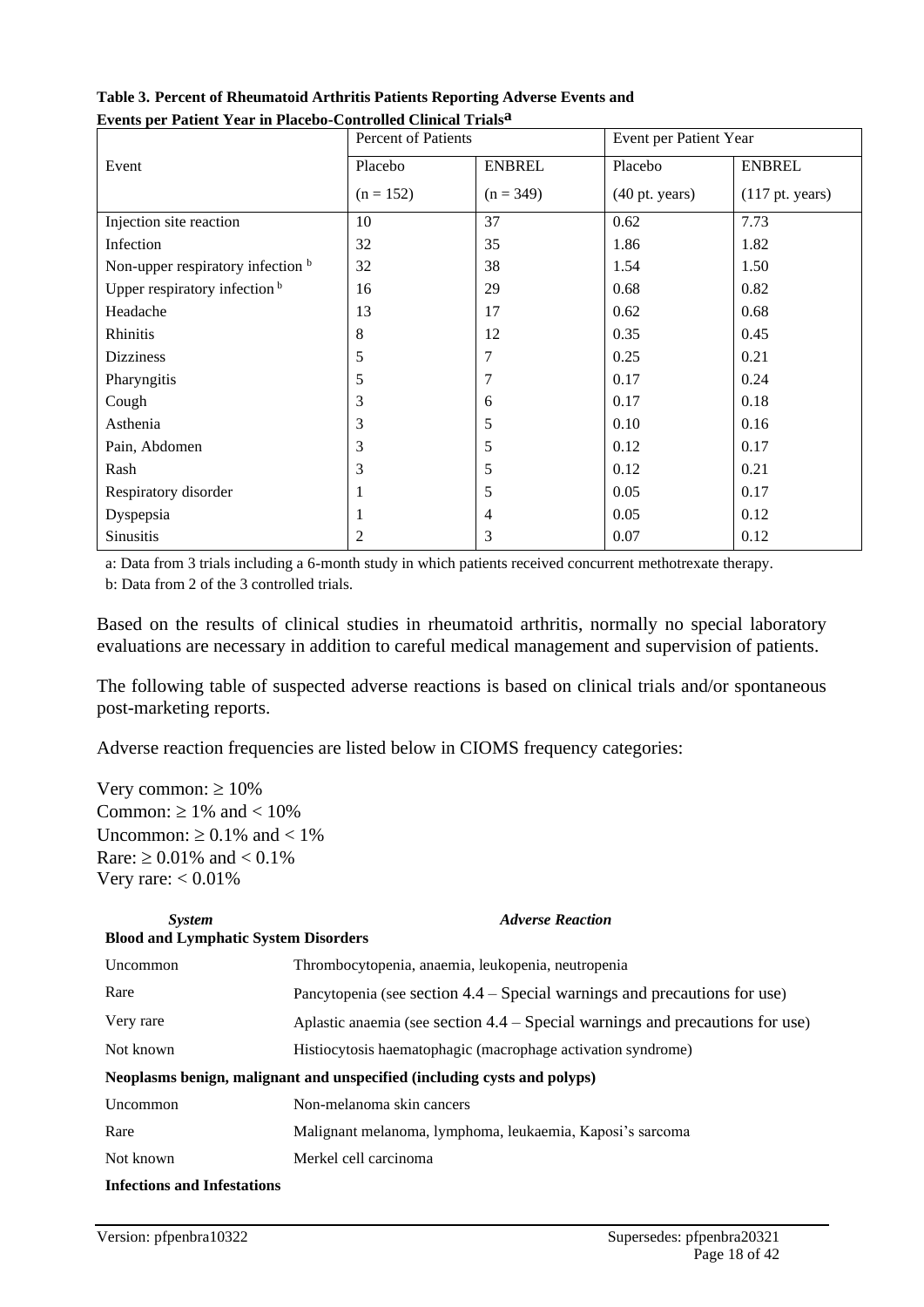| <b>System</b>                                               | <b>Adverse Reaction</b>                                                                                                                                                                                                                                                                                                                               |
|-------------------------------------------------------------|-------------------------------------------------------------------------------------------------------------------------------------------------------------------------------------------------------------------------------------------------------------------------------------------------------------------------------------------------------|
| Very common                                                 | Infection (including upper respiratory tract infection, bronchitis, cystitis, skin<br>infection)*                                                                                                                                                                                                                                                     |
| Common                                                      | Serious infections (including pneumonia, cellulitis, arthritis bacterial, sepsis,<br>parasitic infection)*                                                                                                                                                                                                                                            |
| Rare                                                        | Tuberculosis*, opportunistic infection (including invasive fungal, bacterial,<br>protozoal, atypical mycobacterial and viral infections, and Legionella infection)*                                                                                                                                                                                   |
| Not known                                                   | Listeriosis*, hepatitis B reactivation                                                                                                                                                                                                                                                                                                                |
| <b>Immune System Disorders</b>                              |                                                                                                                                                                                                                                                                                                                                                       |
| Common                                                      | Allergic reactions; autoantibody formation                                                                                                                                                                                                                                                                                                            |
| Uncommon                                                    | Vasculitis (including ANCA positive vasculitis)                                                                                                                                                                                                                                                                                                       |
| Rare                                                        | Serious allergic/anaphylactic reactions (including bronchospasm), sarcoidosis                                                                                                                                                                                                                                                                         |
| <b>General Disorders and Administration Site Conditions</b> |                                                                                                                                                                                                                                                                                                                                                       |
| Very common                                                 | Injection site reactions (including bleeding, bruising, erythema, itching, pain and<br>swelling)                                                                                                                                                                                                                                                      |
| Common                                                      | Pyrexia                                                                                                                                                                                                                                                                                                                                               |
| <b>Respiratory, Thoracic and Mediastinal Disorders</b>      |                                                                                                                                                                                                                                                                                                                                                       |
| Uncommon                                                    | Interstitial lung disease (including pulmonary fibrosis and pneumonitis)                                                                                                                                                                                                                                                                              |
| <b>Gastrointestinal Disorders</b>                           |                                                                                                                                                                                                                                                                                                                                                       |
| Uncommon                                                    | Inflammatory bowel disease                                                                                                                                                                                                                                                                                                                            |
| <b>Nervous System Disorders</b>                             |                                                                                                                                                                                                                                                                                                                                                       |
| Very common                                                 | Headache                                                                                                                                                                                                                                                                                                                                              |
| Rare                                                        | Seizure, CNS demyelinating events including multiple sclerosis and localised<br>demyelinating conditions such as optic neuritis and transverse myelitis, peripheral<br>demyelinating events, including Guillain-Barré syndrome, chronic inflammatory<br>demyelinating polyneuropathy, demyelinating polyneuropathy and multifocal motor<br>neuropathy |
| <b>Eye Disorders</b>                                        |                                                                                                                                                                                                                                                                                                                                                       |
| Uncommon                                                    | Uveitis, scleritis                                                                                                                                                                                                                                                                                                                                    |
| <b>Skin and Subcutaneous Tissue Disorders</b>               |                                                                                                                                                                                                                                                                                                                                                       |
| Common                                                      | Pruritus, rash                                                                                                                                                                                                                                                                                                                                        |
| Uncommon                                                    | Angioedema, urticaria, psoriasis (new onset or exacerbation)** and psoriasiform<br>rash                                                                                                                                                                                                                                                               |
| Rare                                                        | Cutaneous vasculitis (including hypersensitivity vasculitis), Stevens-Johnson<br>syndrome, erythema multiforme, lichenoid reactions                                                                                                                                                                                                                   |
| Very rare                                                   | Toxic epidermal necrolysis                                                                                                                                                                                                                                                                                                                            |
| Musculoskeletal, Connective Tissue and Bone Disorders       |                                                                                                                                                                                                                                                                                                                                                       |
| Rare                                                        | Subacute cutaneous lupus erythematosus, cutaneous lupus erythematosus, lupus-<br>like syndrome                                                                                                                                                                                                                                                        |
| <b>Cardiac Disorders</b>                                    |                                                                                                                                                                                                                                                                                                                                                       |
| Uncommon                                                    | Worsening of cardiac failure congestive                                                                                                                                                                                                                                                                                                               |
| Rare                                                        | New onset cardiac failure congestive                                                                                                                                                                                                                                                                                                                  |
| <b>Hepatobiliary Disorders</b>                              |                                                                                                                                                                                                                                                                                                                                                       |
| Common                                                      | Elevated liver enzymes                                                                                                                                                                                                                                                                                                                                |
| Rare                                                        | Autoimmune hepatitis                                                                                                                                                                                                                                                                                                                                  |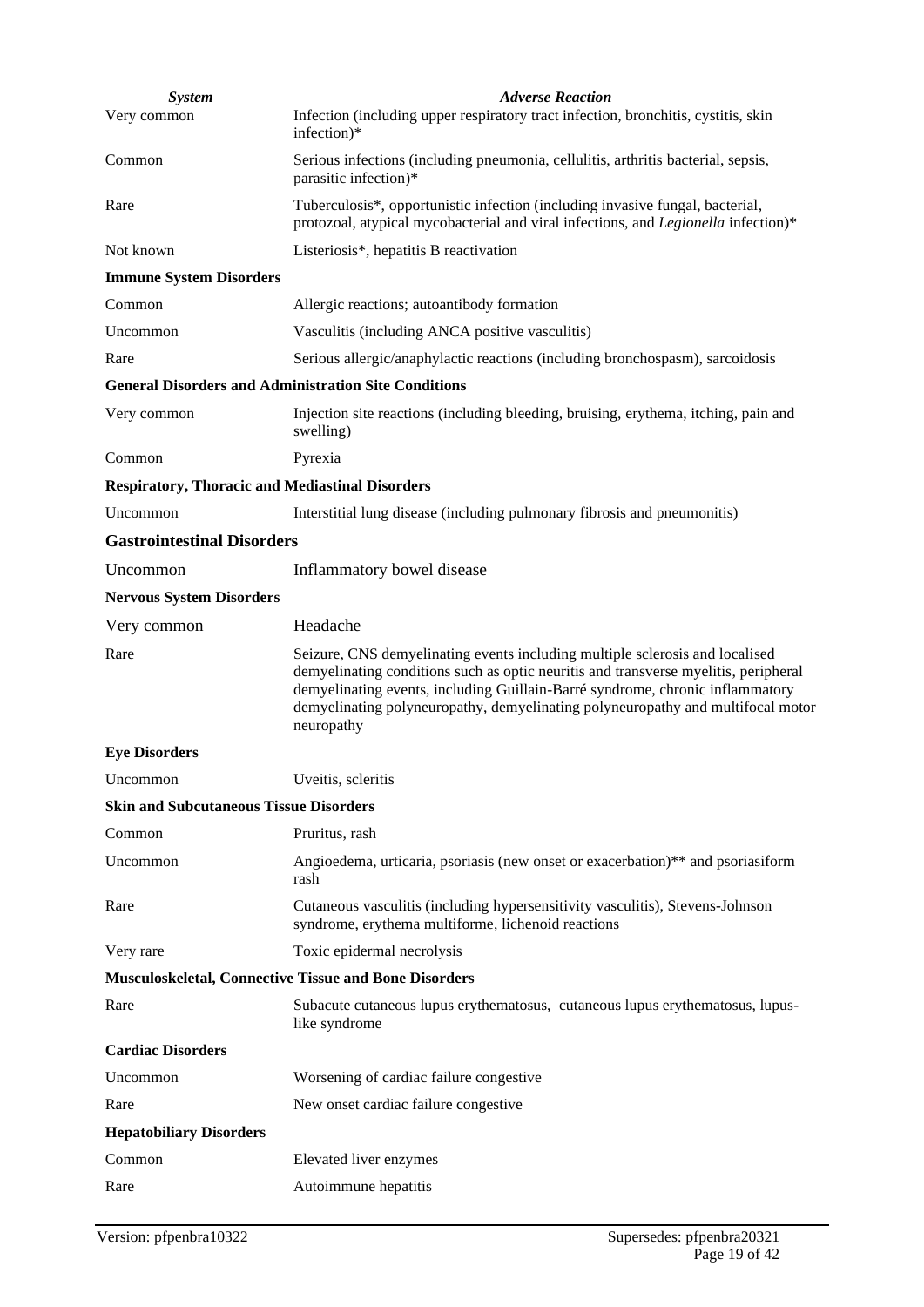\*See additional information, under "Infections" above. \*\*See additional information under "Psoriasis" above.

## **Patients with non-radiographic axial spondyloarthritis**

The safety observed in adult patients with nr-AxSpA was similar to that seen in previous clinical trials of etanercept in adult patients.

## **Paediatric patients with juvenile idiopathic arthritis**

In general, the adverse events in paediatric patients with juvenile idiopathic arthritis were similar in frequency and type to those seen in adult patients.

JIA patients treated with ENBREL had a significantly higher incidence of injection sites reactions (erythema and/or itching, pain or swelling) compared with placebo-treated patients in controlled clinical trials.

Infection was the most common adverse event reported in paediatric patients taking ENBREL and occurred at an incidence similar to placebo. The types of infections reported in JIA patients were generally mild and consistent with those commonly seen in outpatient paediatric populations.

In JIA clinical trials, two cases of varicella infection with signs and symptoms suggestive of aseptic meningitis have been reported among patients treated with ENBREL. There were also 4 reports of macrophage activation syndrome.

Long-term safety of ENBREL monotherapy  $(n=103)$ , ENBREL plus methotrexate  $(n=294)$ , or methotrexate monotherapy (n=197) were assessed for up to 3 years in a registry of 594 children aged 2 to 18 years with juvenile idiopathic arthritis, 39 of whom were 2 to 3 years of age. Overall, infections were more commonly reported in patients treated with ENBREL compared to methotrexate alone (3.8% versus 2%), and the infections associated with ENBREL use were of a more severe nature.

#### **Paediatric patients with plaque psoriasis**

In a 48-week study in 211 children aged 4 to 17 years with paediatric plaque psoriasis, the adverse events reported were similar to those seen in previous studies in adults with plaque psoriasis.

#### **Reporting suspected adverse effects**

Reporting suspected adverse reactions after registration of the medicinal product is important. It allows continued monitoring of the benefit-risk balance of the medicinal product. Healthcare professionals are asked to report any suspected adverse reactions at [www.tga.gov.au/reporting](http://www.tga.gov.au/reporting-problems)[problems.](http://www.tga.gov.au/reporting-problems)

# **4.9 Overdose**

The maximum tolerated dose of ENBREL has not been established in humans. Repeat-dose studies have been performed in cynomolgus monkeys at doses resulting in AUC-based systemic exposure levels of etanercept that were over 13-fold higher than in humans at the highest proposed therapeutic dose of 50 mg and have revealed no dose-limiting or target organ toxicity. No doselimiting toxicities were observed during clinical trials of RA patients. The highest dose level evaluated has been an IV loading dose of  $32 \text{ mg/m}^2$  followed by SC doses of 16 mg/m<sup>2</sup> administered twice weekly. One RA patient mistakenly self-administered 62 mg ENBREL SC twice weekly for three weeks without experiencing unexpected side effects. Single IV doses up to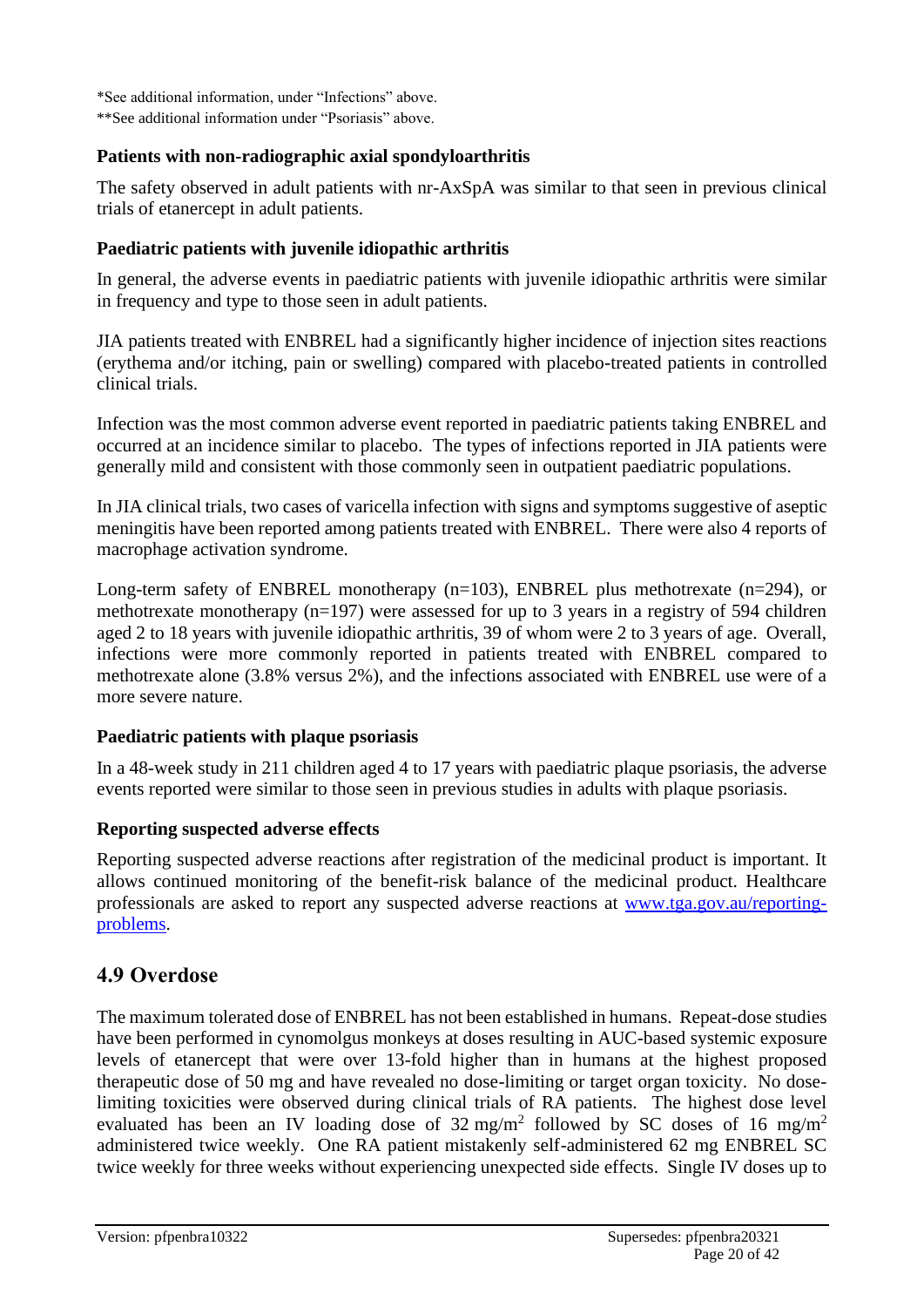60 mg/m<sup>2</sup> (approximately twice the recommended dose) have been administered to healthy volunteers in an endotoxaemia study without evidence of dose-limiting toxicities.

There is no known antidote to ENBREL. For information on the management of overdose, contact the Poisons Information Centre on 13 11 26 (Australia).

# **5. PHARMACOLOGICAL PROPERTIES**

# **5.1 Pharmacodynamic properties**

## **Pharmacodynamics**

Etanercept binds specifically to tumour necrosis factor (TNF) and blocks its interaction with cell surface TNF receptors. Etanercept did not induce complement-mediated cytolysis of murine T cells that expressed TNF on the cell surface. TNF is a naturally occurring cytokine that is involved in normal inflammatory and immune responses. TNF is a dominant cytokine in the inflammatory process of rheumatoid arthritis. Elevated levels of TNF are also found in the synovium and psoriatic plaques of patients with psoriatic arthritis and in serum and synovial tissue of patients with ankylosing spondylitis. In plaque psoriasis, infiltration by inflammatory cells including Tcells leads to increased TNF levels in psoriatic lesions, compared with levels in uninvolved skin.

Two distinct receptors for TNF (TNFRs), a 55 kilodalton protein (p55) and a 75 kilodalton protein (p75), exist naturally as monomeric molecules on cell surfaces and in soluble forms. Biological activity of TNF is dependent upon binding to either cell surface TNFR.

Etanercept is a dimeric soluble form of the p75 TNF receptor that can bind to two TNF molecules. It inhibits the activity of TNF *in vitro* and has been shown to affect several animal models of inflammation, including murine collagen-induced arthritis. Etanercept inhibits binding of both TNFα and TNFβ (lymphotoxin alpha [LTα]) to cell surface TNFRs, rendering TNF biologically inactive. Cells expressing transmembrane TNF that bind ENBREL are not lysed *in vitro* in the presence or absence of complement.

# **Mechanism of action**

Pro-inflammatory molecules that are linked in a network controlled by TNF mediate much of the joint pathology in rheumatoid arthritis and ankylosing spondylitis and skin pathology in plaque psoriasis. The mechanism of action of etanercept is thought to be its competitive inhibition of TNF binding to cell surface TNFR, preventing TNF-mediated cellular responses by rendering TNF biologically inactive. Etanercept may also modulate biological responses controlled by additional downstream molecules (e.g., cytokines, adhesion molecules, or proteinases) that are induced or regulated by TNF.

# **Clinical trials**

This section presents data from 5 randomised controlled studies in adults with rheumatoid arthritis, 3 studies in paediatric patients with JIA, 2 studies in adults with ankylosing spondylitis, 1 study in adults with non-radiographic axial spondyloarthritis, 1 study in adults with psoriatic arthritis, 2 studies in adults with plaque psoriasis and 1 study in paediatric patients with plaque psoriasis.

## **Adult rheumatoid arthritis**

## *Placebo-controlled studies*

The efficacy of ENBREL was assessed in a randomised, double-blind, placebo-controlled study. The study evaluated 234 adult patients with active rheumatoid arthritis who had failed therapy with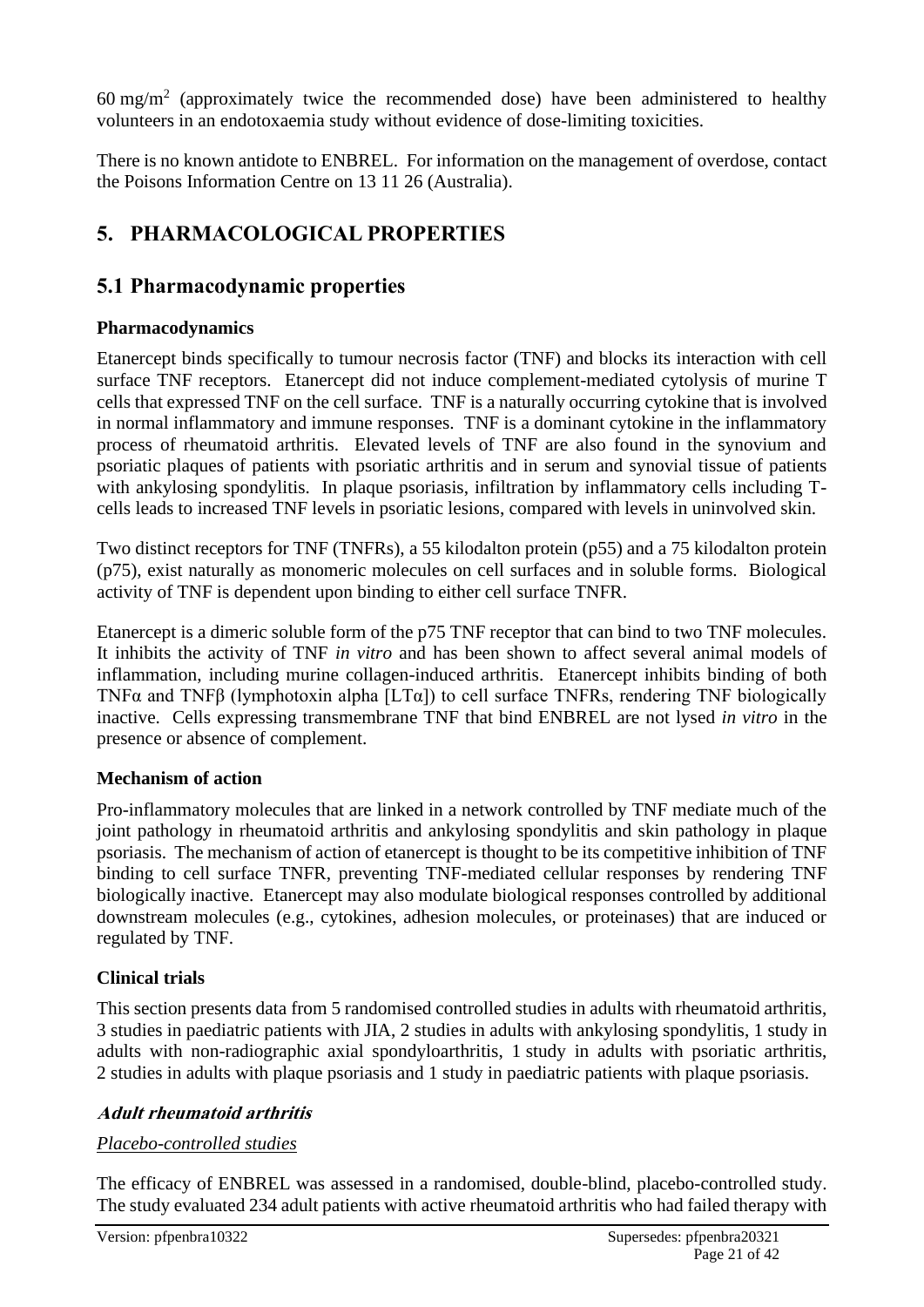at least one but no more than four disease-modifying antirheumatic drugs (DMARDs). Doses of 10 mg or 25 mg ENBREL or placebo were administered subcutaneously twice a week for 6 consecutive months. The results of this controlled trial were expressed in percentage improvement in rheumatoid arthritis using American College of Rheumatology (ACR) response criteria. The primary endpoint was achievement of an ACR 20 response at month 3. Subjects who failed to respond based on pre-specified criteria for lack of efficacy before month 3 were allowed to drop out early and were considered treatment failures. ACR 20 and 50 responses were higher in patients treated with ENBREL at 3 and 6 months than in patients treated with placebo, at all time points as seen in the table below. **Table 4.**

| таріс 4.      |                                      |                              |  |  |
|---------------|--------------------------------------|------------------------------|--|--|
|               | <b>ACR Responses (% of patients)</b> |                              |  |  |
| Response      | Placebo $(n=80)$                     | ENBREL <sup>a</sup> $(n=78)$ |  |  |
| <b>ACR 20</b> |                                      |                              |  |  |
| Month 3       | 23                                   | 62 <sup>b</sup>              |  |  |
| Month 6       | 11                                   | 59 <sup>b</sup>              |  |  |
|               |                                      |                              |  |  |
| <b>ACR 50</b> |                                      |                              |  |  |
| Month 3       | 8                                    | 41 b                         |  |  |
| Month 6       | 5                                    | 40 <sup>b</sup>              |  |  |
|               |                                      |                              |  |  |

a: 25 mg ENBREL SC twice weekly.

b:  $p \le 0.01$ , ENBREL vs. placebo.

Approximately 15% of subjects who received ENBREL achieved an ACR 70 response at month 3 and month 6 compared to fewer than 5% of subjects in the placebo arm. Among patients receiving ENBREL, the clinical responses generally appeared within 1 to 2 weeks after initiation of therapy and nearly always occurred by 3 months. A dose response was seen; results with 10 mg were intermediate between placebo and 25 mg. ENBREL was significantly better than placebo in all components of the ACR criteria as well as other measures of rheumatoid arthritis disease activity not included in the ACR response criteria, such as morning stiffness. A Health Assessment Questionnaire (HAQ), which included disability, vitality, mental health, general health status and arthritis-associated health status sub-domains, was administered every 3 months during the trial. All sub-domains of the HAQ were improved in patients treated with ENBREL compared to controls at 3 and 6 months.

After discontinuation of ENBREL, symptoms of arthritis generally returned within a month. Reintroduction of treatment with ENBREL after discontinuations of up to 24 months resulted in the same magnitudes of response as patients who received ENBREL without interruption of therapy based on results of open-label studies. Continued durable responses have been seen in open-label extension treatment trials when patients received ENBREL without interruption.

A second randomised, double-blind, placebo-controlled study also compared the safety and efficacy of ENBREL (25 mg) against placebo (SC, twice a week over 6 months) in 89 RA patients in addition to a stable dose of methotrexate. The ACR response criteria were used to assess efficacy. The primary endpoint was achievement of an ACR 20 response at 6 months. Responses were higher in patients treated with ENBREL at 3 and 6 months. Clinical responses in ENBRELtreated patients generally appeared after 1-2 weeks of therapy. In addition, approximately 15% of ENBREL-treated patients achieved an ACR 70 response at month 3 and month 6, compared to less than 5% of subjects in the placebo arm. ENBREL-treated patients experienced significantly greater improvements in all components of the ACR criteria, compared to patients in the placebo arm.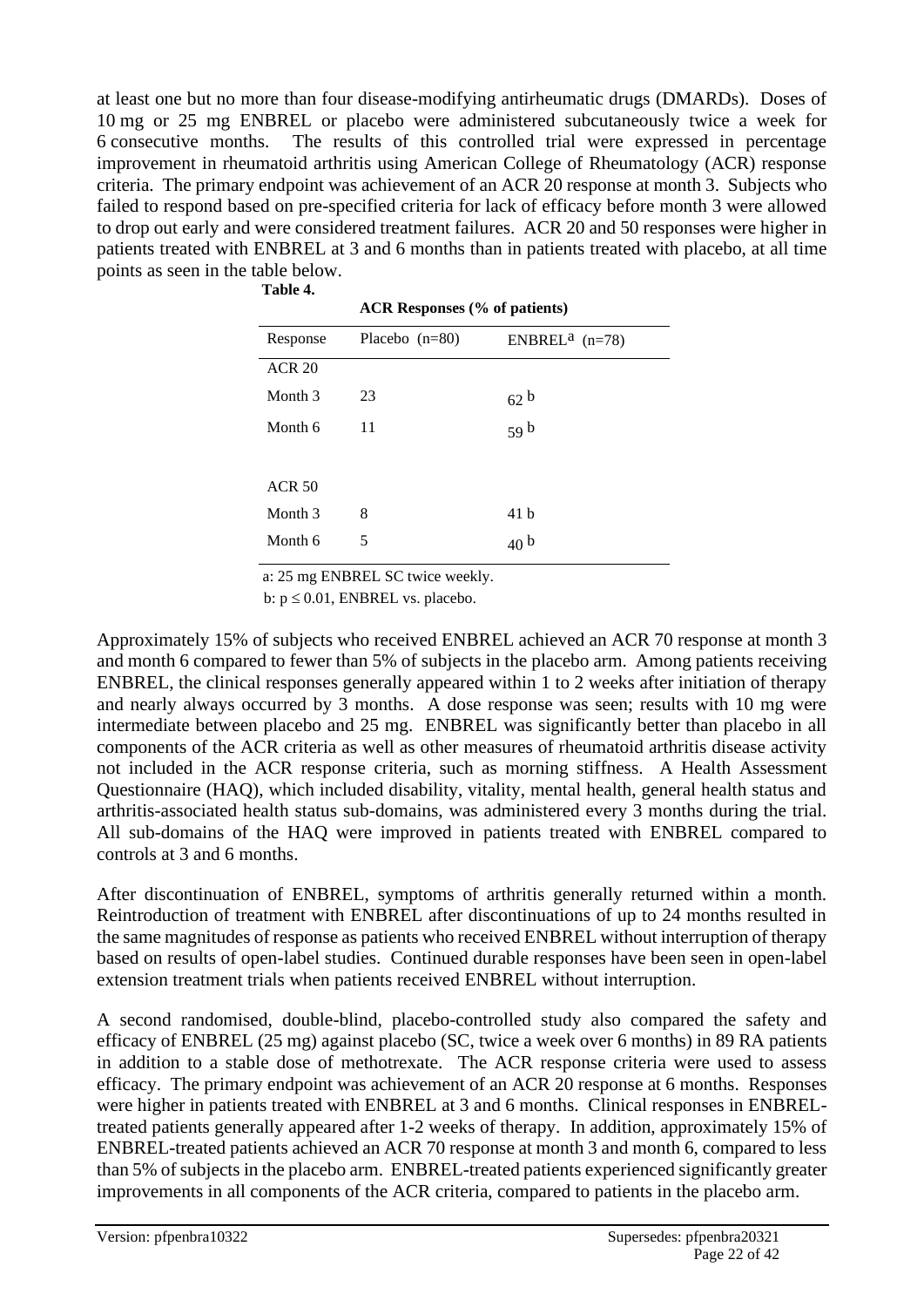The safety and efficacy of 50 mg ENBREL (two 25 mg SC injections) administered once weekly were evaluated in a double-blind, placebo-controlled study of 420 patients with active RA. In this study, 53 patients received placebo, 214 patients received 50 mg ENBREL once weekly and 153 patients received 25 mg ENBREL twice weekly. The safety and efficacy profiles of the two ENBREL treatment regimens were comparable in their effect on signs and symptoms of RA.

#### *Active-controlled studies*

A randomised, active-controlled study with blinded radiographic evaluations as a primary endpoint compared the efficacy of ENBREL to oral methotrexate in 632 adult patients with active rheumatoid arthritis (<3 years duration) who had never received treatment with methotrexate. The patients had to have >12 tender joints, >10 swollen joints and either ESR >28 mm/hr, CRP >2.0 mg/dL, or morning stiffness for >45 minutes. Patients were at high risk of erosive disease defined as being rheumatoid factor positive or having at least three erosions at baseline. Doses of 10 mg or 25 mg ENBREL were administered SC twice a week for up to 24 months. Methotrexate doses were escalated from 7.5 mg/week to a maximum of 20 mg/week over the first 8 weeks of the trial and continued for up to 24 months. Clinical improvement including onset of action within 2 weeks with ENBREL 25 mg was similar to that seen in the previous 2 trials and was maintained for up to 24 months. At baseline, patients had a moderate degree of disability, with mean HAQ scores of 1.4 to 1.5. Treatment with ENBREL 25 mg resulted in substantial improvement at 12 months, with about 44% of patients achieving a normal HAQ score (less than 0.5). This benefit was maintained in Year 2 of this study.

In this study, structural joint damage was assessed radiographically and expressed as change in Total Sharp Score (TSS) and its components, the erosion score and joint space narrowing score (JSN). Radiographs of hands/wrists and feet were read at baseline and 6, 12 and 24 months. The 10 mg ENBREL dose had consistently less effect on structural damage than the 25 mg dose. ENBREL 25 mg was significantly superior to methotrexate for erosion scores at both 12 and 24 months. The differences in TSS and JSN were not statistically significant between methotrexate and ENBREL 25 mg. The results are shown in the figure below.

#### **Figure 1. Radiographic Progression over 24 Months**



In another active-controlled, double-blind, randomised study, clinical efficacy, safety and radiographic progression in RA patients treated with ENBREL alone (25 mg twice weekly), methotrexate alone (7.5 to 20 mg weekly, median dose 20 mg) and of the combination of ENBREL and methotrexate initiated concurrently were compared in 682 adult patients with active rheumatoid arthritis of 6 months to 20 years duration (median 5 years) who had a less than satisfactory response to at least 1 DMARD other than methotrexate. Forty-three percent of patients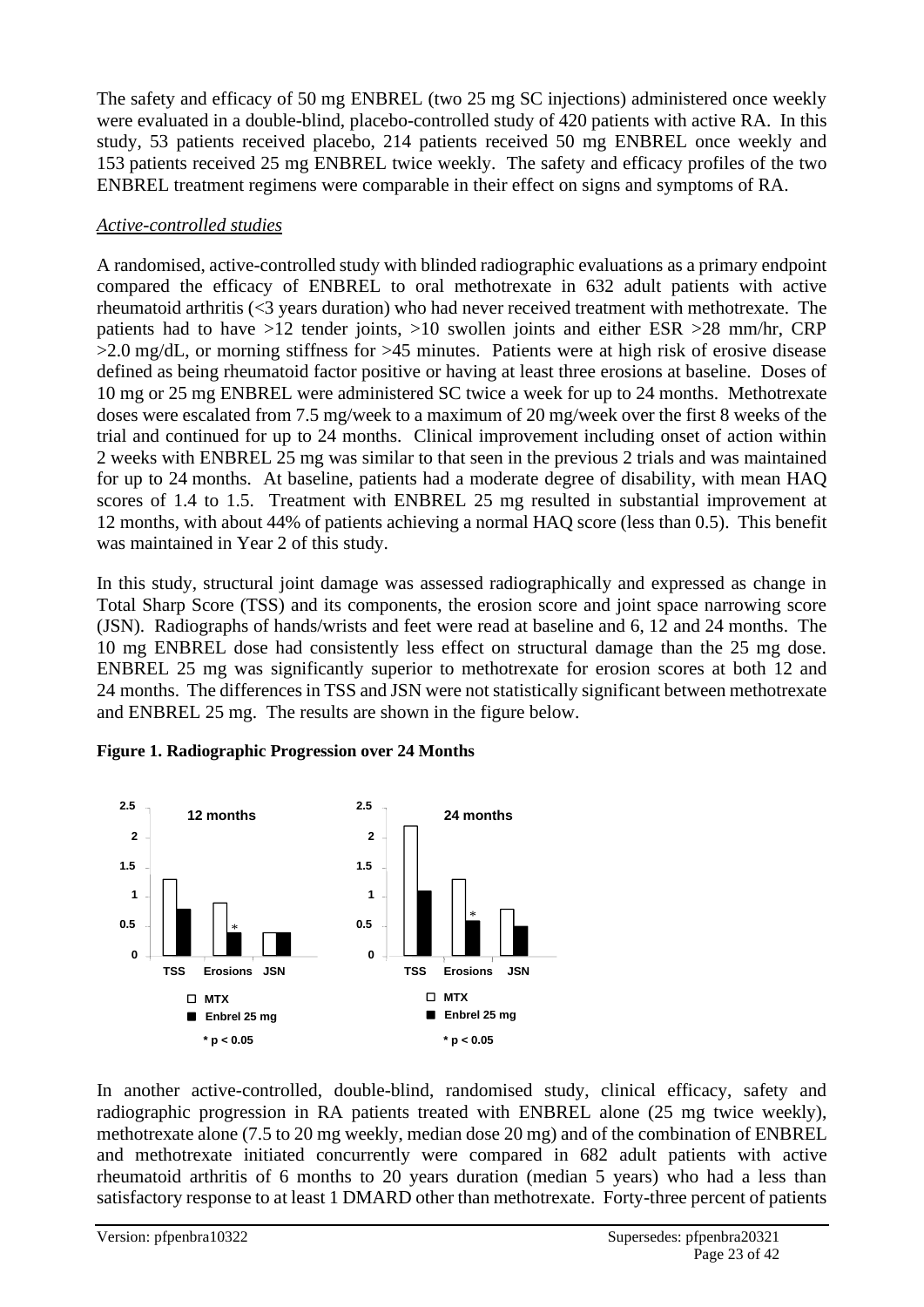had previously received methotrexate a mean of 2 years prior to the trial at a mean dose of 12.9 mg/week. Patients were excluded from this study if methotrexate had been discontinued for lack of efficacy or for safety considerations.

Patients in the ENBREL in combination with methotrexate therapy group had significantly higher ACR 20, ACR 50, ACR 70 responses and improvement for disease activity scores (DAS) at both 24 and 52 weeks than patients in either of the single therapy groups (results shown in table below).

#### **Table 5.**

| Methotrexate in Patients with RA of 6 Months to 20 Years Duration |              |               |                                         |
|-------------------------------------------------------------------|--------------|---------------|-----------------------------------------|
| Endpoint                                                          | Methotrexate | <b>ENBREL</b> | $ENBREL +$<br>Methotrexate              |
| Time Point                                                        | $(n = 228)$  | $(n = 223)$   | $(n = 231)$                             |
| ACR 20 Response                                                   |              |               |                                         |
| Week 24                                                           | 73.7%        | 71.3%         | $81.8\%$ <sup>†,<math>\phi</math></sup> |
| Week 52                                                           | 75.0%        | 75.8%         | $84.8\%$ <sup>†,<math>\phi</math></sup> |
| ACR 50 Response                                                   |              |               |                                         |
| Week 24                                                           | 40.8%        | 40.4%         | 59.3% $\frac{1}{9}$                     |
| Week 52                                                           | 42.5%        | 48.4%         | $69.3\%$ <sup>†,<math>\phi</math></sup> |
| ACR 70 Response                                                   |              |               |                                         |
| Week 24                                                           | 15.4%        | 17.0%         | 35.9% $\frac{1}{9}$                     |
| Week 52                                                           | 18.9%        | 24.2%         | 42.9% $^{\dagger,\phi}$                 |
| $DAS^a$                                                           |              |               |                                         |
| Baseline score                                                    | 5.5          | 5.7           | 5.5                                     |
| Week 24 score                                                     | 3.1          | 3.1           | $2.5^{\dagger,\phi}$                    |
| Week 52 score                                                     | 3.0          | 3.0           | $2.3^{\dagger,\phi}$                    |

|                                                                   | Clinical Efficacy Results: Comparison of ENBREL vs. Methotrexate vs. ENBREL in Combination with |
|-------------------------------------------------------------------|-------------------------------------------------------------------------------------------------|
| Methotrexate in Patients with RA of 6 Months to 20 Years Duration |                                                                                                 |

a: Values for DAS are means.

Pairwise comparison p-values:  $\dagger = p < 0.05$  for comparisons of ENBREL + methotrexate vs. methotrexate and  $\phi = p < 0.05$  for comparisons of ENBREL + methotrexate vs. ENBREL

The percentage of patients who achieved low disease activity (defined as  $DAS < 2.4$ ) at 52 weeks was 39%, 35% and 61% for patients in the Enbrel alone group, methotrexate alone group and the Enbrel combination group, respectively. Remission (defined as  $DAS < 1.6$ ) was experienced by 18%, 14% and 37% of patients administered Enbrel alone, methotrexate alone and combination therapy respectively.

Mean HAQ scores improved from baseline levels of (1.7, 1.7 and 1.8) to (1.0, 1.1 and 0.8) at 52 weeks in the Enbrel, methotrexate and Enbrel in combination with methotrexate treatment groups, respectively (combination versus both methotrexate and ENBREL,  $p<0.01$ ).

Radiographic progression as measured by Total Sharp Score (TSS) was significantly less in the Enbrel group than in the methotrexate group at week 52. Significantly less radiographic progression (TSS) was observed with Enbrel in combination with methotrexate compared with Enbrel alone or methotrexate alone at week 52. The results for radiographic results (TSS), joint erosion and joint space narrowing (JSN) at week 52 are shown in the figure below. There was a significant decrease in TSS compared with baseline in the combination of Enbrel with methotrexate group.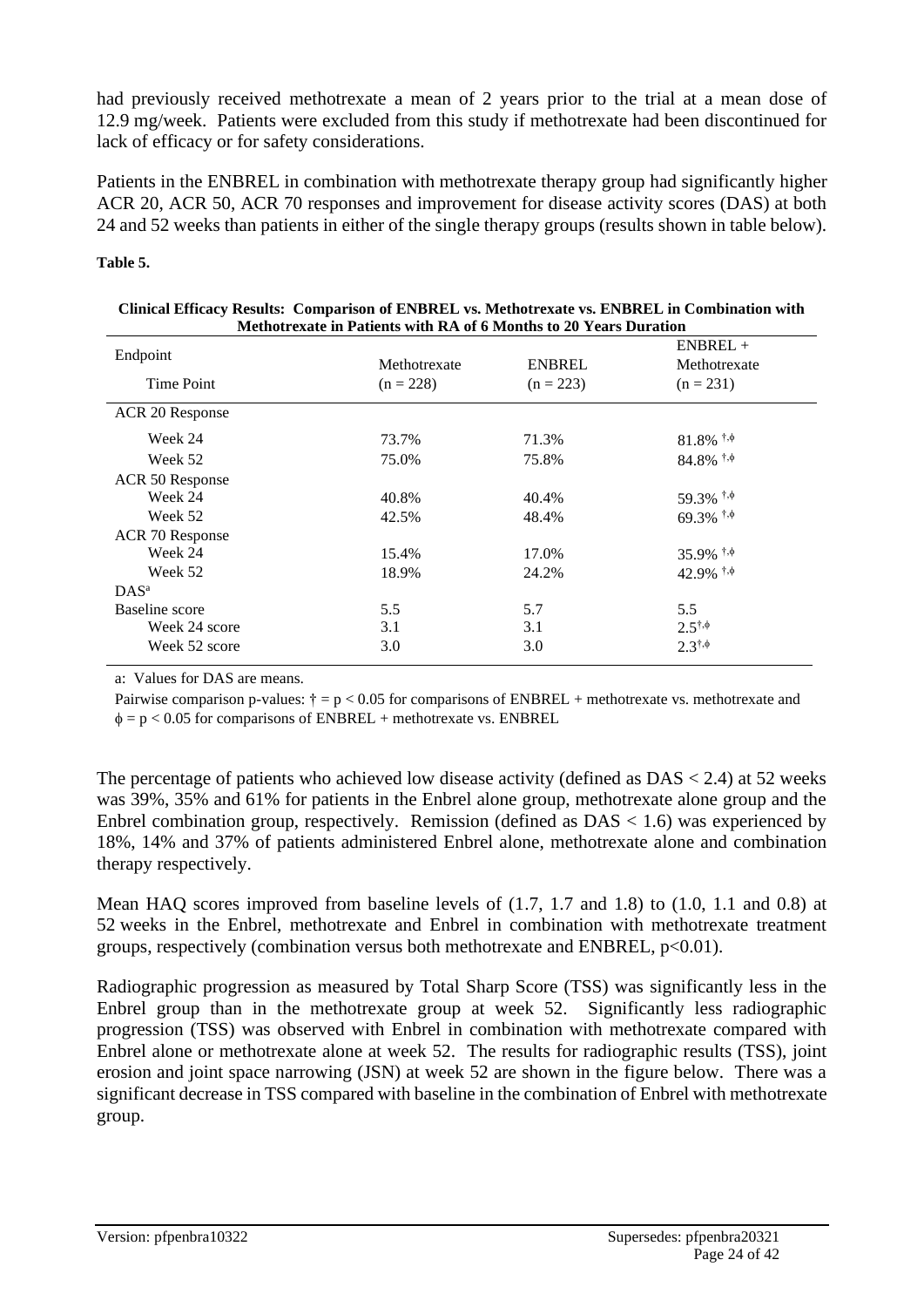**Figure 2. Radiographic Progression: Comparison of ENBREL vs. Methotrexate vs. ENBREL in Combination with Methotrexate in Patients with RA of 6 Months to 20 Years Duration (52-Week Results)**



Pairwise comparison p-values:  $* = p < 0.05$  for comparisons of ENBREL vs. methotrexate,  $\dagger = p < 0.05$  for comparisons of ENBREL + methotrexate vs. methotrexate and  $\phi = p < 0.05$  for comparisons of ENBREL + methotrexate vs. ENBREL

The percentage of patients without progression (TSS change  $\leq$  0.5) was higher in the ENBREL in combination with methotrexate and ENBREL groups compared with methotrexate at week 24  $(74\%, 68\%$  and 56%, respectively;  $p<0.05$ ) and week 52 (80%, 68% and 57%, respectively;  $p < 0.05$ ).

Safety, efficacy and immunogenicity were assessed in an open label study of ENBREL manufactured by the serum-free process (SFP) in patients with rheumatoid arthritis. Based on indirect comparisons with historical data, the results were comparable to two previous phase 3 controlled studies in subjects with RA using ENBREL manufactured by a serum-based process.

## **Juvenile idiopathic arthritis**

The safety and efficacy of ENBREL were assessed in a two-part study of 69 children with polyarticular-course juvenile idiopathic arthritis (JIA) who had a variety of JIA onset types (polyarthritis, pauciarthritis, systemic-onset). Patients aged 4 to 17 years with moderately to severely active polyarticular-course JIA refractory to or intolerant of methotrexate were enrolled; patients remained on a stable dose of a single non-steroidal anti-inflammatory drug and/or prednisone ( $\leq 0.2$  mg/kg/day or 10 mg maximum). In part 1, all patients received 0.4 mg/kg (maximum 25 mg per dose) ENBREL SC twice weekly. In part 2, patients with a clinical response at day 90 were randomised to remain on ENBREL or receive placebo for four months and assessed for disease flare. Responses were measured using the ACR Pedi 30, defined as  $\geq$  30% improvement in at least three of six JIA core set criteria (active joint count, limitation of motion, physician and patient/parent global assessments, functional assessment and ESR) with no more than one variable worsening by more than 30%. Disease flare was defined as  $a \ge 30\%$  worsening in three of six JIA core set criteria and a minimum of two active joints. They could also have  $\geq 30\%$  improvement in not more than one of six JIA core set criteria.

In part 1 of the study, 51 of 69 (74%) patients demonstrated a clinical response and entered part 2. In part 2, 6 of 25 (24%) patients remaining on ENBREL experienced a disease flare compared to 20 of 26 (77%) patients receiving placebo (p=0.007). From the start of part 2, the median time to flare was  $\geq 116$  days for patients who received ENBREL and 28 days for patients who received placebo. Each component of the JIA core set criteria worsened in the arm that received placebo and remained stable or improved in the arm that continued on ENBREL. The data suggested the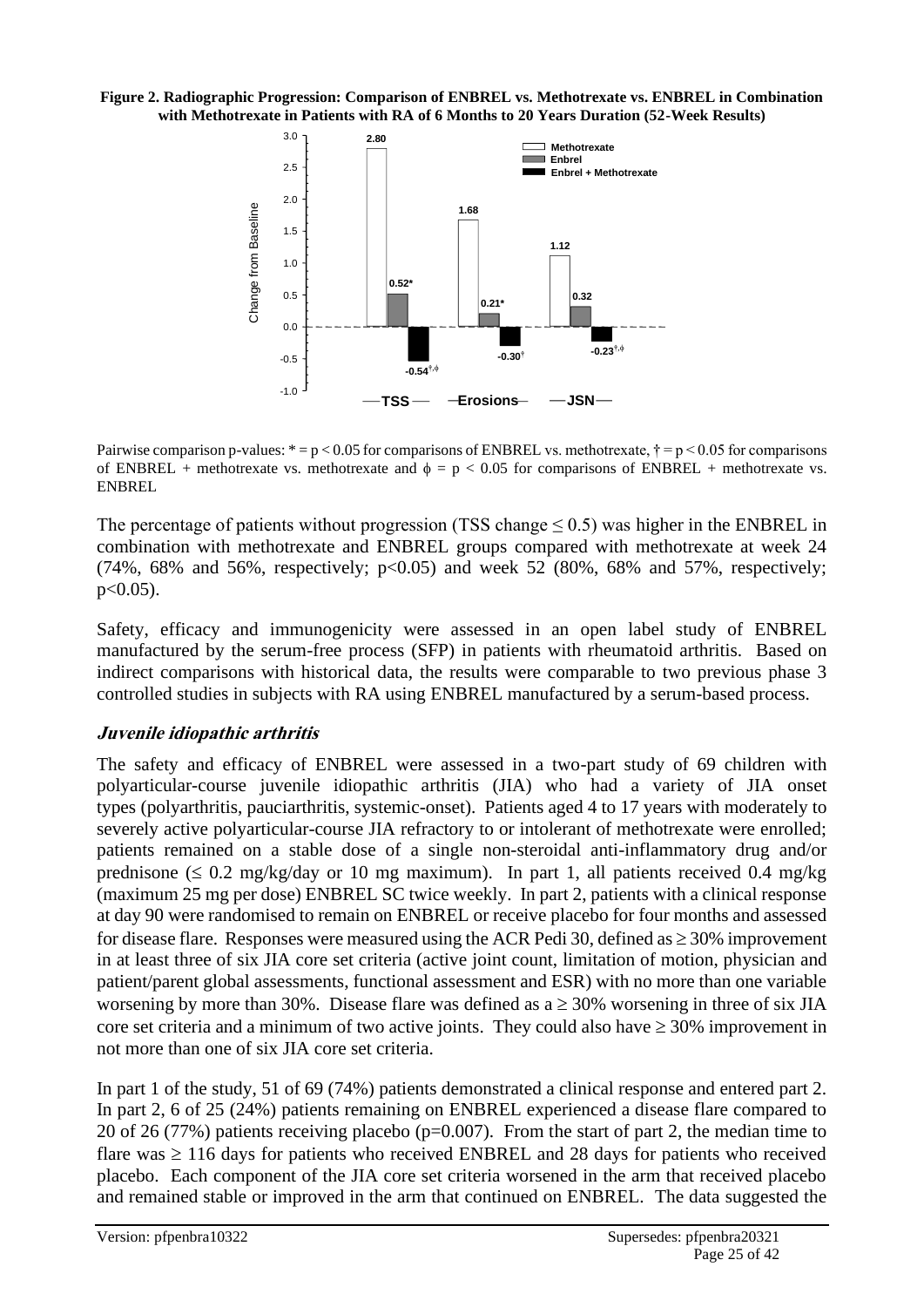possibility of a higher flare rate among those patients with a higher baseline ESR. Of patients who demonstrated a clinical response at 90 days and entered part 2 of the study, some of the patients remaining on ENBREL continued to improve from month 3 through month 7, while those who received placebo did not improve.

In an open-label, safety extension study, 58 paediatric patients from the above study (from the age of 4 years at time of enrolment) continued to receive ENBREL for up to 10 years. Rates of serious adverse events and serious infections did not increase with long-term exposure.

In another open-label single-arm study, 60 patients with extended oligoarthritis (15 patients aged 2 to 4, 23 patients aged 5 to 11 and 22 patients aged 12 to 17 years old), 38 patients with enthesitisrelated arthritis (12 to 17 years old), and 29 patients with psoriatic arthritis (12 to 17 years old) were treated with ENBREL at a dose of 0.8 mg/kg (up to a maximum of 50 mg per dose) administered weekly for 12 weeks. In each of the JIA subtypes, the majority of patients met ACR Pedi 30 criteria and demonstrated clinical improvement in secondary endpoints such as number of tender joints and physician global assessment. The safety profile was consistent with that observed in other JIA studies.

Long-term safety of ENBREL monotherapy (n=103), ENBREL plus methotrexate (n=294), or methotrexate monotherapy (n=197) were assessed for up to 3 years in a registry of 594 children aged 2 to 18 years with juvenile idiopathic arthritis, 39 of whom were 2 to 3 years of age. Overall, infections were more commonly reported in patients treated with ENBREL compared to methotrexate alone (3.8 versus 2%), and the infections associated with ENBREL use were of a more severe nature.

Studies have not been done in patients with juvenile idiopathic arthritis to assess the effects of continued ENBREL therapy in patients who do not respond within 3 months of initiating ENBREL therapy. Additionally, studies have not been conducted to assess the effects of discontinuing or reducing the recommended dose of ENBREL following its long-term use in patients with JIA.

The long-term effects of ENBREL on the growth and development of children are not known. No formal clinical trials have been conducted in children aged 2 to 3 years. However, limited safety data from a patient registry suggest that the safety profile in children aged 2 to 3 years of age is similar to that seen in adults and children aged 4 years and older, when dosed every week with 0.8 mg/kg subcutaneously.

## **Adults with psoriatic arthritis**

The efficacy of ENBREL was assessed in a randomised, double-blind, placebo-controlled study of 205 patients with psoriatic arthritis. Patients were between 18 and 70 years of age and had active psoriatic arthritis ( $\geq 3$  swollen joints and  $\geq 3$  tender joints) in at least one of the following forms: (1) distal interphalangeal (DIP) involvement; (2) polyarticular arthritis (absence of rheumatoid nodules and presence of psoriasis); (3) arthritis mutilans; (4) asymmetric psoriatic arthritis; or (5) spondylitis-like ankylosis. Patients also had plaque psoriasis with a qualifying target lesion  $\geq 2$ cm in diameter. Patients currently on methotrexate therapy (stable for  $\geq 2$  months) could continue at a stable dose of  $\leq$ 25 mg/week methotrexate. Doses of 25 mg ENBREL or placebo were administered SC twice a week for 6 months. At the end of the double-blind study, patients could enter a long-term open-label extension study for a total duration of up to 2 years.

The clinical responses were expressed as percentages of patients achieving the ACR 20, 50 and 70 response and percentages with improvement in Psoriatic Arthritis Response Criteria (PsARC). The PsARC endpoint comprises of four measures: (1) patient global assessment, (2) physician global assessment, (3) joint pain/tenderness score and (4) joint swelling score. Achievement of the PsARC endpoint requires improvement in at least two of the four measures, one of which must be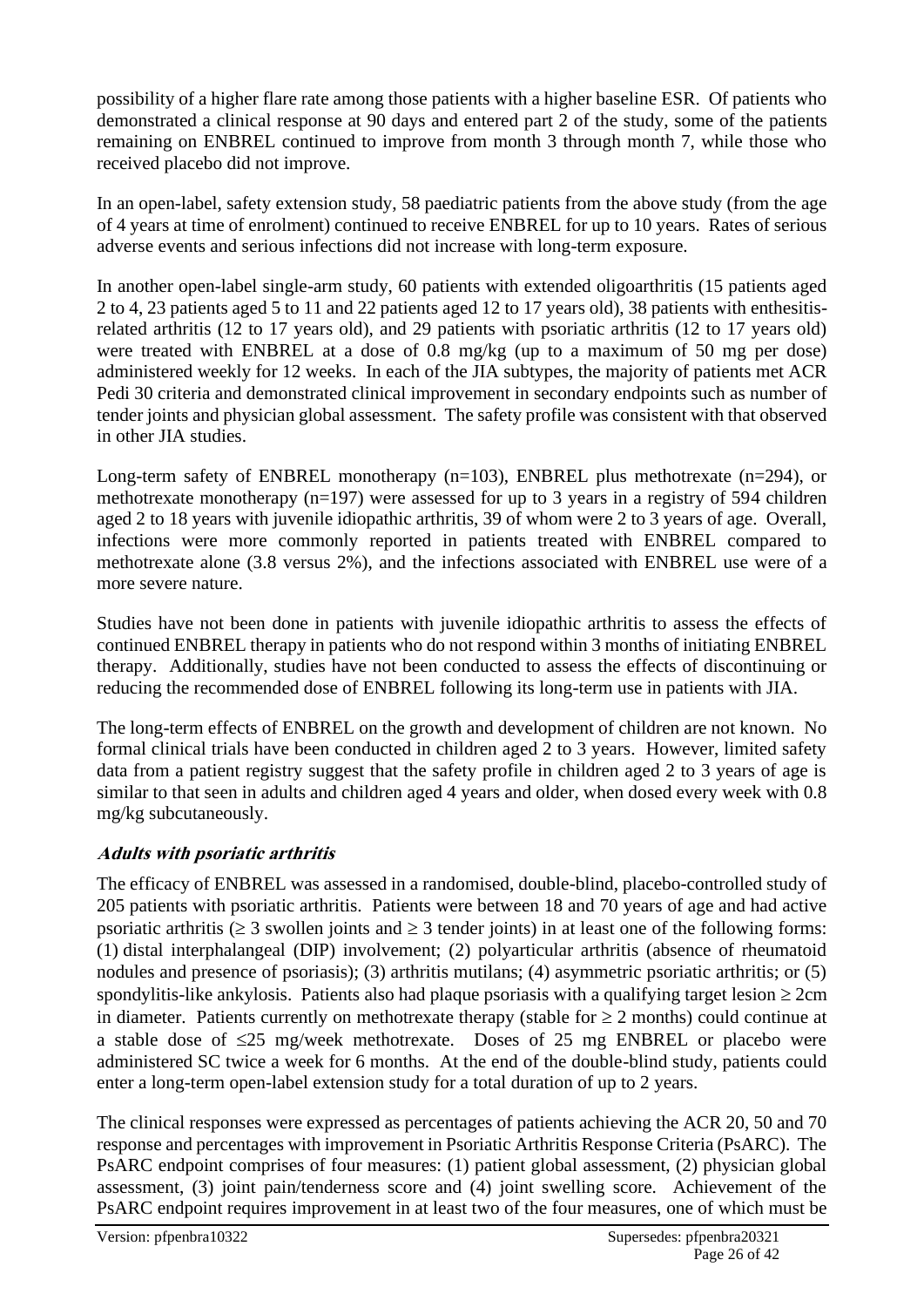joint pain/tenderness or swelling and no worsening in any of the four measures. Data have not been evaluated to establish whether ENBREL inhibits progressive joint destruction in psoriatic arthritis. Results are summarised in the Table below.

#### **Table 6.**

| ACR and PsARC Responses of Patients with Psoriatic Arthritis in Placebo-Controlled Trial |                        |                                           |  |
|------------------------------------------------------------------------------------------|------------------------|-------------------------------------------|--|
| <b>Percent of Patients</b>                                                               |                        |                                           |  |
|                                                                                          | Placebo<br>$(n = 104)$ | <b>ENBREL</b> <sup>a</sup><br>$(n = 101)$ |  |
| <b>ACR 20</b>                                                                            |                        |                                           |  |
| Month 3                                                                                  | 15                     | 59 <sup>b</sup>                           |  |
| Month 6                                                                                  | 13                     | 50 <sup>b</sup>                           |  |
| <b>ACR 50</b>                                                                            |                        |                                           |  |
| Month 3                                                                                  | $\overline{4}$         | 38 <sup>b</sup>                           |  |
| Month 6                                                                                  | $\overline{4}$         | 37 <sup>b</sup>                           |  |
| <b>ACR 70</b>                                                                            |                        |                                           |  |
| Month 3                                                                                  | $\theta$               | 11 <sup>b</sup>                           |  |
| Month 6                                                                                  | 1                      | $\mathbf{Q}^{\mathbf{c}}$                 |  |
| <b>PSARC</b>                                                                             |                        |                                           |  |
| Month 3                                                                                  | 31                     | 72 <sup>b</sup>                           |  |
| Month 6                                                                                  | 23                     | 70 <sup>b</sup>                           |  |

a: 25 mg ENBREL SC twice weekly

b: p < 0.001, ENBREL vs. placebo

c: p < 0.01, ENBREL vs. placebo

In this study, the psoriatic skin lesions of patients with active arthritis were also improved with ENBREL treatment compared with placebo. In a subset of patients with psoriasis involvement  $\geq$ 3% of body surface area, improvements in the Psoriasis Area and Severity Index (PASI) were assessed at Month 3 and Month 6. The PASI is a composite score calculated from disease activity scores and the fraction of body surface area involvement. PASI results are presented in the Table below.

|                      |            | <b>Percent of Patients</b> |
|----------------------|------------|----------------------------|
|                      | Placebo    | <b>ENBREL</b> <sup>a</sup> |
|                      | $(n = 62)$ | $(n = 66)$                 |
| PASI 50% improvement |            |                            |
| Month 3              | 15         | 36 <sup>c</sup>            |
| Month 6              | 18         | 47 <sup>b</sup>            |
| PASI 75% improvement |            |                            |
| Month 3              | 8          | 12                         |
| Month 6              |            | 23 <sup>c</sup>            |

a: 25 mg ENBREL SC twice weekly

b: p < 0.001, ENBREL vs. placebo

c: p < 0.01, ENBREL vs. placebo

Among patients with psoriatic arthritis who received ENBREL, the clinical responses were apparent at the time of the first visit (4 weeks) and were maintained through 6 months of therapy. ENBREL was significantly better than placebo in all measures of disease activity ( $p < 0.001$ ) and responses were similar with and without concomitant methotrexate therapy.

In this study, structural joint damage was assessed radiographically and expressed as change in modified Total Sharp Score (TSS) and its components, the erosion score and joint space narrowing score (JSN). The possible range for the modified TSS was 0 to 370. Radiographs of hands and wrists were obtained at baseline and months 6, 12 and 24.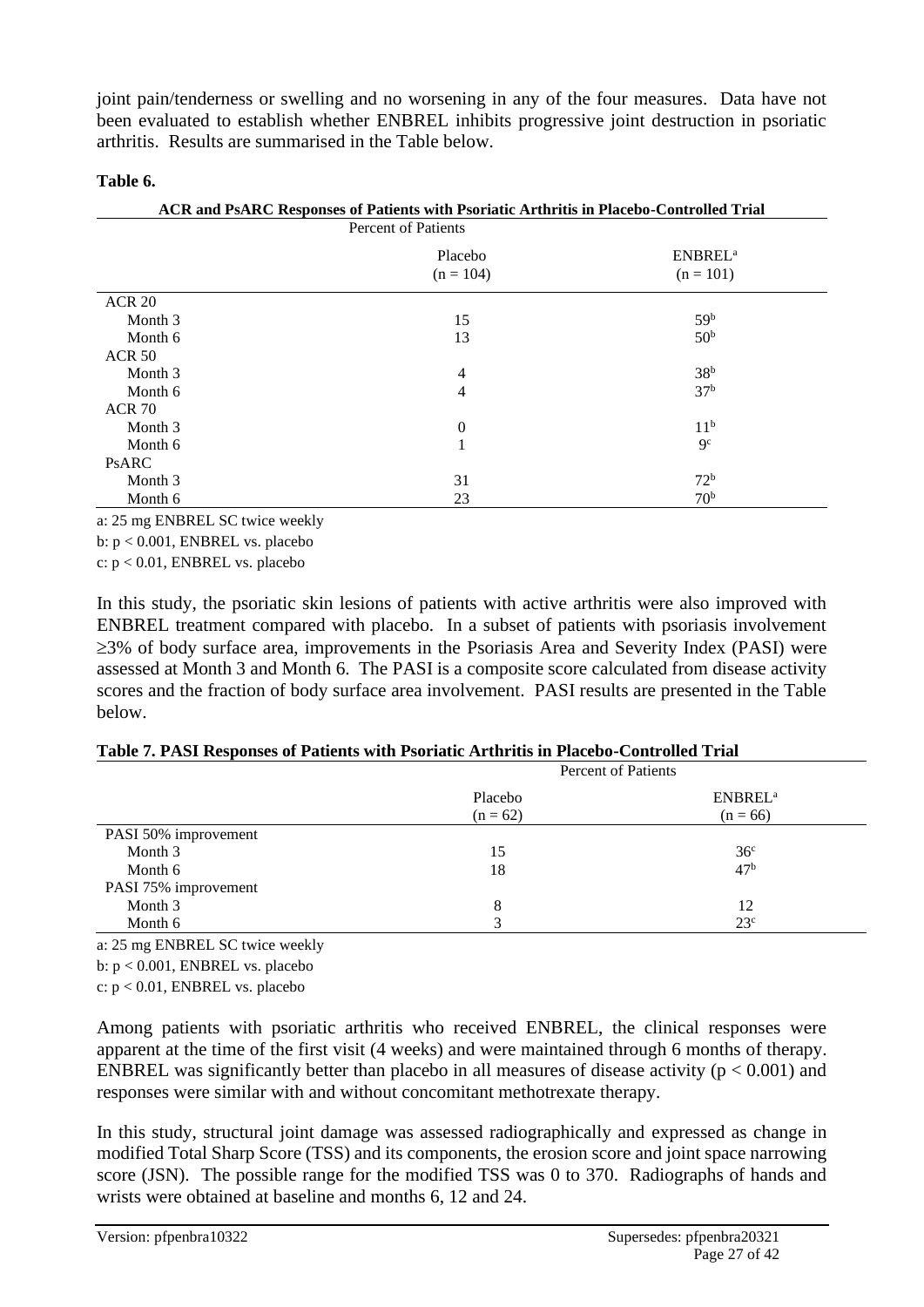The 1-year analyses, as shown in the table below, indicates that the difference between treatment groups was significant for mean annualized rate of change from baseline in TSS, erosion scores and for JSN. In addition, significantly more subjects in the ENBREL group had no progression  $(\leq 0$  change) in TSS from baseline, compared with subjects in the placebo group.

#### **Table 8.**

| Annualised Rate of Change (Mean $+$ SE) at 1 Year  |               |                 |                     |
|----------------------------------------------------|---------------|-----------------|---------------------|
|                                                    | Placebo       | <b>ENBREL</b>   |                     |
|                                                    | $(n = 104)^a$ | $(n = 101)^{a}$ | p-Value             |
| <b>TSS</b>                                         | 1.00(0.29)    | $-0.03(0.09)$   | 0.0001 <sup>b</sup> |
| Erosions                                           | 0.66(0.17)    | $-0.09(0.07)$   | 0.0001 <sup>b</sup> |
| <b>JSN</b>                                         | 0.34(0.13)    | 0.05(0.05)      | $0.0438^{b}$        |
| Number $%$ of subjects with $\leq 0$ change in TSS | $63(61)^d$    | 81 (80)         | $0.0027$ °          |

Abbreviations:  $JSN = joint space$  narrowing;  $SE = standard$  error;  $TSS = total$  Sharp score.

a: Number of randomized and treatment subjects.

b: p-Values were determined using the van Elteren test with stratification for methotrexate use and reader pair (in the case of TSS, p was significant in the methotrexate and no methotrexate strata).

c: p-Value was determined using the Cochran-Mantel-Haenszel test with stratification for methotrexate use and reader pair.

d: The high placebo effect was attributed to the taking of ENBREL by some patients in the overlap period following 6 months on placebo in the double-blind period.

The modified TSS at 6, 12 and 24 months are presented in the following table for those patients who entered year 2 and provided radiographs during the second year of the study.

#### **Table 9**

| Radiographic Progression (Mean + Standard Error Change) Annualized Change from Baseline in<br>Total Sharp Score, Erosion and Joint Space Narrowing Scores over Time, Month 6 to Year 2 <sup>a</sup> |                 |                |
|-----------------------------------------------------------------------------------------------------------------------------------------------------------------------------------------------------|-----------------|----------------|
|                                                                                                                                                                                                     | Placebo/ ENBREL | <b>ENBREL</b>  |
|                                                                                                                                                                                                     | $(n = 70)^{b}$  | $(n = 71)^{b}$ |
| Mean (SE) change in TSS                                                                                                                                                                             |                 |                |
| 6 months                                                                                                                                                                                            | 0.39(0.13)      | $-0.33(0.10)$  |
| 1 year                                                                                                                                                                                              | 0.72(0.27)      | $-0.28(0.15)$  |
| 2 years                                                                                                                                                                                             | 0.50(0.24)      | $-0.38(0.25)$  |
| Mean (SE) change in erosions                                                                                                                                                                        |                 |                |
| 6 months                                                                                                                                                                                            | 0.27(0.11)      | $-0.29(0.09)$  |
| 1 year                                                                                                                                                                                              | 0.48(0.20)      | $-0.31(0.14)$  |
| 2 years                                                                                                                                                                                             | 0.23(0.17)      | $-0.40(0.18)$  |
| Mean (SE) change in JSN                                                                                                                                                                             |                 |                |
| 6 months                                                                                                                                                                                            | 0.12(0.06)      | $-0.04(0.05)$  |
| 1 year                                                                                                                                                                                              | 0.24(0.11)      | 0.03(0.07)     |
| 2 years                                                                                                                                                                                             | 0.27(0.11)      | 0.02(0.11)     |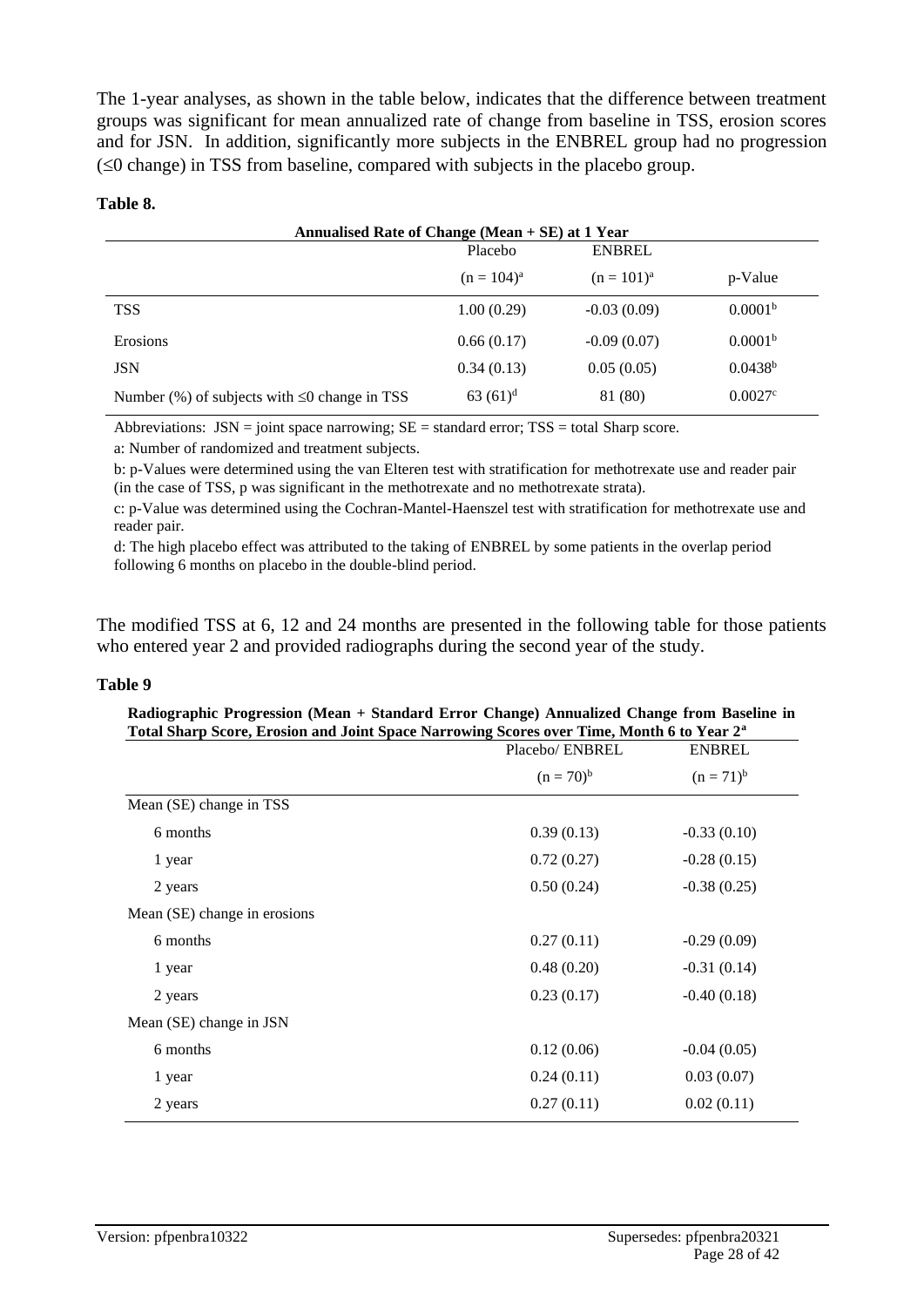#### **Radiographic Progression (Mean + Standard Error Change) Annualized Change from Baseline in Total Sharp Score, Erosion and Joint Space Narrowing Scores over Time, Month 6 to Year 2<sup>a</sup>**

| Placebo/ ENBREL | ENBREL         |
|-----------------|----------------|
| $(n = 70)^{b}$  | $(n = 71)^{6}$ |
|                 |                |

Abbreviations:  $JSN = joint space$  narrowing;  $SE = standard error$ ;  $TSS = total Sharp$  score.

a: Patients in this study were originally randomized to ENBREL or to placebo. The study design included a blinded maintenance period that continued until all patients had completed at least 6 months of treatment. After the last patient completed 6 months of treatment, an open-label phase followed in which all patients received ENBREL.

b: Number of randomized and treated subjects with radiograph at year 2 time point.

In subjects who received placebo during the controlled part of the study and ENBREL in the openlabel part, further radiographic progression was inhibited after subjects began receiving ENBREL. ENBREL treatment resulted in improvement in physical function during the double-blind period and this benefit was maintained during the longer-term exposure of up to 2 years.

Quality of life in psoriatic arthritis patients was assessed using the Health Assessment Questionnaire (HAQ) and SF-36 instruments. There was a statistically significant improvement in mean HAQ score from 1.1 to 0.5 on a scale of 0 to 3 for patients treated with ENBREL. The SF-36 showed improvements in the physical but not the mental components of the quality of life score.

## **Adults with ankylosing spondylitis**

The efficacy of ENBREL was assessed in 2 randomised, double-blind, placebo-controlled studies in 361 patients with ankylosing spondylitis. The largest of these trials  $(n = 277)$  enrolled patients who were between 18 and 70 years of age and had active ankylosing spondylitis as defined by the modified New York Criteria for Ankylosing Spondylitis. Patients were to have evidence of active disease based on visual analog scale (VAS) scores of  $\geq$  30 for average of duration and intensity of morning stiffness plus VAS scores of  $\geq$  30 for at least 2 of the following 3 parameters: patient global assessment; average of VAS values for nocturnal back pain and total back pain; average of 10 questions on the Bath Ankylosing Spondylitis Functional Index (BASFI). The duration of this study was up to 24 weeks and patients had a mean diagnosis of AS for 10 years. Patients with complete ankylosis of the spine were excluded from study participation. Patients taking hydroxychloroquine, sulfasalazine, methotrexate or prednisolone  $(\leq 10 \text{ mg/day})$  or equivalent, could continue these drugs at stable doses for the duration of the study. Doses of 25 mg of ENBREL (based on dose-finding studies in patients with rheumatoid arthritis) or placebo were administered subcutaneously twice a week for 6 months.

The primary measure of efficacy was a 20% improvement in the Assessment in Ankylosing Spondylitis (ASAS 20) response criteria. Compared to placebo, treatment with ENBREL resulted in significant improvements in clinical response as early as 2 weeks after the initiation of therapy (see figure below).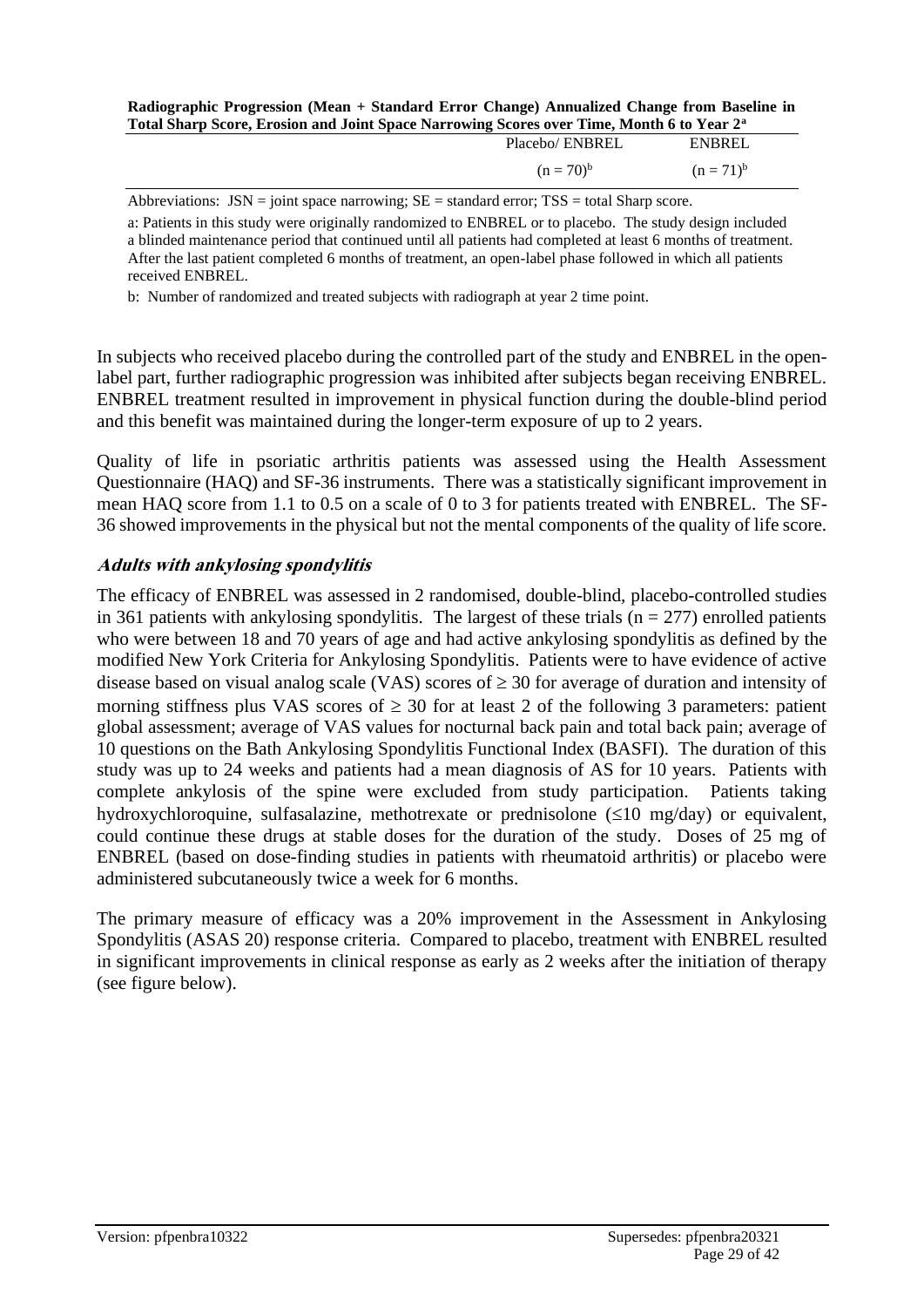**Figure 3. ASAS 20 Response in Patients with Ankylosing Spondylitis in a Placebo-Controlled Trial**



\*p < 0.001 for ENBREL vs. placebo.

At 12 weeks, the ASAS 20/50/70 responses were achieved by 60%, 45% and 29%, respectively, of patients receiving ENBREL, compared to 27%, 13% and 7%, respectively, of patients receiving placebo (p<0.001 for ENBREL vs placebo). Similar results were seen at week 24.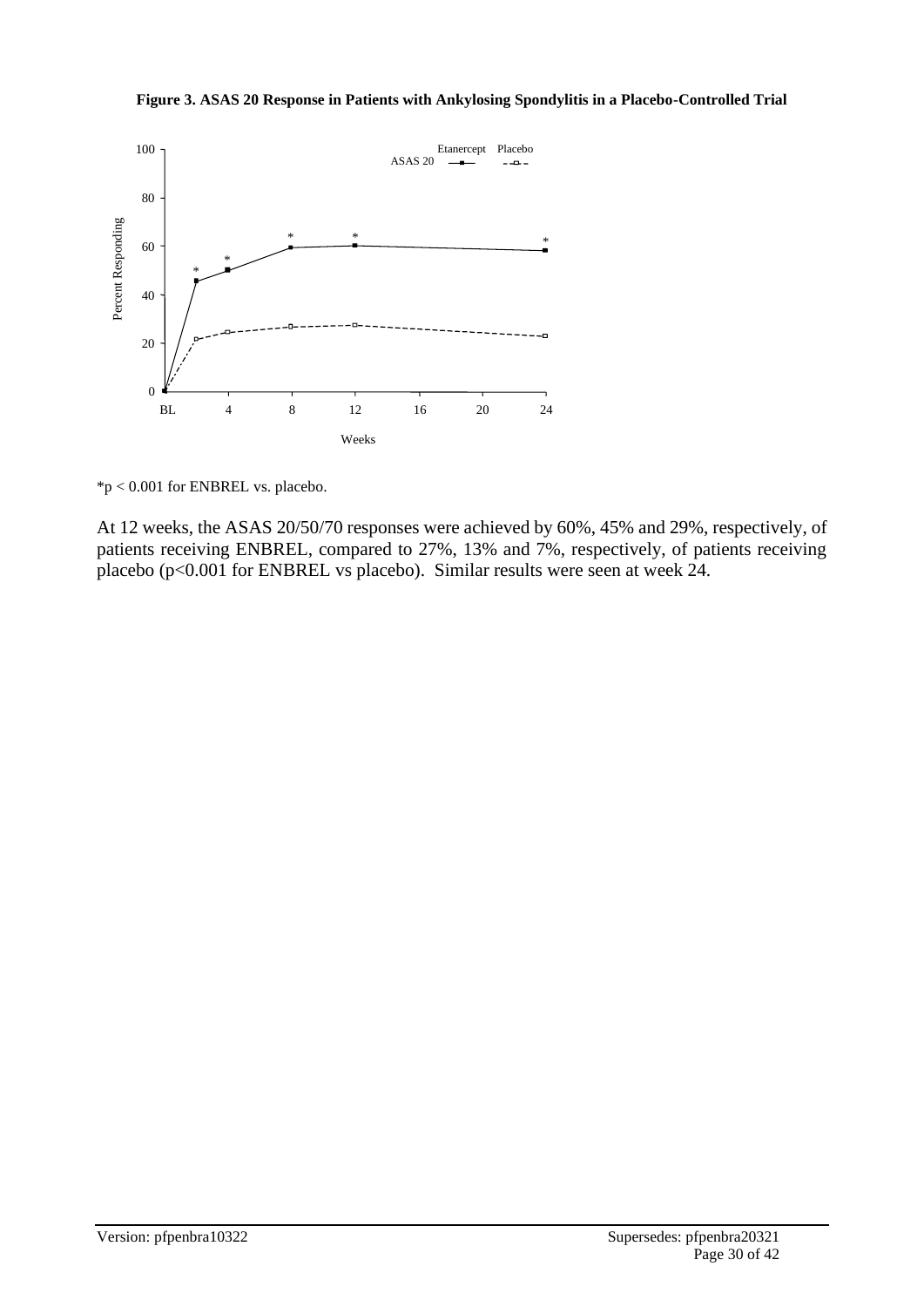|           |          | <b>ENBREL</b> <sup>a</sup> |                |
|-----------|----------|----------------------------|----------------|
| $n = 139$ |          |                            | $n = 138$      |
| baseline  | 6 months | baseline                   | 6 months       |
|           |          |                            |                |
| 63        | 56       | 63                         | 36             |
| 62        | 56       | 60                         | 34             |
| 56        | 55       | 52                         | 36             |
| 64        | 57       | 61                         | 33             |
|           |          |                            |                |
| 2.0       | 1.9      | 1.9                        | 0.6            |
|           |          |                            |                |
| 3.0       | 2.9      | 3.1                        | 3.3            |
| 3.2       | 3.0      | 3.3                        | 3.9            |
| 5.3       | 6.0      | 5.6                        | 4.5            |
|           |          |                            | <b>Placebo</b> |

## **Table 10. Components of Ankylosing Spondylitis Disease Activity**

<sup>a</sup> p < 0.0015 for all comparisons between ENBREL and placebo at 6 months. p-values for continuous endpoints were based on percent change from baseline.

<sup>b</sup> Measured on a Visual Analog Scale (VAS) scale with  $0 =$  "none" and  $100 =$  "severe."

 $\epsilon$  Average of total nocturnal and back pain scores, measured on a VAS scale with  $0 = \text{``no pain''}$  and  $100 = \text{``most}$ severe pain."

d Bath Ankylosing Spondylitis Functional Index (BASFI), average of 10 questions.

e Inflammation represented by the average of the last 2 questions on the 6-question Bath Ankylosing Spondylitis Disease Activity Index (BASDAI).

 $f$  C-reactive protein (CRP) normal range:  $0 - 1.0$  mg/dL.

## **Adults with non-radiographic axial spondyloarthritis**

The efficacy of ENBREL in patients with non-radiographic axial spondyloarthritis (nr-AxSpA) was assessed in a randomised, 12-week double-blind, placebo-controlled study followed by an open-label period for up to an additional 92 weeks. The study evaluated 215 adult patients (modified intent-to-treat population) with active (baseline BASDAI score of ≥4) nr-AxSpA (18 to 49 years of age), defined as those patients meeting the ASAS classification criteria of axial spondyloarthritis but not the modified New York criteria for AS. Patients were also required to have an inadequate response or intolerance to two or more NSAIDs. In the double-blind period, patients received ENBREL 50 mg weekly or placebo for 12 weeks and in the open-label period, all patients received ENBREL 50 mg weekly for up to an additional 92 weeks. Throughout the study, patients were required to continue on an optimal tolerated dose of NSAIDs. The primary measure of efficacy was a 40% improvement in at least three of the four ASAS domains and absence of deterioration (ASAS 40) in the remaining domain at week 12 of the double-blind period. MRIs of the sacroiliac joint and spine and CRP were obtained to assess inflammation at baseline and at week 12. Results from the double-blind period are included below, unless noted otherwise.

Compared to placebo, treatment with ENBREL resulted in statistically significant improvement in the ASAS 40, ASAS 20 and ASAS 5/6. Significant improvement was also observed for the ASAS partial remission and BASDAI 50. Week 12 results are shown in the following table.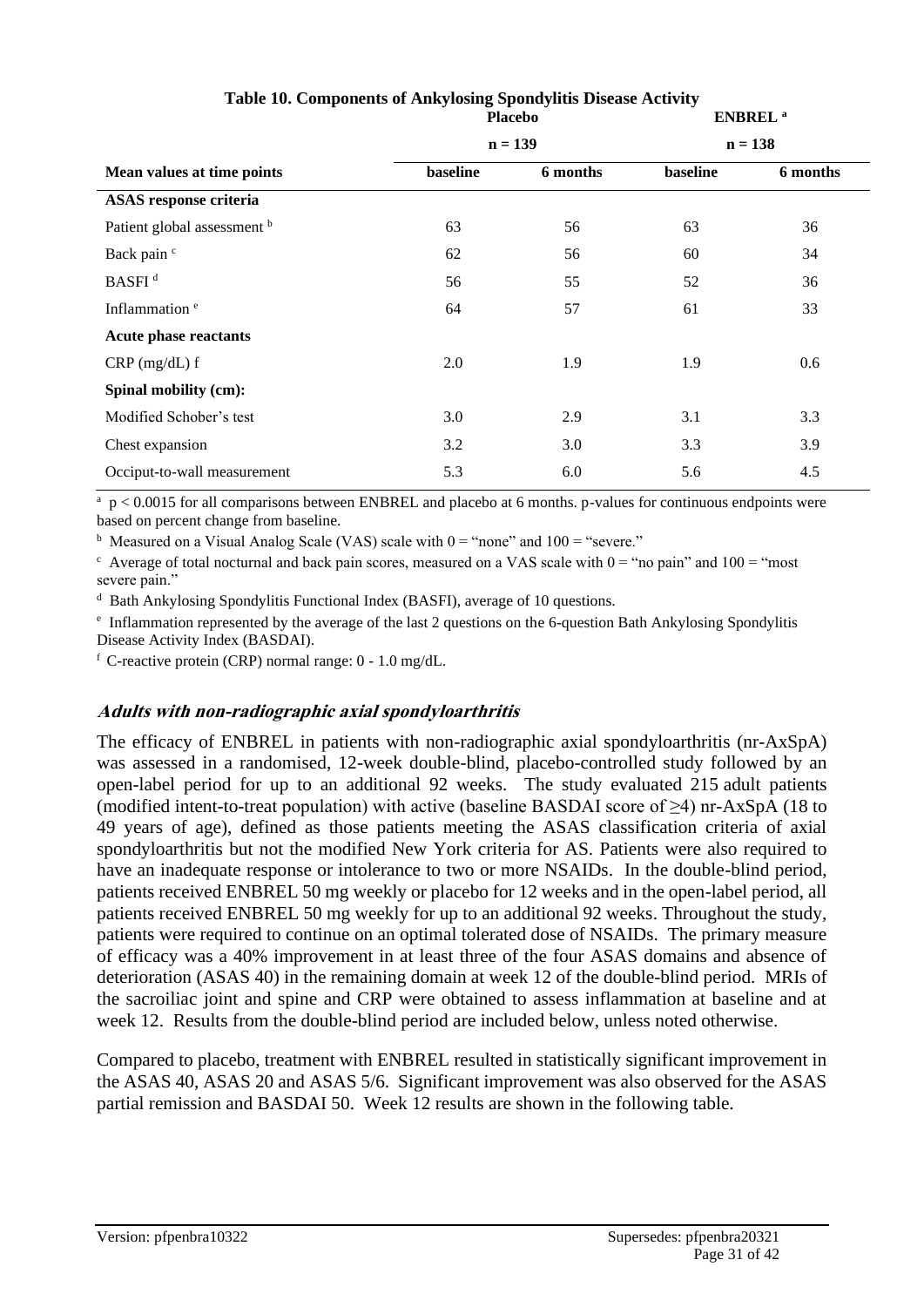# **Table 11. Efficacy Response in Placebo-Controlled nr-AxSpA Study: Percent of Patients**

| <b>Double-Blind Clinical</b> | <b>Placebo</b>    | <b>Enbrel</b>        |
|------------------------------|-------------------|----------------------|
| <b>Responses at Week 12</b>  | $N=106$ to $109*$ | $N=103$ to $105*$    |
| Primary Endpoint             |                   |                      |
| $ASAS**40$                   | $15.7^{\dagger}$  | $32.4$ <sup>a†</sup> |
| Secondary Endpoints          |                   |                      |
| ASAS <sub>20</sub>           | 36.1              | 52.4                 |
| ASAS $5/6$                   | 10.4              | 33.0                 |
| ASAS partial remission       | 11.9              | 24.8                 |
| $BASDAI***50$                | 23.9              | 43.8                 |

**Achieving Clinical Endpoints**

**†** Difference in proportions % (95% CI) = 16.64 (5.36, 27.92)

\*Some patients did not provide complete data for each endpoint

\*\*ASAS=Assessments in Spondyloarthritis International Society

\*\*\*Bath Ankylosing Spondylitis Disease Activity Index

a: p<0.01 between ENBREL and placebo

At week 12, there was an improvement in the secondary MRI endpoint SPARCC (Spondyloarthritis Research Consortium of Canada) score for the sacroiliac joint for patients receiving ENBREL. Adjusted mean change from baseline was -3.8 for ENBREL treated (n=95) versus -0.8 for placebo treated (n=105) patients.

The secondary endpoints physical function and health-related quality of life were assessed using the BASFI (Bath Ankylosing Spondylitis Functional Index), EuroQol 5D and the SF-36 questionnaires. ENBREL showed greater improvement in the BASFI, EQ5D Overall Health State Score and the SF-36 Physical Component Score (PCS) from baseline to week 12 compared to placebo. Other measures of quality of life and anxiety/depression scales (including Ankylosing Spondylitis Quality of Life (ASQoL) Scores, Ankylosing Spondylitis Work Instability Index (AS-WIS) and Hospital Anxiety and Depression Scale (HADS)), and the Bath Ankylosing Spondylitis Patient Global Assessment Score (BAS-G), all secondary endpoints, showed no evidence of difference between the etanercept and placebo groups.

Clinical responses among nr-AxSpA patients who received ENBREL (as assessed by ASAS 40) were apparent at the time of the first visit (2 weeks) and were maintained through 2 years of therapy. Improvements in health-related quality of life (as assessed by SF-36) and physical function (as assessed by BASFI) were also maintained through 2 years of therapy.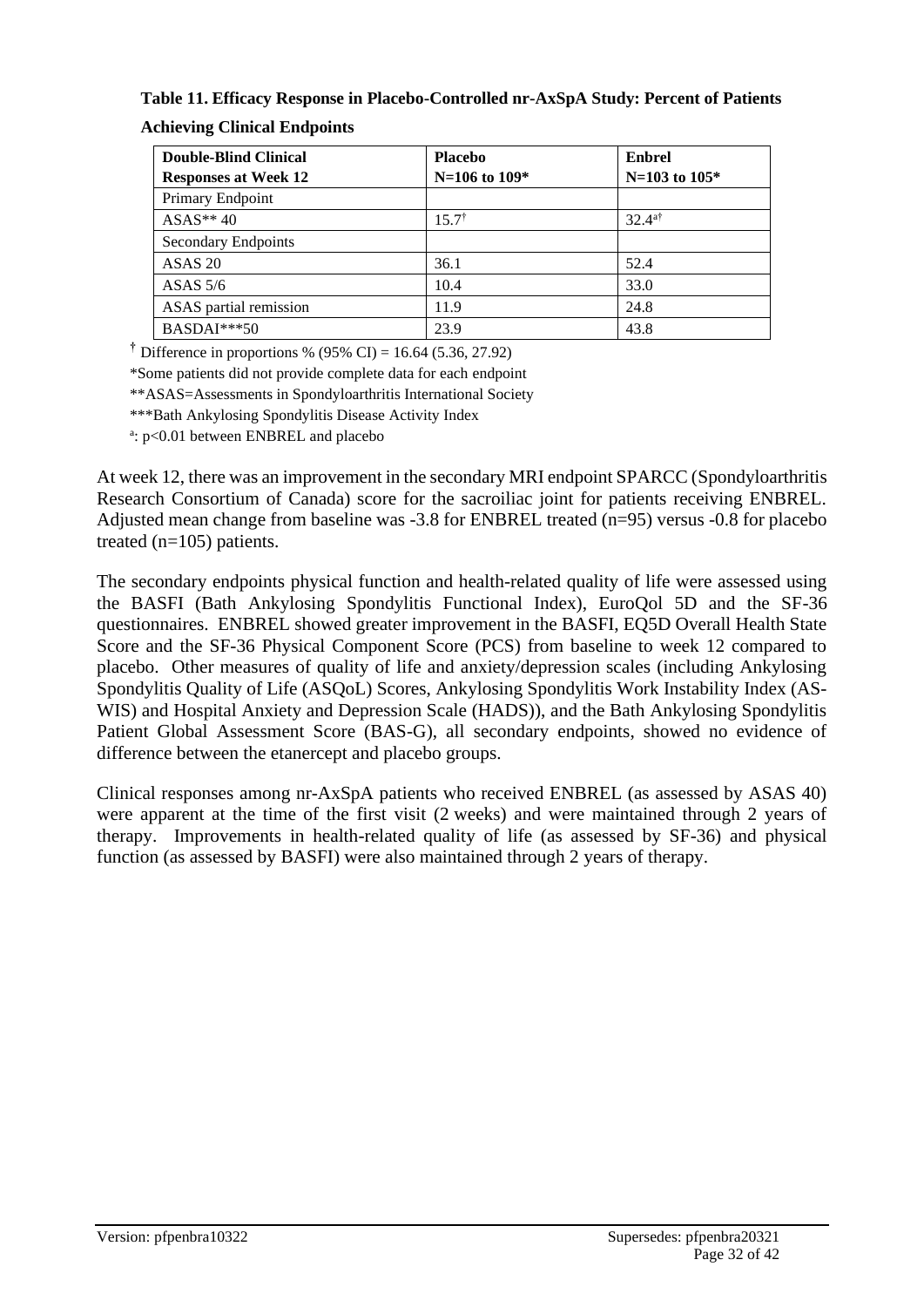

**Figure 4. Efficacy Response in Placebo-Controlled nr-AxSpA Study: Proportion of Patients Achieving ASAS 40, mITT Population (Double-blind and Open-label Periods)** 

\* p< 0.05 (Double-blind period only)

 $ETN = \text{etan}$  etanercept 50 mg weekly, mITT = modified intent-to-treat, N = number of subjects randomised, PBO = placebo.

The proportions of subjects in the mITT who achieved ASAS 40 were measured at a number of time points in the open label period. At Week 12, 101 subjects who had been randomised to etanercept contributed to the ASAS 40 outcome. By Week 104, 81 subjects who had been randomised to etanercept contributed to the ASAS 40 outcome. Last observation carried forward was used to handle missing values. Based on exploratory analyses, there were no decreases in the proportions of subjects who achieved ASAS 40 at the measurement time points over the open label period compared to Week 12. There are no data on the effects of etanercept on disease progression or structural damage in nr-AxSpA patients. The 2 year data did not reveal any new safety findings.

#### **Adults with plaque psoriasis**

The safety and efficacy of ENBREL were assessed in two randomised, double-blind, placebocontrolled studies. Study 1 evaluated 652 patients with chronic plaque psoriasis who were  $\geq$  18 years old, had active but clinically stable plaque psoriasis involving  $\geq$  10% of the body surface area and had a minimum psoriasis area and severity index (PASI) of 10 at screening. ENBREL was administered subcutaneously at doses of 25 mg once a week, 25 mg twice a week or 50 mg twice a week for 6 consecutive months. During the first 12 weeks of the double-blind treatment period, patients received placebo or one of the above three ENBREL doses. After 12 weeks of treatment, patients in the placebo group began treatment with blinded ENBREL (25 mg twice weekly); patients in the active treatment groups continued to week 24 on the dose to which they were originally randomised. This study also had a drug withdrawal period during which patients who achieved PASI improvement of at least 50% at week 24 had treatment stopped. Patients were observed off treatment for the occurrence of rebound ( $PASI \ge 150\%$  of baseline) and for the time to relapse (defined as a loss of at least half of the improvement achieved between baseline and week 24). Upon relapse, patients were retreated with ENBREL in a blinded fashion at the dose they had been receiving at week 24.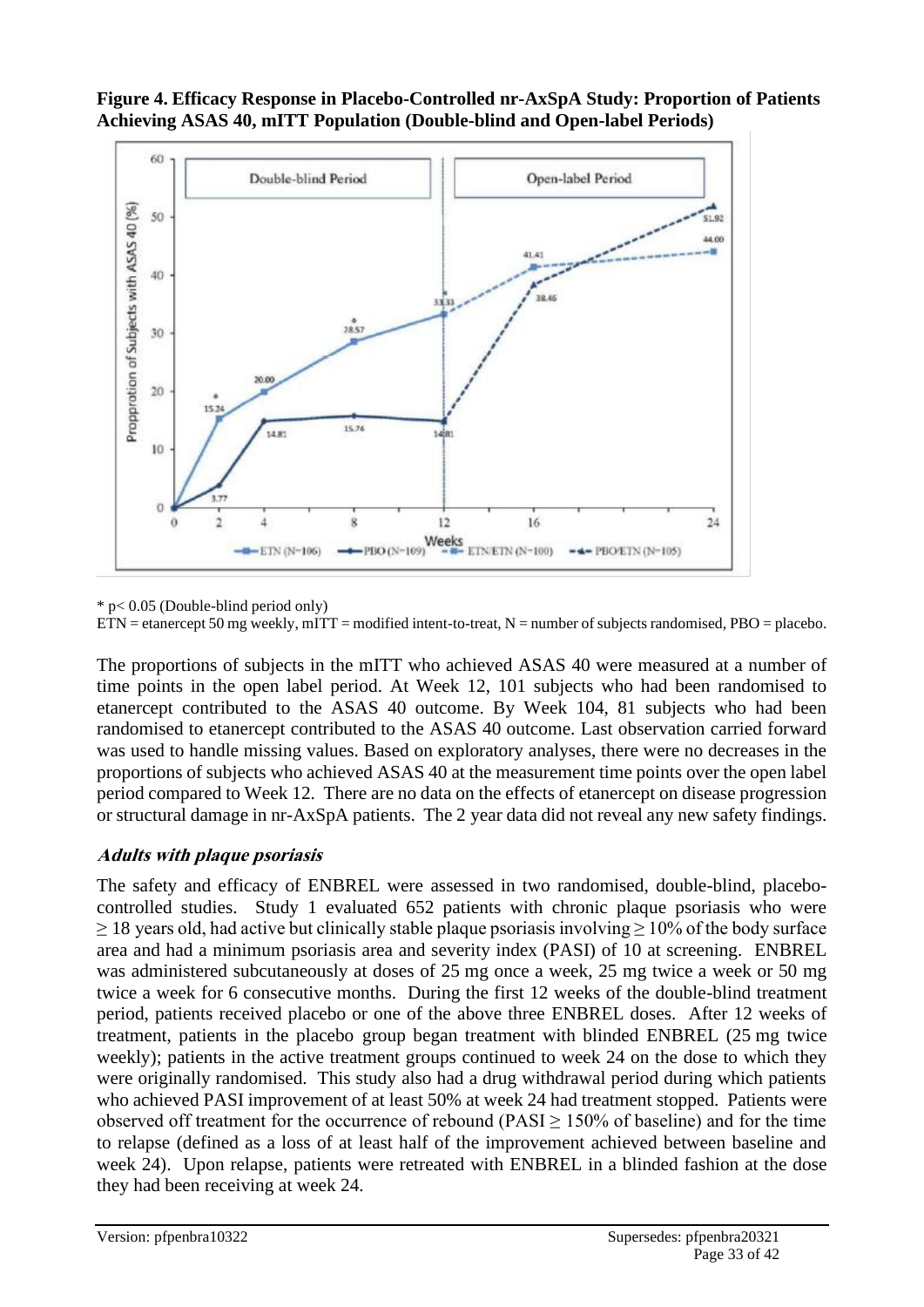Study 2 evaluated 583 patients and had the same inclusion criteria as study 1. Patients in this study received a dose of 25 mg or 50 mg ENBREL, or placebo subcutaneously twice a week for 12 weeks and then all patients received open-label 25 mg ENBREL twice weekly for an additional 24 weeks.

The primary efficacy endpoint in both studies was the proportion of patients in each treatment group that achieved the PASI 75 (i.e., at least a 75% improvement in the PASI score from baseline) at 12 weeks. The results of the primary and secondary endpoints of both studies are shown below.

## **Table 12.**

| Responses of Patients with Psoriasis in Studies 1 and 2                                           |                |           |                 |               |                 |                |                               |                       |
|---------------------------------------------------------------------------------------------------|----------------|-----------|-----------------|---------------|-----------------|----------------|-------------------------------|-----------------------|
|                                                                                                   |                |           | Study 1         |               |                 |                | Study 2                       |                       |
|                                                                                                   | <b>ENBREL</b>  |           |                 | <b>ENBREL</b> |                 |                |                               |                       |
|                                                                                                   | Placebo        | 25 mg BIW |                 | 50 mg BIW     |                 | Placebo        | $25 \text{ mg}$<br><b>BIW</b> | $50$ mg<br><b>BIW</b> |
|                                                                                                   | $n = 166$      | $n = 162$ | $n = 162$       | $n = 164$     | $n = 164$       | $n = 193$      | $n = 196$                     | $n = 196$             |
|                                                                                                   | wk 12          | wk 12     | wk $24^{\circ}$ | wk 12         | wk $24^{\rm a}$ | wk 12          | wk 12                         | wk 12                 |
| Response                                                                                          |                |           |                 |               |                 |                |                               |                       |
|                                                                                                   |                |           |                 |               |                 |                |                               |                       |
| PASI 50, %                                                                                        | 14             | 58*       | 70              | $74*$         | 77              | 9              | $64*$                         | $77*$                 |
| PASI 75, %                                                                                        | $\overline{4}$ | $34*$     | 44              | 49*           | 59              | 3              | $34*$                         | 49*                   |
| PASI 90, %                                                                                        | $\mathbf{1}$   | $12*$     | 20              | $22*$         | 30              | $\mathbf{1}$   | $11*$                         | $21*$                 |
| Dermatologist static global<br>assessment, clear or almost<br>clear, %<br>$(0 or 1 on 0-5 scale)$ | 5              | $34*$     | 39              | 49*           | 55              | $\overline{4}$ | 39*                           | $57*$                 |
| Percent improvement from<br>baseline in PASI, mean                                                | 14.0           | 52.6*     | 62.1            | $64.2*$       | 71.1            | 0.2            | 56.8*                         | $67.5*$               |
| Patient global assessment<br>of psoriasis,<br>median (0-5 scale)                                  | 4.0            | $2.0*$    | 2.0             | $1.5*$        | 1.0             | 4.0            | $2.0*$                        | $1.0*$                |
| Percent improvement from<br>baseline in Dermatology<br>Life Quality Index, mean                   | 10.9           | $50.8*$   | 59.4            | $61.0*$       | 73.8            | 6.2            | $65.4*$                       | 70.2                  |

 ${}^*\mathsf{p} \leq 0.0001$  compared with placebo

a : No statistical comparisons to placebo were made at week 24 in Study 1 because the original placebo group began receiving ENBREL 25 mg BIW from week 13 to week 24.

Among patients with plaque psoriasis who received ENBREL, significant responses relative to placebo were apparent at the time of the first visit (2 weeks) for the mean percent improvement in PASI, Dermatologist Static Global Assessment of Psoriasis, Dermatology Life Quality Index and Patient Global Assessment of Psoriasis and were maintained through 24 weeks of therapy.

During the withdrawal period in study 1, symptoms of psoriasis gradually returned with a median time to disease relapse of 3 months. No rebound flare of disease and no psoriasis-related adverse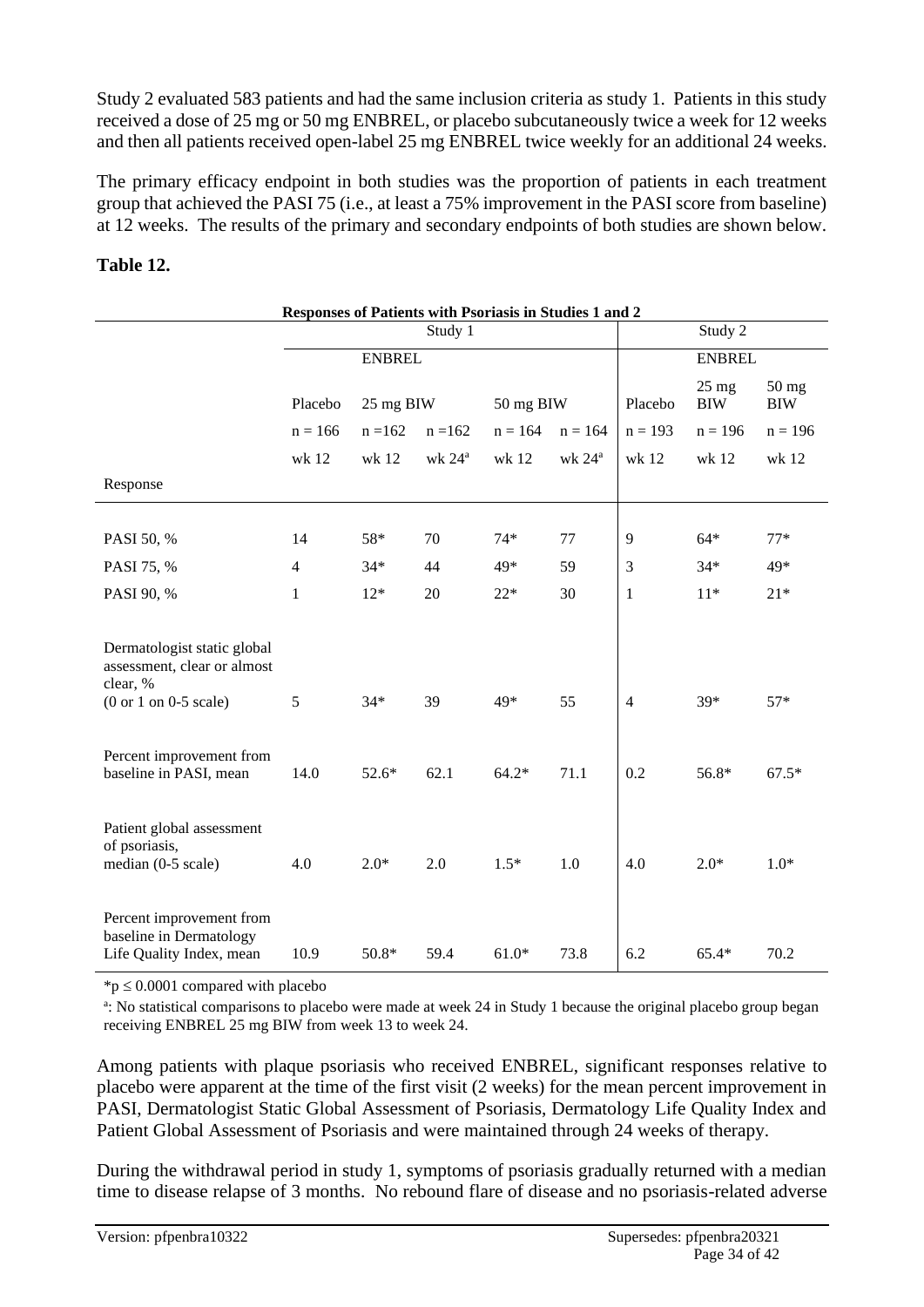events were observed. Retreatment with ENBREL resulted in a similar magnitude of response as was seen during the initial double-blind portion of the study.

At weeks 4, 8 and 12 of study 2, the 50 mg twice weekly group had a significantly higher PASI 75 response rate than the 25 mg twice weekly group ( $p < 0.05$ , see figure below). The majority of patients who were initially randomised to 50 mg twice weekly and had their ENBREL dose decreased at week 12 to 25 mg twice weekly maintained their PASI 75 response through week 36. For patients who received 25 mg twice weekly throughout the study, the PASI 75 response continued to improve between weeks 12 and 36.





 $x: p < 0.001$  compared with placebo,  $y = p < 0.05$  for 50 mg BIW compared with 25 mg BIW. p-values were only calculated for the double-blind period (up to week 12).

Subjects enrolled in either Study 1 or Study 2 (parent studies) were eligible to enter a phase III, open-label study to evaluate the long-term safety, tolerability, and maintenance of efficacy of ENBREL in adults with plaque PsO. During the extension study, patients in one arm received ENBREL 50 mg once weekly for 48 additional weeks (n=321).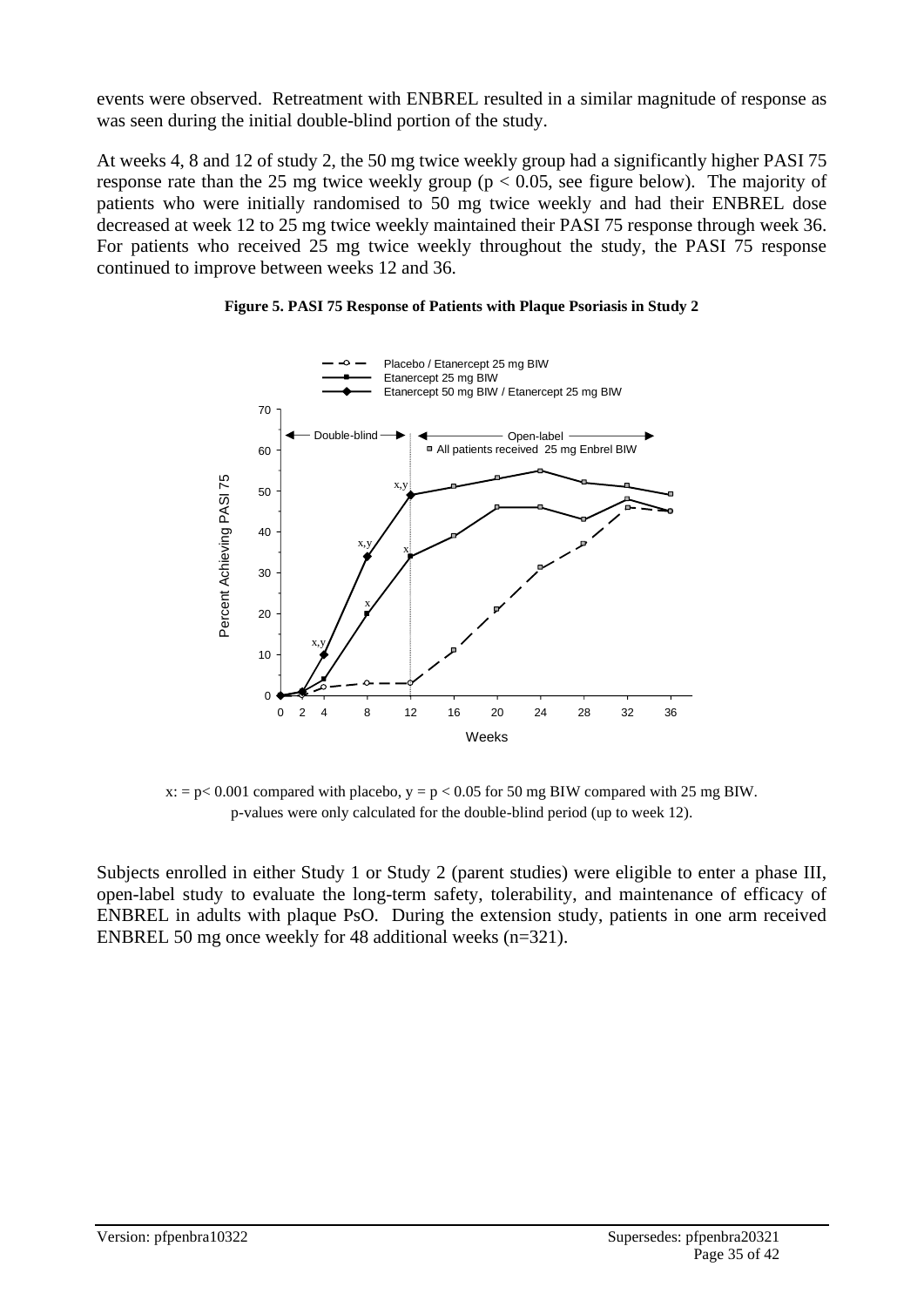#### **Figure 6. PASI Responses of Patients with Plaque PsO Receiving ENBREL 50 mg Once Weekly in Extension Study#**



# PASI response percent responders from parent study baseline (LOCF) in patients receiving ENBREL 50 mg once weekly.

ENBREL 50 mg once-weekly continued to provide durable efficacy as demonstrated by the percentage of subjects maintaining PASI 50, 75 and 90 responses over time. It was also well tolerated in this population and its safety profile was maintained throughout the extension study.

#### **Paediatric patients with plaque psoriasis**

The efficacy of ENBREL was assessed in a randomised, double-blind, placebo-controlled study in 211 paediatric patients aged 4 to 17 years with moderate to severe plaque psoriasis (as defined by a sPGA score  $\geq$  3, involving  $\geq$  10% of the BSA, and PASI  $\geq$  12). Eligible patients had a history of receiving phototherapy or systemic therapy, or were inadequately controlled on topical therapy.

Patients received ENBREL 0.8 mg/kg (up to 50 mg) or placebo once weekly for 12 weeks. At week 12, more patients randomised to ENBREL had positive efficacy responses (e.g., PASI 75) than those randomised to placebo.

#### **Table 13.**

| <b>Paediatric Plaque Psoriasis Outcomes at 12 Weeks</b><br><b>ENBREL</b> |                                                  |                       |  |  |
|--------------------------------------------------------------------------|--------------------------------------------------|-----------------------|--|--|
|                                                                          | $0.8 \text{ mg/kg}$ Once<br>Weekly ( $n = 106$ ) | Placebo ( $n = 105$ ) |  |  |
| PASI 75, n (%)                                                           | 60 $(57\%)^a$                                    | $12(11\%)$            |  |  |
| PASI 50, $n$ $(\%)$                                                      | $79(75%)^a$                                      | 24 (23%)              |  |  |
| sPGA "clear" or "minimal", $n$ (%)                                       | $56(53%)^a$                                      | 14 (13%)              |  |  |

Abbreviation: sPGA-static Physician Global Assessment.

 $\ddot{a}$ .  $p < 0.0001$  compared with placebo.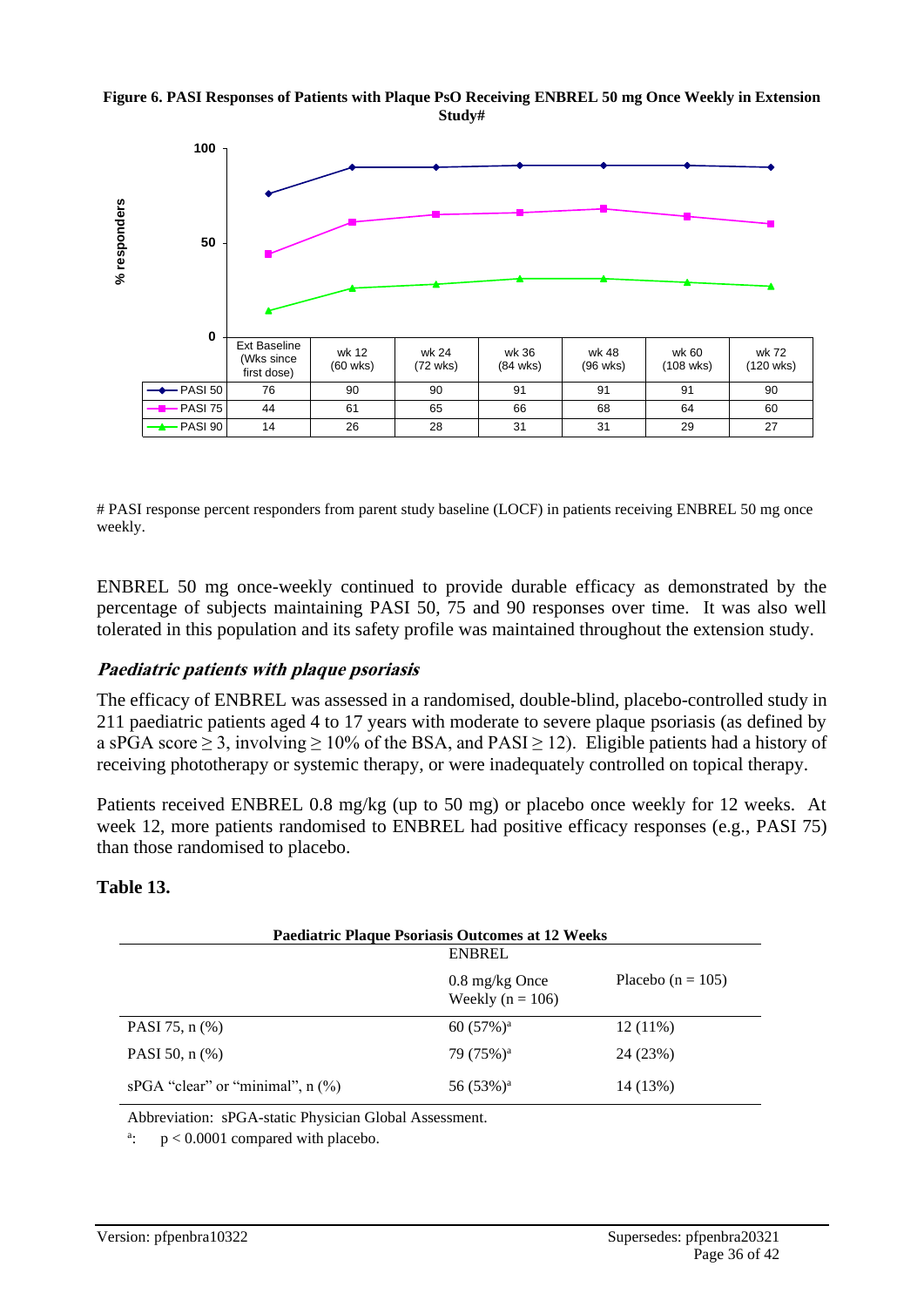After the 12-week double-blind treatment period, all patients received ENBREL 0.8 mg/kg (up to 50 mg) once weekly for an additional 24 weeks. Responses observed during the open-label period were similar to those observed in the double-blind period.

During a randomised withdrawal period, significantly more patients re-randomised to placebo experienced disease relapse (loss of PASI 75 response) compared with patients re-randomised to ENBREL. With continued therapy, responses were maintained up to 48 weeks.

At week 12, the percent improvement in PASI scores from baseline was significantly higher in ENBREL-treated patients compared to placebo-treated patients, across all baseline disease severity subgroups (see Table below).

## **Table 14.**

| Percent Improvement in PASI Score at Week 12 in Different Baseline Disease Severity Subgroups |                         |                         |          |  |
|-----------------------------------------------------------------------------------------------|-------------------------|-------------------------|----------|--|
|                                                                                               | Placebo                 | <b>ENBREL</b>           |          |  |
| <b>Baseline Parameter</b>                                                                     | Mean % Improvement      | Mean % Improvement      | p-Value  |  |
|                                                                                               | in PASI Score $(n=105)$ | in PASI Score $(n=106)$ |          |  |
| PASI Score $\geq 10$ and $\leq 15$                                                            | 25.0                    | 67.4                    | < 0.0001 |  |
| PASI Score $>15$ and $\leq 20$                                                                | 11.5                    | 60.4                    | < 0.0001 |  |
| PASI Score $>20$                                                                              | 27.2                    | 74.8                    | < 0.0001 |  |

This study was conducted in children with moderate or severe psoriasis. Due to the risks associated with ENBREL in children (see section 4.4 - Special warnings and precautions for use), only patients with severe disease should be treated.

#### *Immunocompetence*

Evaluations of immunocompetence were performed on 49 ENBREL-treated patients with active RA. No evidence of immunosuppression was found in evaluations of delayed-type hypersensitivity skin testing, enumeration of immune effector cell populations and immunoglobulins and *in vitro* testing of neutrophil and T cell function.

#### *Antibodies*

Antibodies to ENBREL, all non-neutralising, were detected in 4 out of 96 RA patients who received ENBREL at a dose of 25 mg twice a week for up to 3 months in a placebo-controlled trial. Results from JIA patients were similar to those seen in adult RA patients treated with ENBREL. No apparent correlation of antibody development to clinical response or adverse events was seen. Of 98 patients with psoriatic arthritis who have been tested, no patient has developed antibodies to ENBREL. Among 175 ankylosing spondylitis patients treated with ENBREL, 3 patients were reported with antibodies to ENBREL, none were neutralising. In double-blind studies up to 6 months duration in plaque psoriasis, about 1% of the 1,084 patients developed antibodies to ENBREL, none were neutralising.

# **5.2 Pharmacokinetic properties**

## **Absorption**

Etanercept is slowly absorbed from the site of subcutaneous (SC) injection, reaching maximum concentration between 24 and 96 hours after a single dose. The absolute bioavailability is 76% as calculated in a population pharmacokinetic analysis of several studies. With twice weekly doses,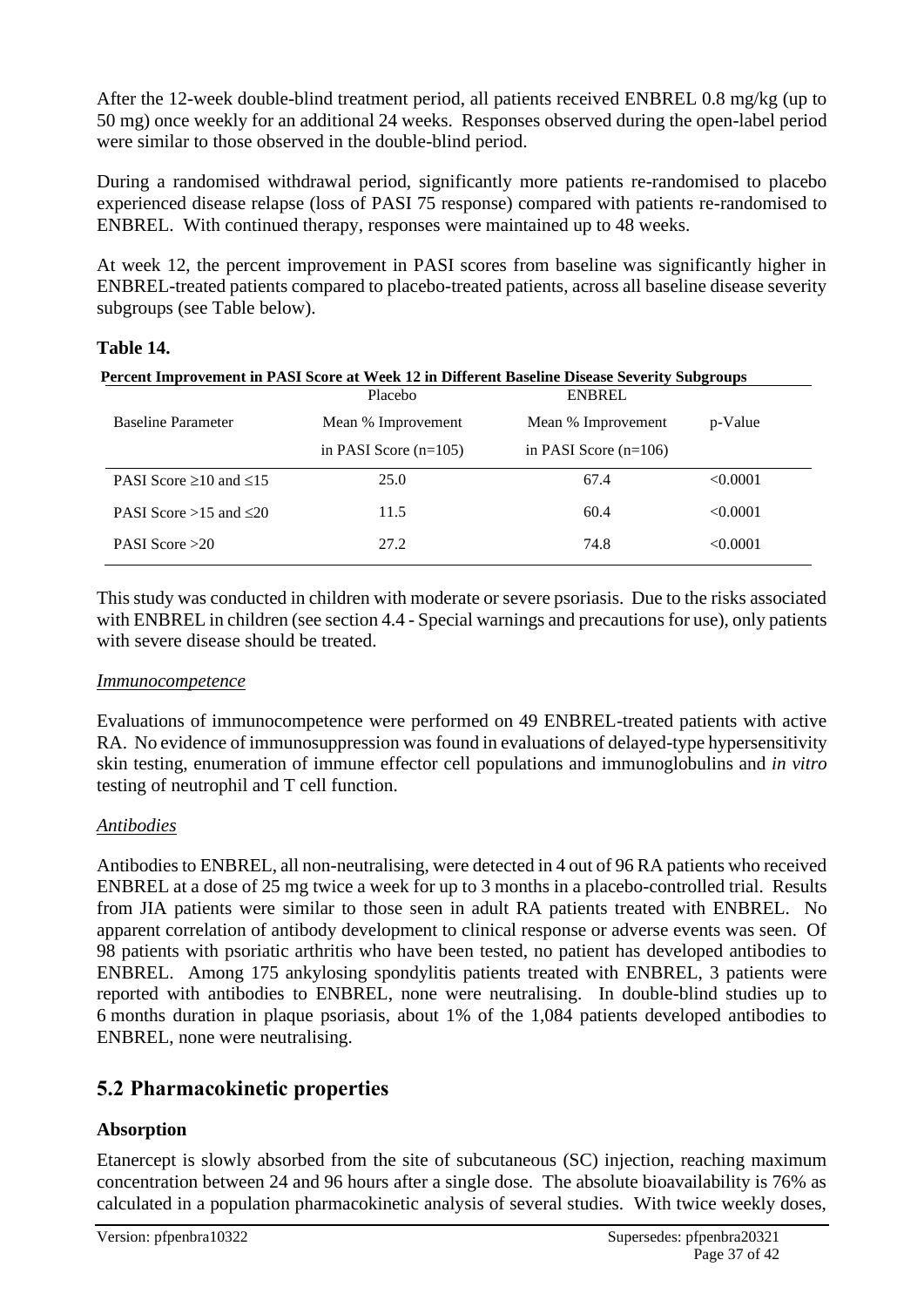it is anticipated that steady-state concentrations may be two to five-fold greater than those observed after single doses. After a single SC dose of 25 mg ENBREL, the average maximum serum concentration observed in healthy volunteers was  $1.65 \pm 0.66$  mg/L, and area under the curve was  $235 \pm 96.6$  mg.hr/L. Dose proportionality has not been formally evaluated, but there is no apparent saturation of clearance across the dosing range.

## **Distribution**

A bi-exponential curve is required to describe the concentration time curve of etanercept. The central volume of distribution of etanercept is 7.6 L, while the volume of distribution at steady state is 10.4 L.

After continued dosing of RA patients ( $n = 25$ ) with ENBREL for 6 months with 25 mg twice weekly, the median observed level was 3.0 mg/L (range 1.7 to 5.6 mg/L).

## **Metabolism**

No formal pharmacokinetic studies have been conducted to examine the metabolism of etanercept or the effects of renal or hepatic impairment.

# **Excretion**

Etanercept is cleared slowly from the body. The half-life is approximately 80 hours. Clearance is approximately 0.066 L/hr in patients with RA, somewhat lower than the value of 0.11 L/hr observed in healthy volunteers. Additionally, the pharmacokinetics of etanercept in rheumatoid arthritis patients, plaque psoriasis and ankylosing spondylitis patients are similar.

Serum concentration profiles at steady state were comparable among patients with RA treated with 50 mg ENBREL powder for injection once weekly and those treated with 25 mg ENBREL powder for injection twice weekly. A single 50 mg/mL injection of ENBREL was also found to be bioequivalent to two simultaneous injections of 25 mg/mL. The mean  $(\pm$  standard deviation)  $C_{\text{max}}$ ,  $C_{\text{min}}$  and partial AUC were 2.4  $\pm$  1.5 mg/L, 1.2  $\pm$  0.7 mg/L and 297  $\pm$  166 mg.h/L, respectively, for patients treated with 50 mg ENBREL once weekly (n = 21); and  $2.6 \pm 1.2$  mg/L,  $1.4 \pm 0.7$  mg/L and  $316 \pm 135$  mg.h/L for patients treated with 25 mg ENBREL twice weekly (n = 16). Serum concentrations in patients with RA have not been measured for periods of dosing that exceed 6 months. In an open-label, single-dose, two treatment crossover study in healthy volunteers, etanercept administered as a single injection of ENBREL 50 mg solution for injection was found to be bioequivalent to two simultaneous injections of ENBREL 25 mg powder for injection. The mean ( $\pm$  standard deviation)  $C_{\text{max}}$  and  $AUC_{(0-t)}$  are expressed in the table below.

| Table 15. |  |
|-----------|--|
|-----------|--|

|                                   | AUC $_{0-t}$ (mg.h/L) | Cmax $(mg/L)$      |
|-----------------------------------|-----------------------|--------------------|
| 1 x 50 mg solution SC (n=33)      | $535 + 192$           | $3.90 \pm 1.49$    |
| $2 \times 25$ mg powder SC (n=33) | $590 + 208$           | $4.09 \pm 1.65$    |
| Point Estimate (%) 90% CI         | 91.3(80.9, 103.1)     | 96.8 (84.1, 111.3) |

Although there is elimination of radioactivity in urine after administration of radiolabelled etanercept to patients and volunteers, increased etanercept concentrations were not observed in patients with acute renal or hepatic failure. The presence of renal and hepatic impairment should not require a change in dosage. There is no apparent pharmacokinetic difference between men and women.

Methotrexate has no effect on the pharmacokinetics of etanercept. The effect of ENBREL on the human pharmacokinetics of methotrexate has not been investigated.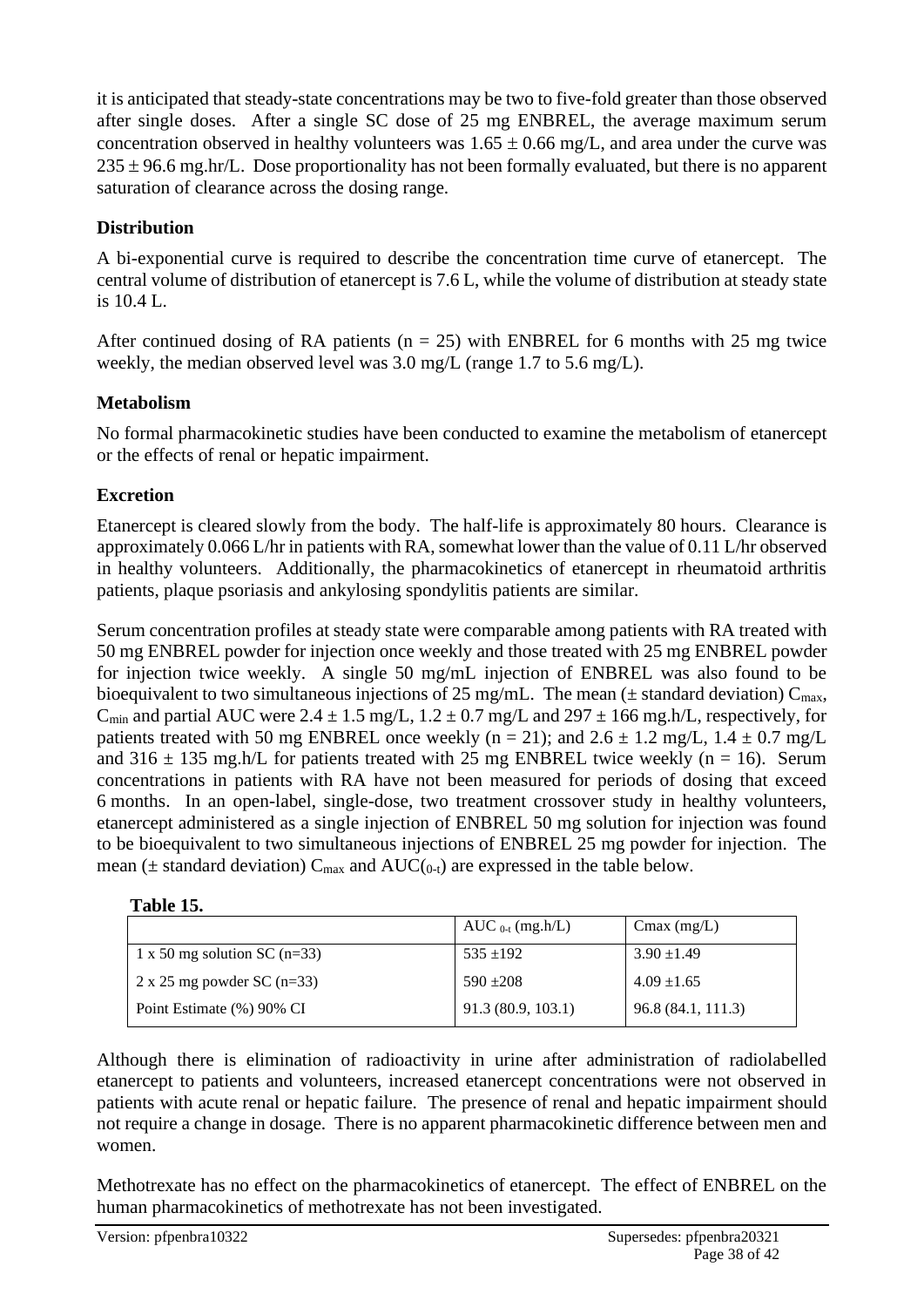The data described above were derived from studies using ENBREL manufactured using a serumbased process.

## **Special populations**

## *Elderly (>65 years)*

The impact of advanced age was studied in the population pharmacokinetic analysis of ENBREL serum concentrations. Clearance and volume estimates in patients aged 65 to 87 years were similar to estimates in patients less than 65 years of age.

## *Patients with juvenile idiopathic arthritis*

In a polyarticular juvenile idiopathic arthritis (JIA) trial with ENBREL, 69 patients (age 4 to 17 years) were administered 0.4 mg ENBREL/kg twice weekly for three months. Serum concentration profiles were similar to those seen in adult rheumatoid arthritis patients. The youngest children (4 years of age) had reduced clearance (increased clearance when normalised by weight) compared with older children (12 years of age) and adults. Simulation of dosing suggests that while older children (10-17 years of age) will have serum levels close to those seen in adults, younger children will have appreciably lower levels.

#### *Paediatric patients with plaque psoriasis*

Patients with paediatric plaque psoriasis (aged 4 to 17 years) were administered 0.8 mg/kg (up to a maximum dose of 50 mg per week) of ENBREL once weekly for up to 48 weeks. The mean serum steady state trough concentrations ranged from 1.6 to 2.1 mg/L at weeks 12, 24, and 48. These mean concentrations in patients with paediatric plaque psoriasis were similar to the concentrations observed in patients with juvenile idiopathic arthritis (treated with 0.4 mg/kg ENBREL twice weekly, up to maximum dose of 50 mg per week). These mean concentrations were similar to those seen in adult patients with plaque psoriasis treated with 25 mg ENBREL twice weekly.

# **5.3 Preclinical safety data**

## **Genotoxicity**

Genotoxicity studies showed no evidence of gene mutations or chromosomal damage.

#### **Carcinogenicity**

Long-term animal studies have not been conducted to evaluate the carcinogenic potential of ENBREL (see section 4.4 - Special warnings and precautions for use).

# **6. PHARMACEUTICAL PARTICULARS**

# **6.1 List of excipients**

ENBREL powder for injection contains mannitol, sucrose and trometamol as excipients.

ENBREL solution for injection also contains sucrose, sodium chloride, arginine hydrochloride, monobasic sodium phosphate dihydrate, dibasic sodium phosphate dihydrate and water.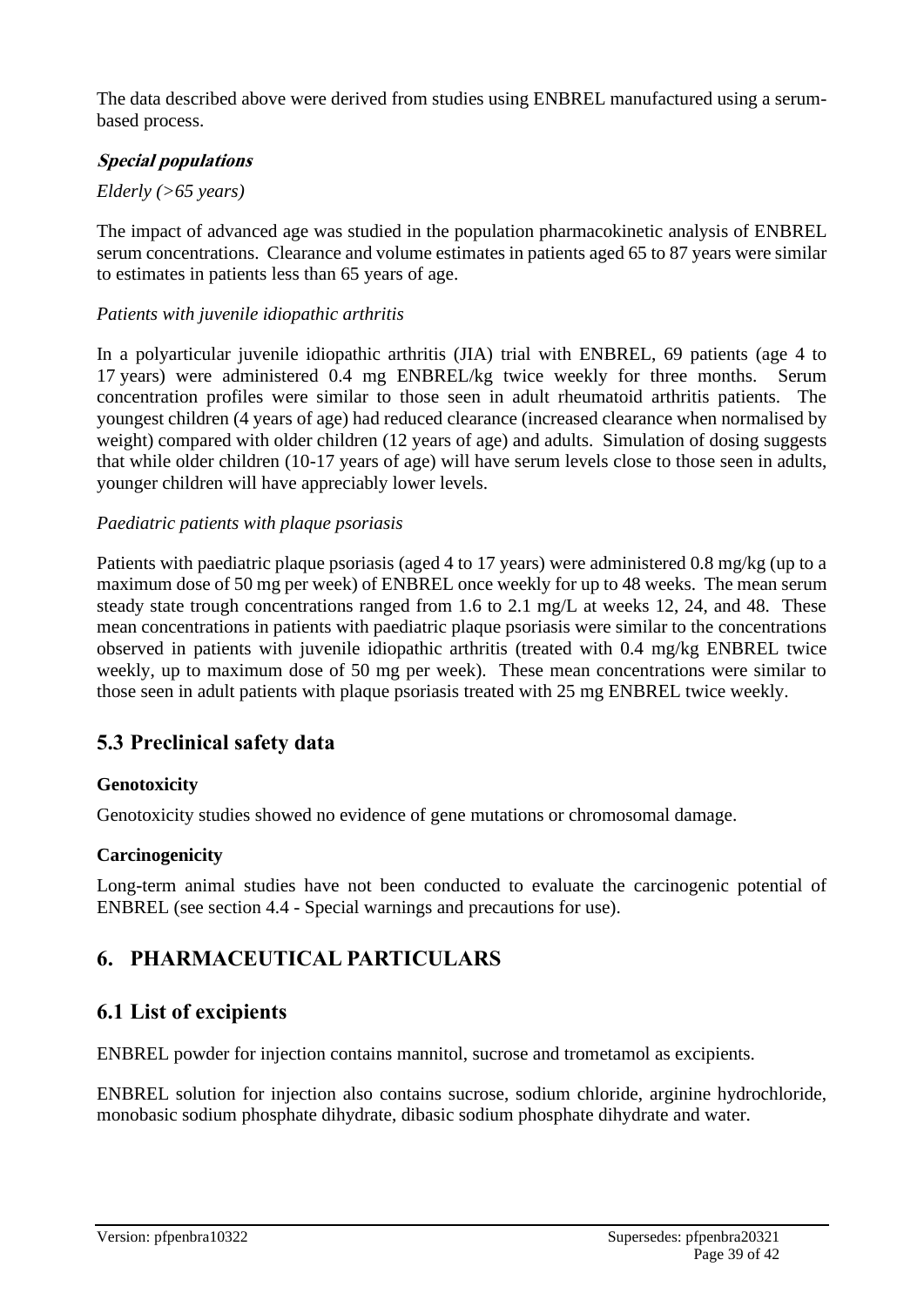# **6.2 Incompatibilities**

Incompatibilities were either not assessed or not identified as part of the registration of this medicine.

# **6.3 Shelf life**

In Australia, information on the shelf life can be found on the public summary of the Australian Register of Therapeutic Goods (ARTG). The expiry date can be found on the packaging.

# **6.4 Special precautions for storage**

## **Powder for injection**

Store at  $2^{\circ}$ C to  $8^{\circ}$ C. Refrigerate. Do not freeze. The solution should be used immediately after reconstitution. If not used immediately, ENBREL solution must be refrigerated in the vial at 2°C to 8°C after reconstitution and used within 6 hours.

Prior to reconstitution, the powder may be stored at temperatures up to a maximum of 25<sup>o</sup>C for a single period of up to 4 weeks. ENBREL should be discarded if exposed to high temperatures, or if not used within 4 weeks of initial removal from refrigeration.

## **Solution for injection (Pre-filled syringe, dose-dispenser cartridge and Auto-injector)**

Store at  $2^{\circ}$ C to  $8^{\circ}$ C. Refrigerate. Do not freeze. May be stored at temperatures up to a maximum of 25°C for a single period of up to 4 weeks. ENBREL should be discarded if exposed to high temperatures, or if not used within 4 weeks of initial removal from refrigeration.

Keep the pre-filled syringes, dose-dispenser cartridges and the Auto-injectors in the outer carton in order to protect from light.

For additional advice on storing ENBREL, contact Pfizer Medical Information on 1800 675 229.

# **6.5 Nature and contents of container**

## **Powder for injection**

ENBREL powder for injection cartons contain 4 clear glass vials (2 mL, Type 1 glass) with Teflon coated rubber stoppers, aluminium seals and flip-off plastic caps. ENBREL is also supplied with 4 pre-filled syringes containing 1 mL water for injections and 8 alcohol swabs. The pre-filled syringes are also made of Type 1 glass. The rubber closure of the diluent syringe contains latex (see section 4.4 – Special warnings and precautions for use). Four vial adaptors and four 27 gauge needles are provided in the carton.

## **Pre-filled syringe (Solution for injection)**

ENBREL solution for injection is supplied in a kit containing four single-dose pre-filled glass syringes containing ENBREL solution. The needle cover contains natural rubber (latex) (see section 4.4 – Special warnings and precautions for use). Four alcohol swabs are also are provided in the carton.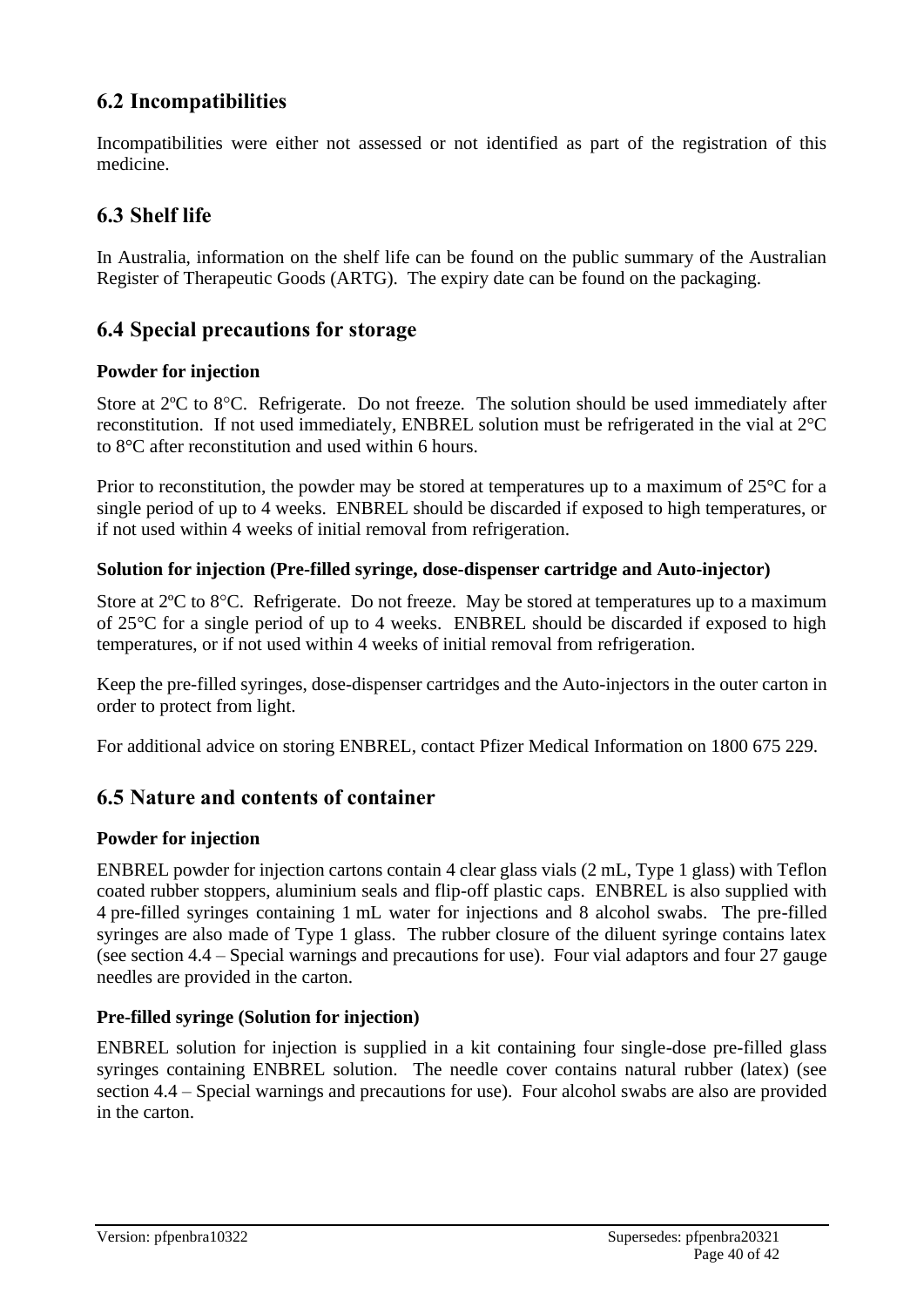## **Auto-injector (Solution for injection)**

The Auto-injector consists of a syringe made from clear Type 1 glass with a 27 gauge needle, rubber needle cover, and plastic plunger. The needle cap of the pre-filled Auto-injector contains dry natural rubber (a derivative of latex) (see section 4.4 – Special warnings and precautions for use). Cartons contain 1 or 4 ENBREL Auto-injectors with 2 or 4 alcohol swabs, respectively.

#### **Dose-dispenser cartridge (Solution for injection)**

Dose-dispenser cartridge holds a plastic cassette which contains a clear type 1 glass pre-filled syringe with a stainless steel 27-gauge needle, natural rubber needle cover supplemented by a polypropylene rigid needle shield, and bromobutyl rubber compliant plunger stopper. The pre-filled syringe contains 25 mg or 50 mg of etanercept. The needle cover of the pre-filled syringe in dosedispenser cartridge contains dry natural rubber (latex) (see section 4.4 – Special warnings and precautions for use).

Cartons contain 1 or 4 single-use dose-dispenser cartridges of Enbrel (25 mg or 50 mg) and 2 or 8 alcohol swabs.

# **6.6 Special precautions for disposal**

ENBREL is for single use only. In Australia, any unused medicine or waste material should be disposed of by taking to your local pharmacy.

## **6.7 Physicochemical properties**

#### **Chemical structure**

Not applicable

#### **CAS number**

185243-69-0

# **7. MEDICINE SCHEDULE (POISONS STANDARD)**

#### S4, PRESCRIPTION ONLY MEDICINE

# **8. SPONSOR**

Pfizer Australia Pty Ltd Level 17, 151 Clarence Street Sydney NSW 2000 Toll Free Number: 1800 675 229 [www.pfizermedinfo.com.au](http://www.pfizermedinfo.com.au/)

# **9. DATE OF FIRST APPROVAL**

8 September 2000